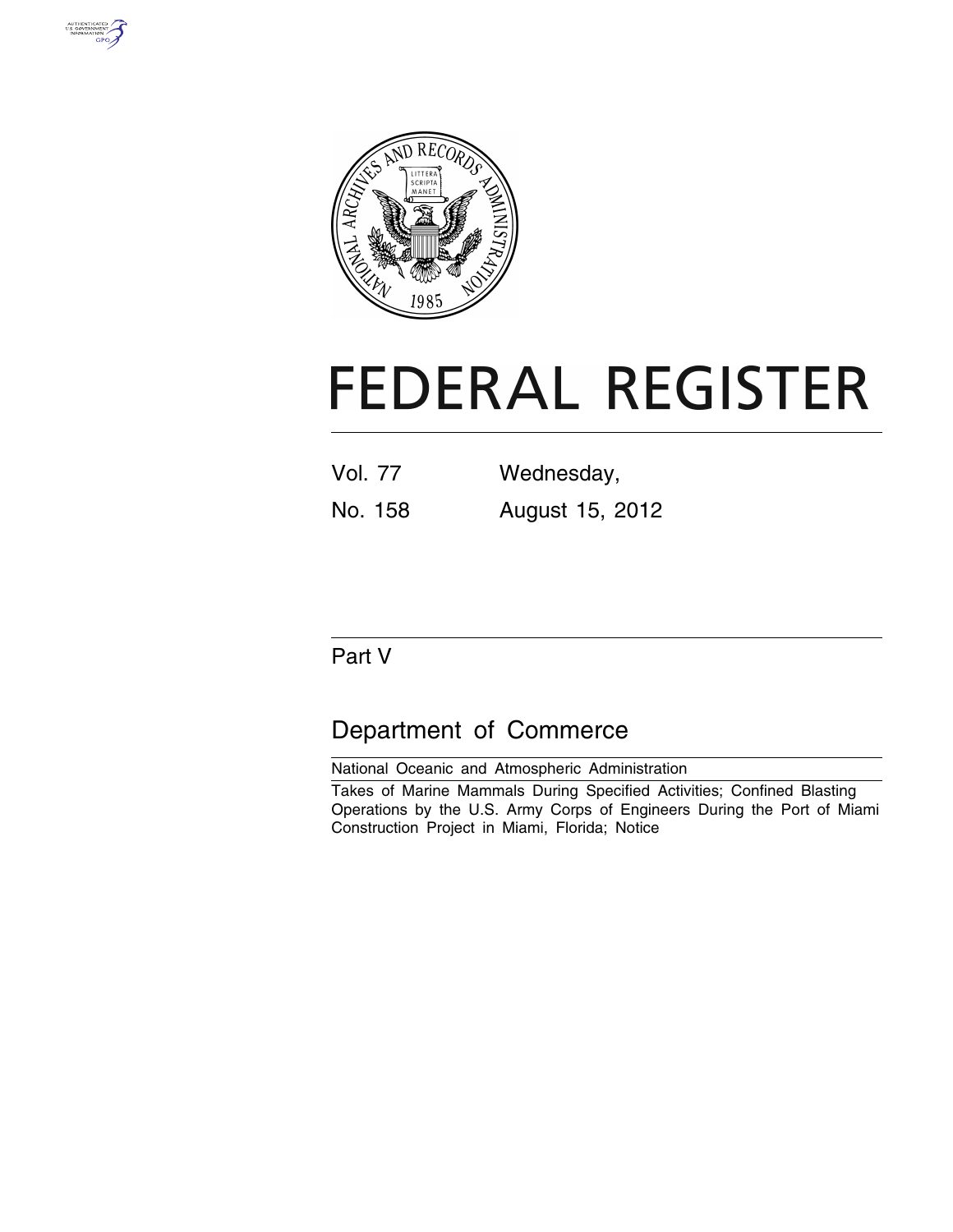# **DEPARTMENT OF COMMERCE**

#### **National Oceanic and Atmospheric Administration**

#### **RIN 0648–XA628**

# **Takes of Marine Mammals During Specified Activities; Confined Blasting Operations by the U.S. Army Corps of Engineers During the Port of Miami Construction Project in Miami, FL**

**AGENCY:** National Marine Fisheries Service (NMFS), National Oceanic and Atmospheric Administration (NOAA), Commerce.

**ACTION:** Notice; issuance of an Incidental Take Authorization (ITA).

**SUMMARY:** In accordance with the Marine Mammal Protection Act (MMPA) regulation, notification is hereby given that NMFS has issued an Incidental Harassment Authorization (IHA) to the U.S. Army Corps of Engineers (ACOE) take small numbers of marine mammals, by Level B harassment, incidental to confined blasting operations in the Port of Miami in Miami, Florida.

**DATES:** Effective March 15, 2013 through March 14, 2014.

**ADDRESSES:** A copy of the IHA and the application are available by writing to P. Michael Payne, Chief, Permits and Conservation Division, Office of Protected Resources, National Marine Fisheries Service, 1315 East-West Highway, Silver Spring, MD 20910 or by telephoning the contacts listed here.

An electronic copy of the IHA application containing a list of the references used in this document may be obtained by writing to the above address, telephoning the contact listed here (see **FOR FURTHER INFORMATION CONTACT**) or visiting the internet at: *[http://www.nmfs.noaa.gov/pr/permits/](http://www.nmfs.noaa.gov/pr/permits/incidental.htm#applications) [incidental.htm#applications.](http://www.nmfs.noaa.gov/pr/permits/incidental.htm#applications)* 

This project was previously evaluated by the ACOE under an Environmental Impact Statement (EIS) and a Record of Decision (ROD) for the project was signed on May 22, 2006, which is also available at the same internet address. Documents cited in this notice may be viewed, by appointment, during regular business hours, at the aforementioned address.

# **FOR FURTHER INFORMATION CONTACT:**

Howard Goldstein or Jolie Harrison, Office of Protected Resources, NMFS, 301–427–8401.

# **SUPPLEMENTARY INFORMATION:**

## **Background**

Section 101(a)(5)(D) of the MMPA (16 U.S.C. 1361 (a) $(5)(D)$ ) directs the

Secretary of Commerce (Secretary) to allow, upon request, the incidental, but not intentional, taking of small numbers of marine mammals of a species or population stock, by United States citizens who engage in a specified activity (other than commercial fishing) within a specified geographical region if certain findings are made and, if the taking is limited to harassment, a notice of a proposed authorization is provided to the public for review.

Authorization for the incidental taking of small numbers of marine mammals shall be granted if NMFS finds that the taking will have a negligible impact on the species or stock(s), and will not have an unmitigable adverse impact on the availability of the species or stock(s) for subsistence uses (where relevant). The authorization must set forth the permissible methods of taking, other means of effecting the least practicable adverse impact on the species or stock and its habitat, and requirements pertaining to the mitigation, monitoring and reporting of such takings. NMFS has defined ''negligible impact'' in 50 CFR 216.103 as  $**$  \* \* an impact resulting from the specified activity that cannot be reasonably expected to, and is not reasonably likely to, adversely affect the species or stock through effects on annual rates of recruitment or survival.''

Section 101(a)(5)(D) of the MMPA established an expedited process by which citizens of the United States can apply for an authorization to incidentally take small numbers of marine mammals by harassment. Section 101(a)(5)(D) of the MMPA establishes a 45-day time limit for NMFS' review of an application followed by a 30-day public notice and comment period on any proposed authorizations for the incidental harassment of small number of marine mammals. Within 45 days of the close of the public comment period, NMFS must either issue or deny the authorization.

Except with respect to certain activities not pertinent here, the MMPA defines "harassment" as:

any act of pursuit, torment, or annoyance which (i) has the potential to injure a marine mammal or marine mammal stock in the wild [Level A harassment]; or (ii) has the potential to disturb a marine mammal or marine mammal stock in the wild by causing disruption of behavioral patterns, including, but not limited to, migration, breathing, nursing, breeding, feeding, or sheltering [Level B harassment]. 16 U.S.C. 1362(18).

#### **Summary of Request**

On May 17, 2011, NMFS received a letter from the ACOE, requesting an IHA. The requested IHA would authorize the take, by Level B (behavioral) harassment, of small numbers of Atlantic bottlenose dolphins (*Tursiops truncatus*) incidental to confined blasting operations in the Miami Harbor, Port of Miami, in Miami-Dade County, Florida. The IHA application was considered adequate and complete on September 9, 2011. The ACOE plans to conduct four components as part of the project in Miami Harbor (see Figure 1 of the ACOE's IHA application for a map and more details). These components are:

(1) The widening of Cut 1 and deepening of Cut 1 and Cut 2;

(2) Adding a turn widener and deepening at the southern intersection of Cut 3 within Fisherman's Channel;

(3) Widening and deepening the Fisher Island Turning Basin; and

(4) Expanding the Federal Channel and Port of Miami berthing areas in Fisherman's Channel and the Lummus Island Turning Basin.

The construction will likely be completed using a combination of mechanical dredge (*i.e.,* a clamshell or backhoe), cutterhead dredge, and rock pre-treatment by confined blasting. The dredging will remove approximately 5,000,000 cubic yards (3,822,774.3 cubic meters [m3]) of material from the harbor. Material removed from the dredging will be placed in Miami Harbor Ocean Dredged Material Disposal Site, or used to construct seagrass and reef mitigation projects.

The confined blasting is planned to take place beginning during the fall/ winter of 2012 (November, 2012), and is expected to take up to 24 months in Miami, Florida. Additional information on the construction project is contained in the application, which is available upon request (see **ADDRESSES**). Confined blasting means that the shots would be ''confined'' in the rock with stemming that prevents the explosive energy from going upward from the hole into the water column, and forces it to go laterally into the surrounding rock. In confined blasting, each charge is placed in a hole drilled in the rock approximately 5 to 10 feet deep; depending on how much rock needs to be broken and the intended project depth. The hole is then capped with an inert material, such as crushed rock. A charge is the total weight of the explosives to be detonated during a blast. This can also be broken down into the weight of the individual delays. This process is referred to as ''stemming the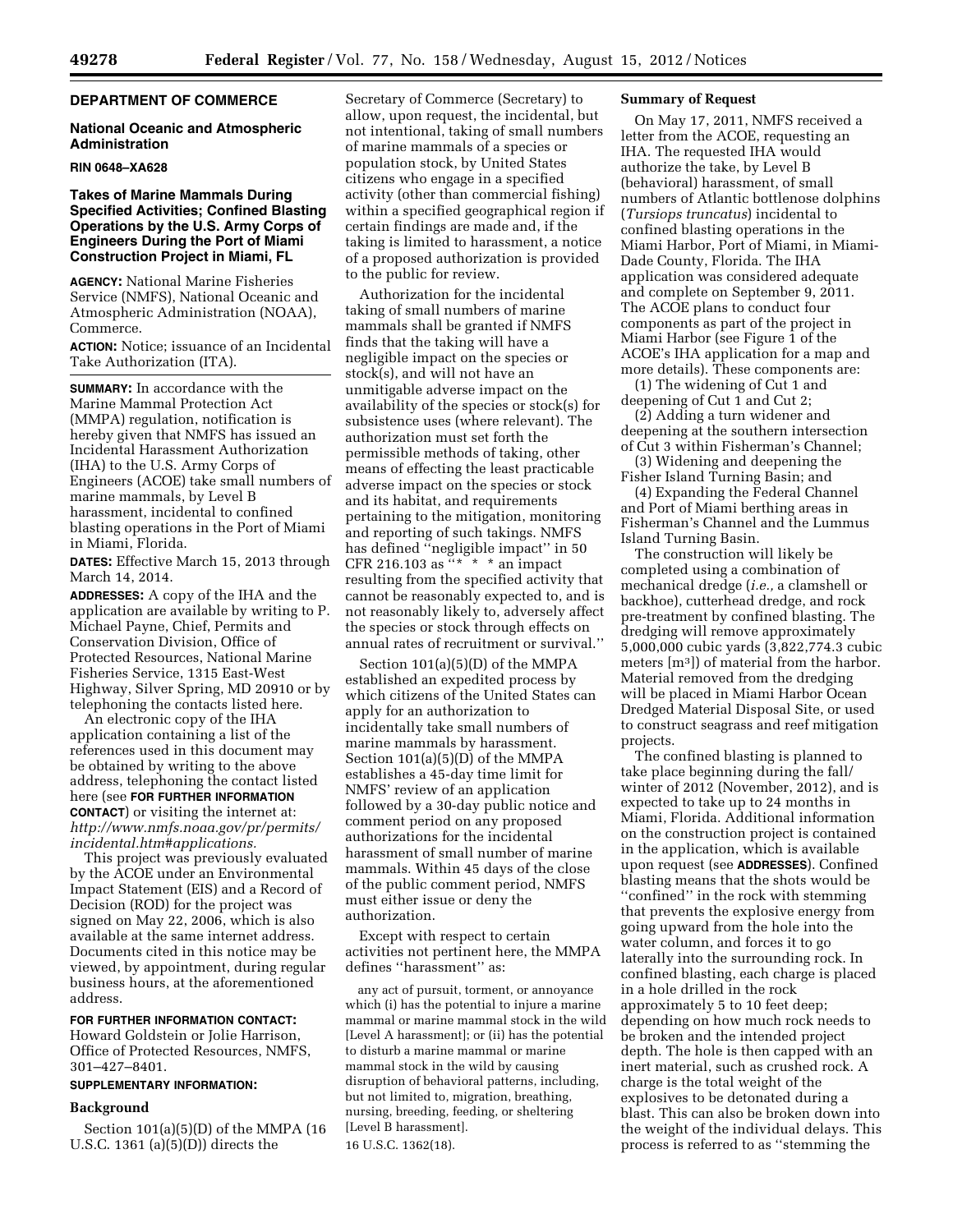hole'' (see Figure 6 and 7 of the ACOE's application).

#### **Description of the Specified Activities**

The ACOE plans to deepen and widen the Federal channels at Miami Harbor, Port of Miami, in Miami-Dade County, Florida. The recommended plan (Alternative 2 of the Environmental Impact Statement [EIS]) includes four components:

(1) Widen the seaward portion of Cut 1 from 500 to 800 feet (ft) (152.4 to 243.8 meters [m]) and deepen Cut 1 and Cut 2 from a project depth of  $-44$  to  $-52$ ft (13.4 to 15.9 m);

(2) Add a turn widener at the southern intersection of Cut 3 within Fisherman's Channel and deepen to a project depth of  $-50$  ft ( $-15.\overline{2}$  m);

(3) Increase the Fisher Island Turning Basin from 1,200 to 1,500 ft (365.8 to 457.2 m), truncate the northeast section of the turning basin to minimize seagrass impacts, and deepen from  $-42$ ft ( $-12.8$  m) to a project depth of  $-50$ ft: and

(4) Expand the Federal Channel and Port of Miami berthing areas in Fisherman's Channel and in the eastern end of the Lummus Island Turning Basin (LITB) by 60 ft (18.3 m) to the south for a total of a 160 ft (48.8 m) wide berthing area and will be deepened from  $-42$  ft to a project depth of  $-50$  ft. The Federal Channel will be widened 40 ft (12.2 m) to the south, for a 100 ft (30.5 m) total width increase in Fisherman's Channel. This component (referred to as Component 5 in the ACOE's IHA application) will deepen Fisherman's Channel and the LITB from  $-42$  ft to a project depth of  $-50$  ft. See Figure 1 of ACOE's IHA application for a map of the project's components.

Disposal of the estimated five million cubic yards of dredged material would occur at up to three disposal sites (seagrass mitigation area, offshore artificial reef mitigation areas, and the Miami Offshore Dredged Material Disposal Site). This project was previously evaluated under an Environmental Impact Statement (EIS) titled ''Miami Harbor Miami-Dade County, Florida Navigation Study, Final General Reevaluation Report and Environmental Impact Statement,'' prepared under the National Environmental Policy Act, and a Record of Decision for the project was signed on May 22, 2006. The original proposed project included six components, two of which (components four and six) have been removed. The EIS provides a detailed explanation of project location as well as all aspects of project implementation. It is also available online for public review at: *[http://www.](http://www.saj.usace.army.mil/Divisions/Planning/Branches/Environmental/DOCS/OnLine/Dade/MiamiHarbor/NAV_STUDY_VOL-1_MIAMI.pdf)*

*[saj.usace.army.mil/Divisions/Planning/](http://www.saj.usace.army.mil/Divisions/Planning/Branches/Environmental/DOCS/OnLine/Dade/MiamiHarbor/NAV_STUDY_VOL-1_MIAMI.pdf) [Branches/Environmental/DOCS/](http://www.saj.usace.army.mil/Divisions/Planning/Branches/Environmental/DOCS/OnLine/Dade/MiamiHarbor/NAV_STUDY_VOL-1_MIAMI.pdf) [OnLine/Dade/MiamiHarbor/NAV](http://www.saj.usace.army.mil/Divisions/Planning/Branches/Environmental/DOCS/OnLine/Dade/MiamiHarbor/NAV_STUDY_VOL-1_MIAMI.pdf)*\_ *STUDY*\_*VOL-1*\_*[MIAMI.pdf.](http://www.saj.usace.army.mil/Divisions/Planning/Branches/Environmental/DOCS/OnLine/Dade/MiamiHarbor/NAV_STUDY_VOL-1_MIAMI.pdf)* 

To achieve the deepening of the Miami Harbor from the existing depth of

 $-45$  ft ( $-13.7$  m) to project depth of  $-52$  ft, pretreatment of some of the rock areas may be required using confined underwater blasting, where standard construction methods are unsuccessful due to the hardness of the rock. The ACOE has used two criteria to determine which areas are most likely to need confined blasting for the Miami Harbor expansion: (1) Areas documented by core borings to contain hard and/or massive rock; and (2) areas previously blasted in the harbor during the 2005 confined blasting and dredging project.

The duration of the confined blasting is dependent upon a number of factors including hardness of rock, how close the drill holes are placed, and the type of dredging equipment that will be used to remove the pretreated rock. Without this information, an exact estimate of how many confined ''blast days'' will be required for the project cannot be determined. The harbor deepening project at Miami Harbor in 2005 to 2006 estimated between 200 to 250 days of confined blasting with one shot per day (a blast day) to pre-treat the rock associated with that project; however, the contractor completed the project in 38 days with 40 confined blasts. A shot, or blast, is an explosion made up of a group of blast holes set in a pattern referred to as a blast array that are detonated all at once or in a staggered manner with delays between them. A blast hole is the hole drilled into the bottom substrate that will be filled with explosives, capped with stemming, and detonated.

The upcoming expansion at Miami Harbor scheduled to begin in fall/winter of 2012 currently estimates a maximum of 600 blast days for the entire multiyear project footprint. The ACOE estimates a maximum number of 313 blast days for the duration of this IHA (*i.e.,* 365 days in a year minus 52 Sundays [no confined blasting is allowed on Sundays due to local ordinances]). A blast day is defined as one confined blast event/day. A blast event is made up of all the actions during a shot, this includes the Notice of Project Team and Local Authorities, which occurs two hours before the blast is detonated, through the end of the protected species watch, which last 30 minutes after the blast detonation. A typical blast timeline consists of: Notice to Project Team and Local Authorities (T minus 2 hours), protected species

watch begins (T minus 1 hour), Notice to Mariners (channel closes, T minus 15 minutes), fish scare (T minus 1 minute), blast detonation, all clear signal (T plus 5 minutes), protected species watch ends (T plus 30 minutes), and delay capsule—if an animal is observed in either the danger or safety zones, the blast is delayed to monitor the animal until it leaves, on its own volition, from both the danger and safety zones (can occur between T minus 1 hour and detonation). There may be more than one confined blast event in a calendar day. While confined blasting events will occur only during daylight hours, typically six days a week. Other operations associated with the action (*i.e.,* dredging activities) will take place 24 hours a day, typically seven days a week. Confined blasting activities normally will not take place on Sundays due to local ordinances. The contractor may drill the blast array (*i.e.,* to physically drill the holes in the substrate to be removed in the pattern designed by the blasting engineer to remove the rock in the manner he/she needs to achieve the needed results) at night and then blast after at least two hours after sunrise (1 hour, plus one hour of monitoring). After detonation of the first explosive array, a second array may be drilled and detonated before the one-hour before sunset prohibition is triggered. An explosive array is the pattern of blast holes drilled into the bottom substrate that will be fractured by the blast detonation.

At this time, the ACOE has not selected a contractor and thus does not have a contractor-developed confined blasting plan from the contractor specifically identifying the number of holes that will be drilled, the amount of explosives that will be used for each hole, the number of confined blasts per day (usually no more than two per a day) or the number of days the construction is anticipated to take to complete. The ACOE is required to have all authorizations and permits completed (including the possession of an IHA) prior to the request for proposal and advertising the contract, per the Competition in Contracting Act, and the Federal Acquisition Regulations. While the ACOE does not have contract bids at this time, it is possible to make reasonable estimates of the bounds based on previous similar projects that have been conducted by the ACOE here and at other locations. NMFS supports the use of the worst-case scenarios to estimate confined blasting activities and associated potential impacts.

Drill holes are small in diameter (typically 2 to 4 in [5.1 to 10.2 cm] in diameter) and only 5 to 10 ft (1.5 to 3.1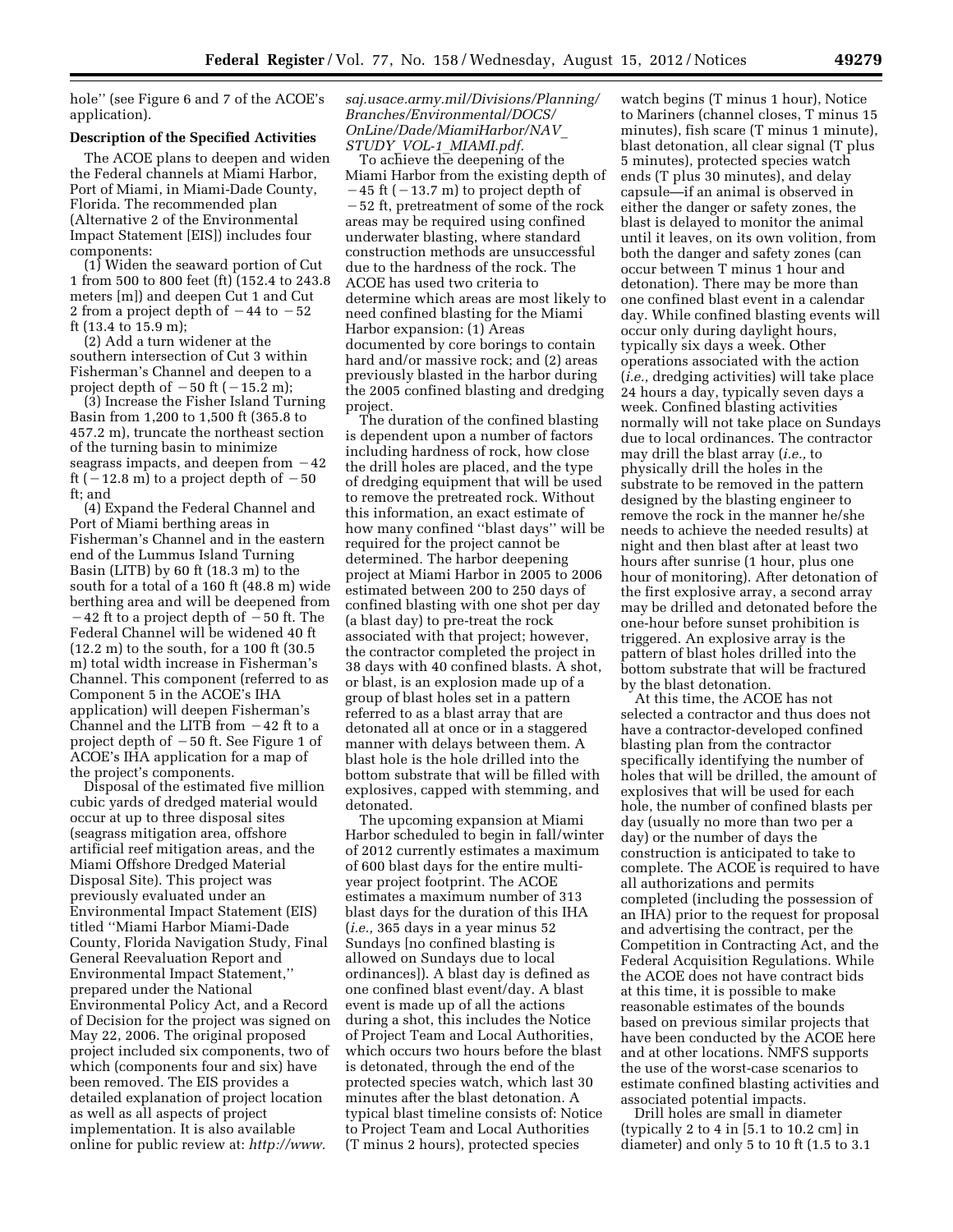m) deep, drilling activities take place for a short time duration, with no more than three holes being drilled at the same time (based on the current drillrigs available in the industry that range from one to three drills). During the 2005 confined blasting event, dolphins were seen near the drill barge during drilling events and the ACOE did not observe avoidance behavior. No measurements associated with noise from drilling small blast holes have been recorded. The ACOE does not expect incidental harassment from drilling operations and is not requesting take associated with this activity.

Although the ACOE does not have a specific contractor-provided confined blasting plan, the ACOE developed plans and specifications for the project that direct the contractor to do certain things in certain ways and are basing these plans and specifications on the previous deepening project in Miami Harbor (construction was conducted in 2005 to 2006).

The previous ACOE project in Miami Harbor required a maximum weight of explosives used in each delay of 376 pounds (lb) (170.6 kilograms [kg]) and the contractors blasted once or twice daily from June 25 to August 25, 2005, for a total of 40 individual blasts in 38 days of confined blasting. The 2005 project, which utilized confined blasting, was limited to Fisherman's Channel and the Dodge-Lummus Island Turning Basin (see Figure 2 of ACOE's IHA application, which shows the confined blasting footprint for the 2005 project), whereas the project described in the ACOE's application includes Fisherman's Channel, Dodge-Lummus Island Turning Basin, Fisher Island Turning Basin, and Inner and Outer Entrance Channel. This larger area will result in more confined blasting for this project than was completed in 2005, as it includes areas not previously blasted in 2005.

A copy of the **Federal Register** notice of issuance for the IHA from 2003 (68 FR 32016, May 29, 2003), the IHA renewal from 2005 (70 FR 21174, April 25, 2005), and the final biological monitoring report from the ACOE's Miami Harbor Phase II project (completed in 2006) is attached to the ACOE's application and available on NMFS's Web site at: *[http://](http://www.nmfs.noaa.gov/pr/permits/incidental.htm#iha) [www.nmfs.noaa.gov/pr/permits/](http://www.nmfs.noaa.gov/pr/permits/incidental.htm#iha) [incidental.htm#iha.](http://www.nmfs.noaa.gov/pr/permits/incidental.htm#iha)* For the new construction at Miami Harbor, the ACOE expects the project may take multiple years, and the ACOE will seek subsequent renewals of this IHA after issuance, with sufficient time to prevent any delay to the project.

For the deepening at Miami Harbor, the ACOE has consulted with blasting industry experts and believes, based on the rock hardness and composition at Miami Harbor, a maximum charge weight per delay of 450 lbs (204.1 kg) should be expected. The minimum charge weight will be 10 lbs (4.5 kg). A delay is a period of time (in milliseconds) between small detonations that are part of the total charge weight of the entire detonation.

The focus of the confined blasting work at the Miami Harbor is to pre-treat the massive limestone formation that makes up the base of Miami Harbor prior to removal by a dredge utilizing confined blasting, meaning the explosive shots would be ''confined'' in the rock. Typically, each blast array is set up in a square or rectangle area divided into rows and columns (see Figures 3, 4, and 5 in the ACOE's IHA application). A typical blast array is 10 holes long by 4 holes wide with holes being spaced 40 ft (12.2 m) apart covering an area of  $4,000$  ft<sup>2</sup> (371.6 m<sup>2</sup>). Blast arrays near bulkheads can be longlinear feature of one-hole wide by 8 or 10 holes long (see Figure 4 of the IHA application).

In confined blasting, each charge is placed in a hole drilled in the rock approximately 5 to 10 ft (1.5 to 3.0 m) deep; depending on how much rock needs to be broken and the intended project depth. The hole is then capped with an inert material, such as crushed rock. This process is referred to as ''stemming the hole'' (see Figure 6 and 7 of ACOE's IHA application; each bag as shown contains approximate volume of material used per discharge). The ACOE used this technique previously at the Miami Harbor Phase II project in 2005. NMFS issued an IHA for that operation on May 22, 2003 (68 FR 32016, May 29, 2003) and renewed the IHA on April 19, 2005 (70 FR 21174, April 25, 2005).

For the Port of Miami expansion project (Miami Harbor Phase II) that used confined blasting as a pretreatment technique, the stemming material was angular crushed rock. (Stemming is the process of filling each borehole with crushed rock after the explosive charge has been placed. After the blasting charge has been set, then the chain of explosives within the rock is detonated. A chain of explosives refers to all of the detonations within the blast array, without regard to how many holes are in the array. They will detonate within milliseconds of each other. Stemming reduces the strength of the outward pressure wave produced by blasts.) The optimum size of stemming material is material that has an average

diameter of approximately 0.05 times the diameter of the blast-hole. The selected material must be angular to perform properly (Konya, 2003). For the ACOE's project, specifications will be prepared by the geotechnical branch of the Jacksonville District.

The specifications for any construction utilizing the confined blasting for the deepening of Miami Harbor will have similar stemming requirements as those that were used for the Miami Harbor Phase II project in 2005 to 2006. The length of stemming material would vary based on the length of the hole drilled, however a minimum of two 2-ft (0.6 m) walls will be included in the project specific specifications. Studies have shown that stemmed blasts have up to a 60 to 90 percent decrease in the strength of the pressure wave released, compared to open water blasts of the same charge weight (Nedwell and Thandavamoorthy, 1992; Hempen *et al.,* 2005; Hempen *et al.,* 2007). However, unlike open water (unconfined) blasts (see Figure 8 of ACOE's IHA application), very little peer-reviewed research exists on the effects that confined blasting can have on marine animals near the blast (Keevin *et al.,* 1999). The visual evidence from a typical confined blast is shown in Figure 9 of ACOE's IHA application.

In confined blasting, the detonation is conveyed from the drill barge to the primer and the charge itself by Primacord and Detaline. These are used to safely fire the blast from a distance to ensure human safety from the blast. The Primacord and Detaline used on this project have a specific grain weight, and they burn like a fuse. They are not electronic. The time delay from activation to detonation of the charge is less than one second.

To estimate the maximum poundage of explosives that may be utilized for this project, the ACOE has reviewed previous confined blasting projects, including San Juan Harbor, Puerto Rico in 2000, and Miami Harbor, Florida in 2005. Additional data was also reviewed from the New York Harbor deepening project (ACOE, 2004 and Keevin *et al.,*  2005) and the Wilmington Harbor project (Settle *et al.,* 2002). The San Juan Harbor and 2005 Miami Harbor projects are most similar to the existing project in general environment, hardness/ massiveness of rock, and species composition. The San Juan Harbor project's heaviest confined blast event using explosives was 375 lbs (170.1 kg) per delay and in Miami it was 376 lbs (170.6 kg) per delay. Based on discussion with the ACOE's geotechnical engineers, it is expected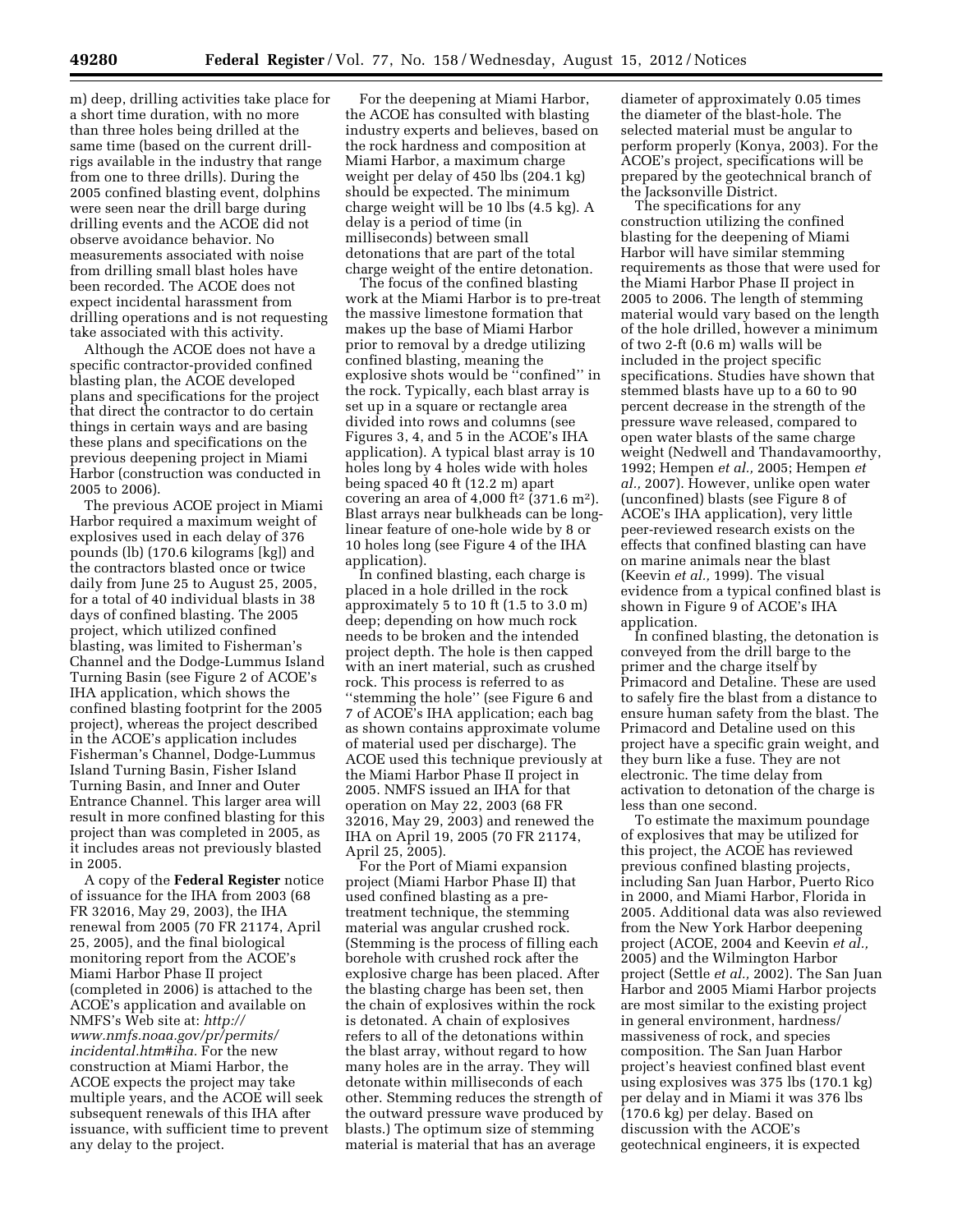that the maximum weight of delays for Miami Harbor will be larger since the rock is deeper, and expected to be harder and massive, in comparison to the previous two blasting projects.

Based upon industry standards and ACOE Safety & Health Regulations, the confined blasting program will follow these operating guidelines:

• The weight of explosives to be used in each confined blast will be limited to the lowest poundage of explosives that can adequately break the rock.

• Drill patterns (*i.e.,* holes in the array) are restricted to a minimum of 8 ft (2.4 m) separation from a loaded hole.

• Hours of confined blasting are restricted from two hours after sunrise to one hour before sunset to allow for adequate observation of the project area for marine mammals.

• Selection of explosive products and their practical application method must address vibration and air blast (overpressure) control for protection of existing structures and marine wildlife.

• Loaded blast holes will be individually delayed to reduce the maximum lbs per delay at point detonation, which in turn will reduce the mortality radius.

• The blast design will consider matching the energy in the ''work effort'' of the borehole to the rock mass or target for minimizing excess energy vented into the water column or hydraulic shock.

• Delay timing adjustments with a minimum of 8 milliseconds (ms) between delay detonations to stagger the blast pressures and prevent cumulative addition of pressures in the water.

#### *Test Blast Program*

Prior to implementing a construction blasting program, a test blast program will be completed. The test blast program will have all the same protective monitoring and mitigation measures in place for protected species as blasting operations for construction purposes. The purpose of the test blast program is to demonstrate and/or confirm the following:

• Drill boat capabilities and production rates;

• Ideal drill pattern for typical boreholes;

• Acceptable rock breakage for excavation;

- Tolerable vibration level emitted;
- Directional vibration; and

• Calibration of the environment.

The test blast program begins with a single range of individually delayed holes and progresses up to the maximum production blast intended for use. The test blast program will take place in the project area and will count

toward the pre-treatment of material, since the blasts of the test blast program will be cracking rock. Each test blast is designed to establish limits of vibration and air blast overpressure, with acceptable rock breakage for excavation. The final test event simulates the maximum explosive detonation as to size, overlying water depth, charge configuration, charge separation, initiation methods, and loading conditions anticipated for the typical production blast.

The results of the test blast program will be formatted in a regression analysis with other pertinent information and conclusions reached. This will be the basis for developing a completely engineered procedure for the construction blasting plan.

During the test blast program, the following data will be used to develop a regression analysis:

• Distance;

• Pounds per delay;

• Peak particles velocities (Threshold Limit Value [TVL]);

- Frequencies (TVL);
- Peak vector sum; and

• Air blast, overpressure.

As part of the development of the protected species monitoring and mitigation protocols, which will be incorporated into the plans and specification for the project, ACOE will continue to coordinate with the resource agencies and non-governmental organizations (NGOs) to address concerns and potential impacts associated with the use of blasting as a construction technique.

Additional details regarding the confined blasting and dredging project can be found in the ACOE's IHA application and EIS. The EIS can also be found online at: *[http://](http://www.nmfs.noaa.gov/pr/permits/incidental.htm#applications)  [www.nmfs.noaa.gov/pr/permits/](http://www.nmfs.noaa.gov/pr/permits/incidental.htm#applications) [incidental.htm#applications.](http://www.nmfs.noaa.gov/pr/permits/incidental.htm#applications)* 

## **Description of the Dates, Duration, and Specified Geographic Region**

At this time the ACOE has not yet awarded a contract or given a Notice to Proceed (NTP) with a specific date for the initiation of construction activities within the Port of Miami. However, the ACOE requested that the first IHA be issued by the end of July, 2012, with an effective date of March 15, 2013, to allow for the advertisement of the contract for construction in September, 2012; award the contract and provide the NTP to the selected in February, 2012 to the selected contractor, resulting in construction work beginning in March 15, 2013. After receiving NTP, the contractor will have 45 days to begin dredging activities, but blasting activities shall not begin until after

March 15, 2013. The construction activities are expected to take up to 26 months and at this time, it is possible that confined blasting could take place at any time during construction. The ACOE also notes that multiple IHAs (up to three) will be needed and requested for this project due to the project duration.

The confined blasting activities will be limited to waters shallower than 60 ft. (18.3 m) and located entirely on the continental shelf and will not take place seaward of the outer reef. The specified geographic area of the construction will be within the boundaries of the Port of Miami, in Miami, Florida (see Figure 11 of the ACOE's IHA application). The Port of Miami is an island facility consisting of 518 upland acres and is located in the northern portion of Biscayne Bay in South Florida. The City of Miami is located on the west side of the Biscayne Bay; the City of Miami Beach is located on an island on the northeast side of Biscayne Bay, opposite of Miami. Both cities are located in Miami-Dade County, Florida, and are connected by several causeways crossing the bay. The Port of Miami is the southernmost major port on the Atlantic Coast. The Port of Miami's landside facilities are located on Dodge-Lummus Island, which has a GPS location 25°46′05″ North 80°09′40″ West. See Figure 11 of the ACOE's IHA application for more information on the location of the project area in the Port of Miami.

#### **Comments and Responses**

A notice of preliminary determinations and proposed IHA for the ACOE confined blasting operations was published in the **Federal Register**  on November 18, 2011 (76 FR 71517). During the 30 day public comment period, NMFS received combined comments from the Sierra Club Miami Group, Biscayne Bay Waterkeeper, and Kent Harrison Robbins (Robbins *et al.*), as well as comments from the Marine Mammal Commission (Commission). The comments are posted online at: *[http://www.nmfs.noaa.gov/pr/permits/](http://www.nmfs.noaa.gov/pr/permits/incidental.htm)  [incidental.htm.](http://www.nmfs.noaa.gov/pr/permits/incidental.htm)* Following are their substantive comments and NMFS' responses:

*Comment 1:* Robbins *et al.* states that the ACOE's request for an IHA does not comply with the regulatory and legal standards for issuance of an IHA because the project proposes 600 days of confined blasting with an average of one or two blasting periods per day. To authorize an IHA for a project longer than a one-year period undermines the purpose of the authorization because the cumulative and continued effects of the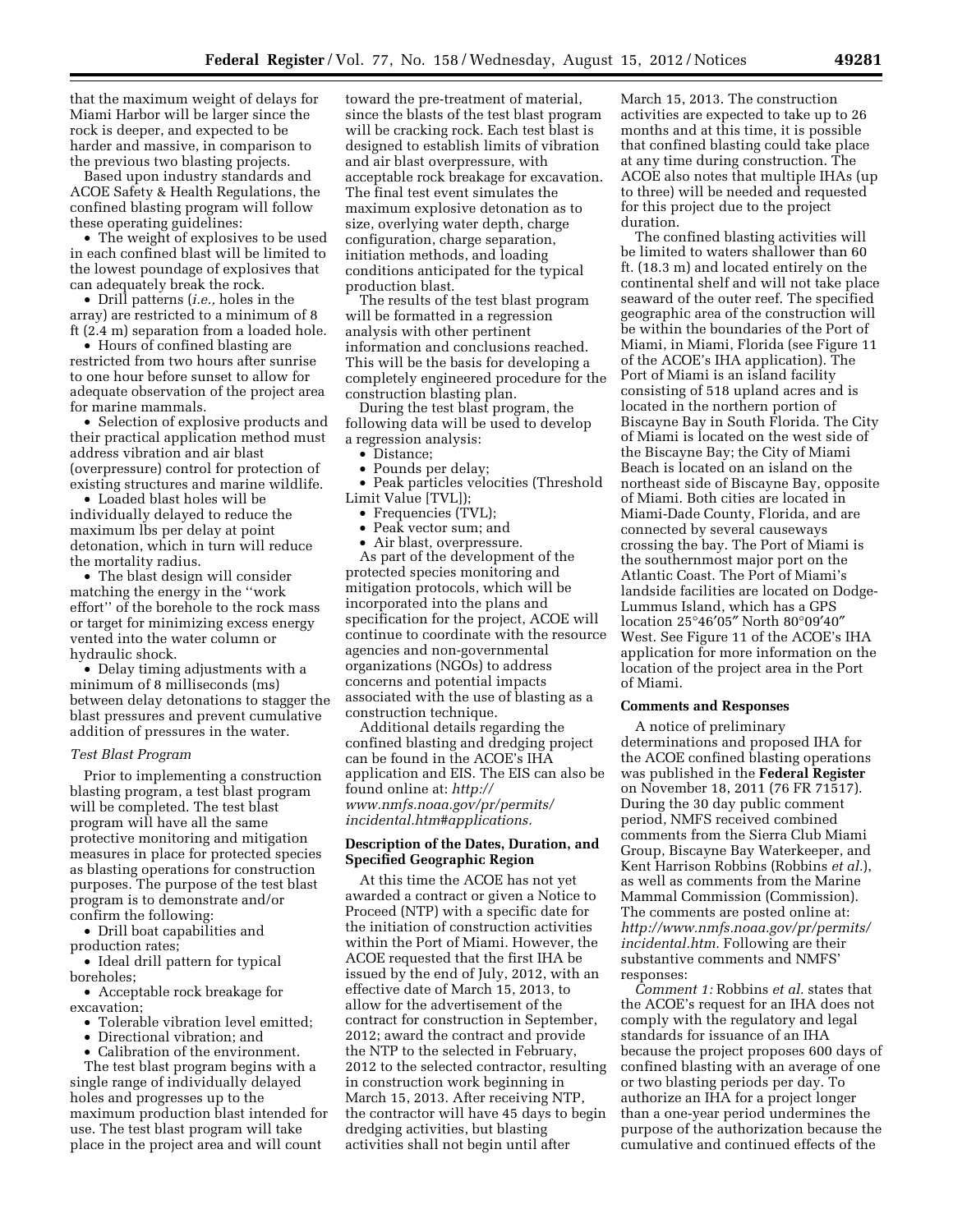confined blasts on the resident and transient bottlenose dolphin populations known to both the Biscayne Bay and Atlantic Shelf areas cannot be properly assessed by the limited scope of an IHA analysis, which can consider impact not to exceed one year.

*Response:* The commenter incorrectly states the project will have 600 days of blasting. The ACOE estimates a maximum number of 313 blast days for the duration of this IHA (*i.e.,* 365 days in a year minus 52 Sundays [normally no confined blasting is allowed on Sundays due to local ordinances]), with no more than one confined blast event at a time and no more than two confined blast events per a single day. A calendar day is 24 hours. A blast day/blast event (*i.e.,* approximately 1 hour 30 minutes in length) is the series of events beginning one hour before the detonation through 30 minutes after the detonation. There may be more than one blast day/blast event per calendar day, they will not occur simultaneously.

50 CFR 216.107 states that IHAs will be valid for a period of time not to exceed one year but may be renewed for additional periods of time not to exceed one year for each reauthorization; therefore, the promulgation of regulations and the subsequent issuance of Letters of Authorization (LOAs) to the ACOE for the confined blasting operations in the Port of Miami is not necessary or required.

NMFS considered cumulative effects of the confined blasting on the resident and transient bottlenose dolphin populations (*i.e.,* Biscayne Bay and Western North Atlantic Central Florida Coastal stocks) in the action area as part of its NEPA analysis and prepared an ''Environmental Assessment for Issuance of an Incidental Harassment Authorization for U.S. Army Corps of Engineers Confined Blasting Operations During the Port of Miami Construction Project in Miami, Florida,'' which analyzes the project's purpose and need, alternatives, affected environment, and environmental effects for the action prior to making a determination on the issuance of the IHA. NMFS also considered these cumulative effects before making its negligible impact determination for issuance of the IHA to the ACOE. NMFS' EA and ACOE's FEIS adequately address the cumulative effects of relatively short-term confined blasting operations in relation to longterm noise and events from other past, present and reasonably foreseeable future anthropogenic sources, such as dredging, construction and demolition activities, shipping, commercial fishing, recreational fishing and boating, military readiness activities, and other

human activities in the action area. These other activities are considered to be long-term and continuous.

*Comment 2:* Robbins *et al.* states that relative to the 2005/2006 Port of Miami safety zone calculations, the current application does not reflect the significant blasting area and duration of the project as well as the high maximum weight which will be employed in this project. In addition, the ACOE has not addressed how it will ensure that stemming the blast hole will be more effective in this round of blasting, especially when considering the specific nature of the blast area which is in a channel, which may carry sound and pressure farther and/or in a more concentrated route. Robbins *et al.* states that there should be improved methods for stemming blast holes. Studies such as Jordan (2007) and Hempen & Keevin (2007) have shown that the practice of confined blasting such as those done at the Port of Miami in 2005 significantly reduces the pressure wave released as compared to open water discharges of the same weight. However, if the protocol of stemming the holes to benefit the marine community is not properly executed, these mitigation methods are not creating the positive changes that are so critical to reducing the take number of fish, sea turtles, and manatees. The blast area is also in an extremely sensitive part of Biscayne Bay, sharing a boundary with a critical wildlife area frequented by bottlenose dolphin.

*Response:* The ACOE's IHA application clearly defines the Miami Harbor Deepening Project's action area and expected project duration. Protective zone (danger, exclusion, safety, and watch) calculations will be relatively applied in comparison to 2005/2006 Port of Miami safety zone calculations. The term ''relative'' means that the calculations utilized to determine the danger, exclusion, safety, and watch zones that are being used are based upon the actual charge weights that will be utilized for this effort which may be as high as 450 lbs per delay (as compared to 376 lbs per delay in the 2005/2006 confined blasting in the Port of Miami), which consequently will result in larger protective zones. For instance, the calculated area of the danger zone for the largest blast conducted in 2005/2006 was 11,059,023.62 ft2 (1,027,416.91 m2), representing 0.09% of the total area of Biscayne Bay, and the calculated area of the danger zone for the largest confined blast proposed for this effort is 12,466,026.04 ft2 (1,158,131.72 m2), representing 0.10% of the total area of Biscayne Bay. This is a difference of

1,407,002.42 ft<sup>2</sup> (130,714.802 m<sup>2</sup>), or an increase in the total impact area of 0.01% of the total area of Biscayne Bay, or 12% increase in impact area specific to the confined blast.

Regarding the effectiveness of the stemming, Section 3.5.5 of the ACOE's project confined blasting specification (02 10 00) state:

#### **3.5.5 Stemming**

All blast holes shall be stemmed. The Blaster or Blasting Specialist shall determine the thickness of stemming using blasting industry conventional stemming calculation. The minimum stemming shall be 2 ft (0.61 m) thick. Stemming shall be placed in the blast hole in a zone encompassed by competent rock. Measures shall be taken to prevent bridging of explosive materials and stemming within the hole. Stemming shall be clean, angular to subangular, hard stone chips without fines having an approximate diameter of  $\frac{3}{8}$  to  $\frac{1}{2}$  in (0.95 to 1.27 cm). A barrier shall be placed between the stemming and explosive product, if necessary, to prevent the stemming from settling into the explosive product. Anything contradicting the effectiveness of stemming shall not extend through the stemming.

The specifications clearly direct the contractor to utilize and employ blasting industry standards and specifically requires the contractor to place the blast hole in a zone encompassed by competent rock to minimize the potential rifling (when a hole is not well confined). The ACOE's Master Blaster reviews all proposed contractor blasting plans to ensure compliance with the project specifications.

NMFS uses the best scientific evidence available in its environmental analysis and the development of monitoring and mitigation measures required in the IHA issued to the ACOE. In the IHA, NMFS requires the ACOE to implement mitigation measures (*e.g.,*  limiting the weight of explosives; capping explosives in loaded holes; minimum separation distance of loaded holes; staggering detonations; restricting hours when blasting can occur; calculating, establishing, and monitoring danger, exclusion, safety, and watch zones, etc.) during confined blasting operations that are expected to reduce the potential for incidental take and ensure the activity will have the least practicable impact on marine mammals and their habitat.

The ACOE has previously noted in the project environmental coordination documents (project FEIS and Biological Assessments) and continues to recognize that the project area is adjacent to the Bill Sadowski Critical Wildlife Area. NMFS' IHA requires the ACOE to implement monitoring and mitigation measures so that the confined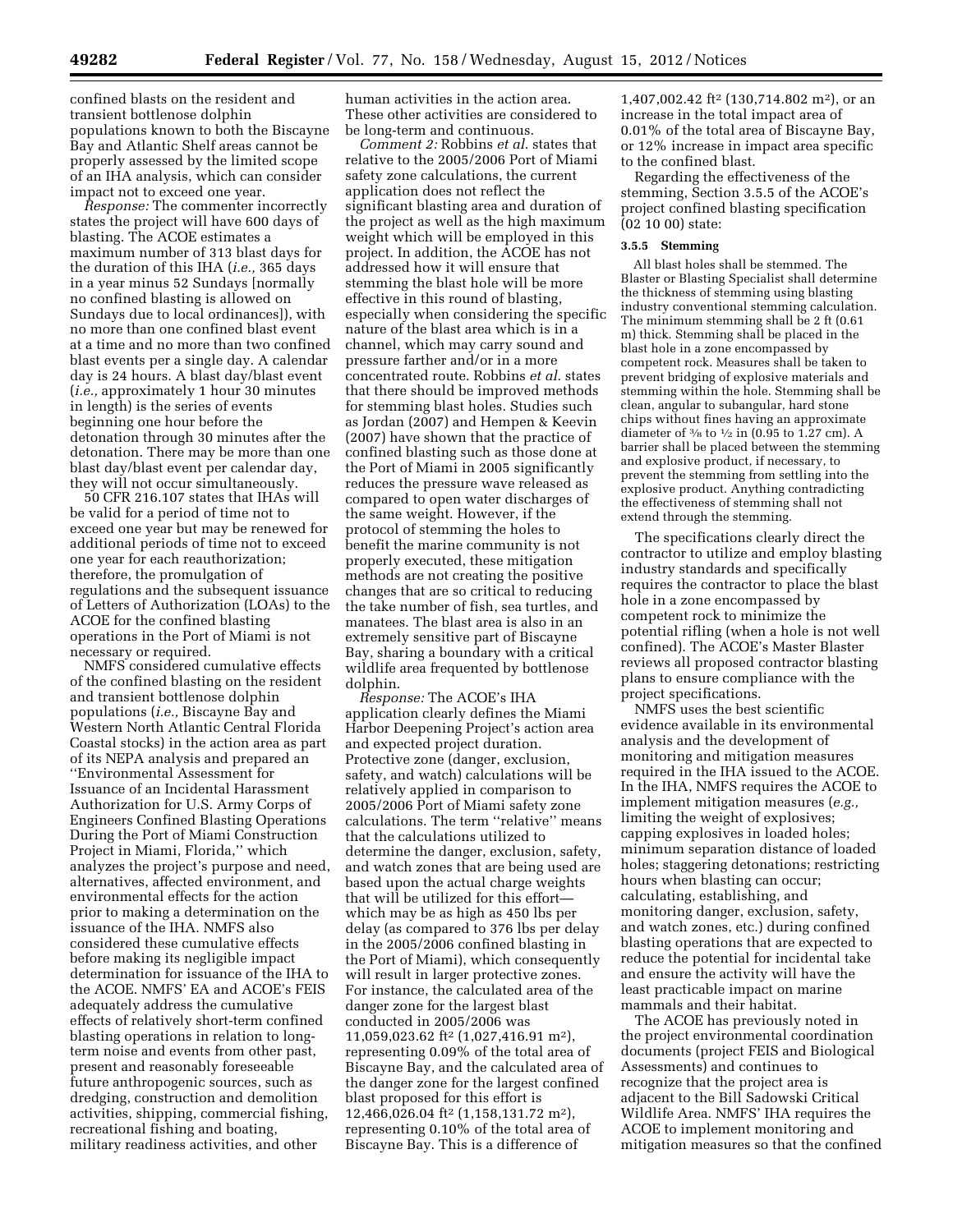blasting operations will have the least practicable impact on bottlenose dolphins in the action area.

*Comment 3:* Robbins *et al.* states that as there is no evidence presented that drilling and dredging activities themselves do not increase harassment, these activities should be further tested. The only construction activity restricted to daylight hours is the blasting and all other work is permissible through the night when there will be no watch plan in place or possible, so it is unclear the amount of harm that these activities will cause. The extended nature of this project will also adversely impact the habitat of the bottlenose dolphin, sea turtles, and other marine mammals because the project is dredging approximately 415 acres of bay bottom, coral reef, and sea grass beds (and not including damage to outer shelf reef systems from barge anchoring chains) and FDEP is only requiring a total of 14 acres of seagrass mitigation and 9.78 of artificial reef mitigation.

*Response:* The ACOE has agreed to collect sound recordings of drilling operations during the confined blasting operations at Miami Harbor to help the ACOE and NMFS better characterize the noise associated with drilling activities at confined blasting projects throughout the U.S. The ACOE has conducted interviews with Protected Species Observers (PSOs) having more than 25 years of experience monitoring blasting activities. These individuals have stated that no avoidance behavior from any marine mammal species in many parts of the country, including bottlenose dolphins, has been observed in association with drilling activities associated with confined underwater blasting.

The ACOE conducts dredging operations 24 hours a day throughout the U.S. and, to date, utilizes the same types of dredging equipment planned to be used for the blasting and dredging operations as part of the Miami Harbor Deeping Project. The ACOE's Jacksonville District Local Master Guide Specification (Section 01 57 20) covers the requirements for environmental protection during construction activities, which includes monitoring and mitigation measures for dredging operations. This document can be found online at: *[www.saj.usace.army.mil/](http://www.saj.usace.army.mil/Divisions/Engineering/DOCS/CADD/docsect/01_57_20.pdf) [Divisions/Engineering/DOCS/CADD/](http://www.saj.usace.army.mil/Divisions/Engineering/DOCS/CADD/docsect/01_57_20.pdf) [docsect/01](http://www.saj.usace.army.mil/Divisions/Engineering/DOCS/CADD/docsect/01_57_20.pdf)*\_*57*\_*20.pdf.* Neither the ACOE, nor NMFS, has determined that dredging operations, in previously dredged and maintained navigation channels, has the potential to result in the incidental take of cetaceans.

Habitat loss associated with the project is limited primarily to an

existing and maintained Federal channel that is 0.07% of the total area of Biscayne Bay, which is habitat area for the Biscayne Bay stock of bottlenose dolphins, and 0.0009% of the 20 m (65.6) isobar off the coast of Florida, which is habitat area for the Western North Atlantic Central Florida Coastal stock of bottlenose dolphin. The ACOE also conducted consultations with NMFS Southeast Regional Office (SERO) under the ESA and Magnuson-Stevens Fishery Conservation and Management Act (MSFCMA) regarding designated critical habitat of ESA-listed species and essential fish habitat (EFH).

The IHA issued to ACOE provides monitoring and mitigation requirements that will protect marine mammals from injury, serious injury, or mortality. The ACOE is required to comply with the IHA's requirements. Under the MMPA, IHAs must include means of effecting the least practicable impact on marine mammal species and their habitat (*i.e.,*  impacts to seagrass, hardbottom or coral habitats). Monitoring and mitigation measures are designed to comply with this requirement.

*Comment 4:* Robbins *et al.* states that the ACOE is seeking, and NMFS has noticed, a legally-defective IHA by authorizing harassment of marine mammal species arising from activities expected to last for more than one year. NMFS cannot issue an IHA for the proposed blasting operations, as they are part of the overall Port of Miami blasting and dredging project, and the substantial number of takes that will occur over the period of many years involved in the project can only be authorized through LOA regulations under section 101(a)(5)(A)(i), 16 U.S.C. 1371(a)(5)(A)(i). For this reason, NMFS must deny the IHA application, and a comprehensive analysis and due process required under rulemaking, consistent with a request for a Letter of Authorization, should be required.

*Response:* NMFS disagrees with the commenter's statement. The ACOE requested an IHA in its adequate and complete application, and does not need to pursue the promulgation of regulations and subsequent LOAs by NMFS under section 101(a)(5)(A) of the MMPA for this specified activity. 50 CFR 216.107 states that except for activities that have the potential to result in serious injury or mortality, which must be authorized under § 216.105, IHAs may be issued, following a 30-day public review period, to allow activities that may result in only the incidental harassment of a small number of marine mammals. IHAs are valid for a period of time not to exceed one year but may be renewed

for additional periods of time not to exceed one year for each reauthorization; therefore, the promulgation of regulations and the subsequent issuance of LOAs to the ACOE for the confined blasting operations in the Port of Miami is not necessary or required.

*Comment 5:* The proposed safety zone surrounding the blasting operations is [in]sufficient and detrimental to several marine mammals covered by the IHA.

*Response:* The safety zone is calculated to be twice the area of the danger zone, and pressure measurements collected during in situ pressure monitoring, have shown that blast pressures return to background at the outer edge of the danger zone. Additionally, both the safety and danger zones are based on unconfined, open water blasts (which is not the case here) and the safety zones were developed by the U.S. Navy to protect naval divers working with military ordinance during warfare to ensure that divers are not injured or killed. Also, the exclusion zone is larger than the area where the ACOE has determined that Level B harassment will occur, so if the monitoring and mitigation measures implemented are successful as expected, and no detonation occurs when an animal is inside the exclusion zone, no take by Level B harassment is likely to occur.

The ACOE's specified activity only authorizes the use of confined blasting, which results in a 60 to 90 percent reduction in the strength of the pressure wave released (Hempen *et al.,* 2007; Hempen *et al.,* 2005; Nedwell and Thandavamoorthy, 1992) when compared to an unconfined, open water blast like those seen in other military readiness activities using explosive ordinance. It is therefore unclear how these mitigation measures and protective zones are detrimental to bottlenose dolphins in the action area. The bottlenose dolphin is the only species of marine mammal managed under NMFS jurisdiction that is expected to occur in the action area. The commenter refers to ''marine mammal species'' to be included in the IHA, however, only the Biscayne Bay and Western North Atlantic Central Florida Coastal stocks of bottlenose dolphins are covered by the IHA. The West Indian (Florida) manatee, which may also be found in the action area, is managed under the jurisdiction of the U.S. Fish and Wildlife Service (USFWS).

*Comment 6:* Robbins *et al.* states that the Biscayne Bay stock of bottlenose dolphins is apparently isolated within the Biscayne Bay community and from any other dolphin populations, thus,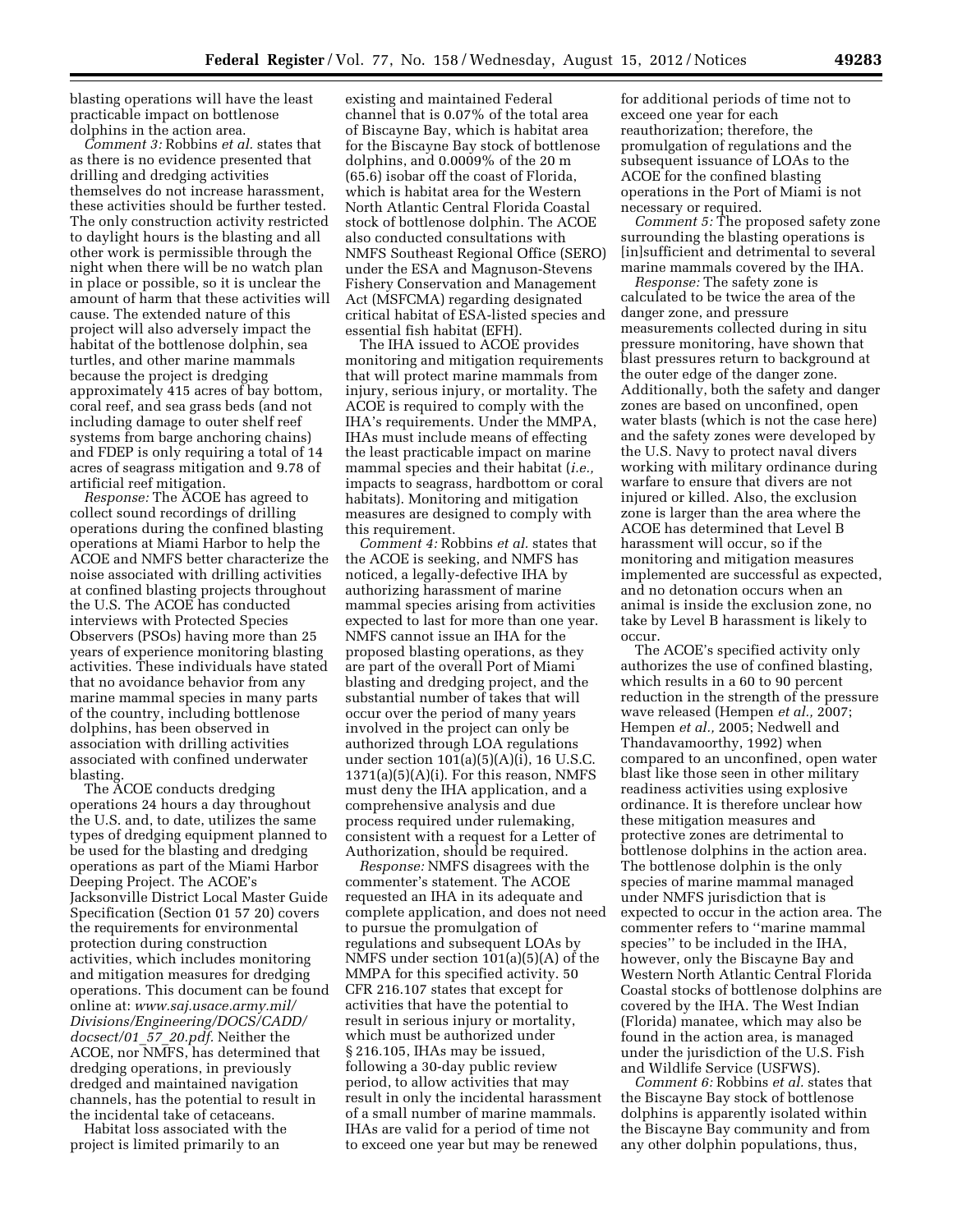Biscayne Bay is a distinct habitat for these bottlenose dolphins that are at risk.

*Response:* The available data do not support the commenter's belief that the Biscayne Bay stock of bottlenose dolphins is apparently isolated within Biscayne Bay and from any other dolphin populations. NMFS stock assessment report (2009) states that the range of the Biscayne Bay stock of bottlenose dolphins (*i.e.,* Haulover Inlet [north] and Card Sound bridge [south] boundaries) corresponds to the extent of confirmed home ranges of bottlenose dolphins observed residing in Biscayne Bay by a long-term photographic identification (photo-ID) study conducted by the NMFS SEFSC (Litz, 2007; SEFSC unpublished data), however, there have been few surveys outside of this range. These boundaries are subject to change upon further study of bottlenose dolphin home ranges within the Biscayne Bay estuarine system and comparison to an extant photo-ID catalog from Florida Bay to the south.

NMFS has to consider other information, not just the stock assessment reports, to provide a complete picture of marine mammals in the action area. There are at least five openings from the Atlantic Ocean into Biscayne Bay where bottlenose dolphins from the Biscayne Bay stock can exit the Biscayne Bay system. From the north they are: Haulover Inlet, Government Cut, Norris Cut, Bear Cut, and the Safety Valve. Additionally the Atlantic Intracoastal Waterway allows animals from Biscayne Bay to transit north into the Indian River Lagoon Estuarine System (IRLES) and South into Florida Bay. Contillo *et al.* (2011) documented that dolphins from Biscayne Bay have been observed in Florida Bay and dolphins from Florida Bay have been observed in Biscayne Bay on at least 20 occasions since 1999. Additionally, Biscayne Bay dolphins have been documented exiting the bay and been seen outside of Biscayne Bay in nearshore coastal waters off of Miami-Dade County, and animals documented as belonging to the coastal stock have been documented in Biscayne Bay on numerous occasions (Contillo, pers. comm., 2011). In the NMFS stock assessment report (2009), NMFS states that at least one dolphin was ''confirmed to be of the offshore morphotype by genetic testing and therefore not a Biscayne Bay resident.'' These data document that the Biscayne Bay stock of bottlenose dolphins (while likely are residents) are not isolated within Biscayne Bay, can and do exit Biscayne Bay, and that bottlenose

dolphins from outside the stock enter Biscayne Bay and can mix with the Biscayne Bay stock.

*Comment 7:* Robbins *et al.* states that the northern portion of Biscayne Bay, which is geographically distinct from the southern portion of Biscayne Bay, is no longer polluted contrary to the allegations in the ACOE's IHA application and NMFS' notice of preliminary determinations and a proposed IHA. The corridor for the proposed 600 days of twice-a-day explosive blasting is located along the east-west Government Cut and Miami Harbor Channel bay corridor, which is the geographical divide between the northern and southern portions of Biscayne Bay. While there may have been a time decades ago when there were serious problems of industrial and municipal pollution of the northern portion of Biscayne Bay, that is not the current conditions of northern Biscayne Bay. Much of the municipal pollution and industrial effluent into Biscayne Bay and its tributaries has been eliminated over the prior decades due to strict code enforcement and the construction of deep well storage filtration systems as part of comprehensive plans adopted by the localities. It is a healthy estuarine habitat for dolphins and other sea mammals in the northern bay. Not noted in the ACOE IHA application and NMFS' notice of preliminary determinations and a proposed IHA is the enhancement of the northern Biscayne Bay estuary by the replanting of mangroves and the creation of Oleta River Florida Park. Thus, the suggestion that the northern portion of Biscayne Bay is unhealthy due to municipal and industrial pollution is not true. The northern portion of Biscayne Bay constitutes a significant wildlife habitat that supports marine mammals and other wildlife.

*Response:* The commenter is referring to the citation by NMFS in its stock assessment report (2009) for the Biscayne Bay stock of bottlenose dolphins that states ''the northern portion of Biscayne Bay is surrounded by the cities of Miami and Miami Beach and is therefore heavily influenced by industrial and municipal pollution sources (Bialczak *et al.,* 2001).'' Litz (2007) found that tissue samples collected for genetic and persistent organic pollutants (POP) analysis from dolphins in Biscayne Bay, male dolphins with home ranges in the northern portion of Biscayne Bay had polychlorinated biphenyl (PCB) levels five times higher than their counterparts with southern home ranges. This trend continued for

dichlorodiphyltrichloroethane (DDT) (twice as high); chlordanes (four times higher); polybrominated diphenyl ethers (PBDE) (three times higher), and other pesticides (three times higher). The same trend was also observed in female dolphins when northern vs. southern animals' POP levels were compared. While it can be agreed that water quality in Biscayne Bay is better than it has been previously, high levels of POP, commonly associated with land-based pollution sources, remain higher in north Biscayne Bay then in the remainder of the Biscayne Bay system and continue to impact marine species inhabiting that part of Biscayne Bay.

Additionally, the commenter incorrectly states the project will have 600 days of blasting. The ACOE estimates a maximum number of 313 blast days for the duration of this IHA (*i.e.,* 365 days in a year minus 52 Sundays [normally no confined blasting is allowed on Sundays due to local ordinances]), with no more than one confined blast event at a time and no more than two confined blast events per a single day. A calendar day is 24 hours. A blast day/blast event (*i.e.,*  approximately 1 hour 30 minutes in length) is the series of events beginning one hour before the detonation through 30 minutes after the detonation. There may be more than one blast day/blast event per calendar day, they will not occur simultaneously.

*Comment 8:* Robbins *et al.* states that the proposed level of take analysis is faulty. While Level A harassment causing tympanic membrane (TM) rupture with correlated permanent hearing impairment is intended to be avoided, NMFS admits that it is ''unknown at this time'' as the farthest distance at which a dolphin would be exposed to an energy flux density (EFD) from an explosive which would cause Level A harassment (76 FR 71525). What this means is that the explosive detonations proposed may result in permanent hearing impairment and Level A harassment. Nonetheless, without this knowledge, the ACOE proposes allowing detonations. Without rational basis, the NMFS notice addresses Level B harassment without discussing why the dolphins should be permitted to be exposed to possible Level A harassment including permanent hearing loss.

NMFS also acknowledges that the Level B harassment definition also includes noise exposures below TTS that may result in behavioral modifications to resident animals. Without any scientific basis, the NMFS notice concludes that the behavioral modification criteria would not apply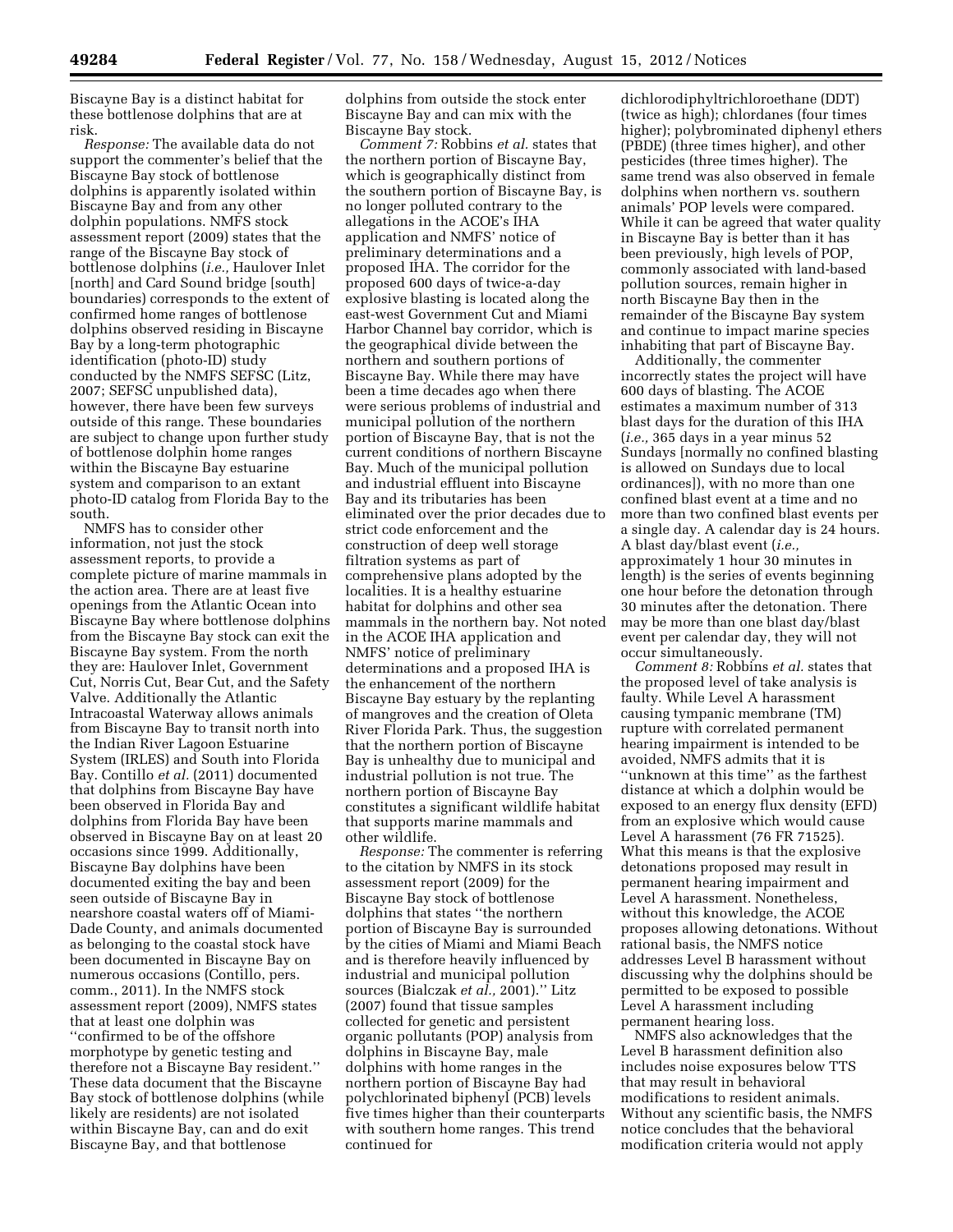''because there will be only two blasting events a day'' and each blast event will be multiple (440 in a matrix) within a few microseconds.

The ACOE's IHA application and NMFS' **Federal Register** notice do not correctly consider the impact of the blasting twice a day for 600 days on the behavior of the dolphins. Indeed, under the criteria for Level B harassment, ''behavioral disruption'' must be considered when TTS occurs. Under the harassment criteria for NMFS, Level B harassment includes behavioral disruption associated with TTS. As a result of a misconstruction of the dual criteria for harassment, the ACOE and NMFS do not consider the behavioral impact of the explosives and the proposed 600 days of twice-a-day blasting. Instead, it conclusively determines that twice a day blasting is not ''multiple detonations'' and, therefore, does not consider the third criteria of Level B harassment, sub-TTS impact with behavioral disruption, and utterly ignores the dual criteria of Level B harassment with TTS, which requires consideration of associated behavioral modification.

*Response:* The commenter incorrectly states the project will have 600 days of blasting. The ACOE estimates a maximum number of 313 blast days for the duration of this IHA (*i.e.,* 365 days in a year minus 52 Sundays [normally no confined blasting is allowed on Sundays due to local ordinances]), with no more than one confined blast event at a time and no more than two confined blast events per a single day. A calendar day is 24 hours. A blast day/blast event (*i.e.,* approximately 1 hour 30 minutes in length) is the series of events beginning one hour before the detonation through 30 minutes after the detonation. There may be more than one blast day/blast event per calendar day, but they will not occur simultaneously.

NMFS disagrees with the commenter that the proposed level of take analysis is faulty in the ACOE's IHA application and NMFS's notice of preliminary determinations and proposed IHA (76 FR 71517, November 18, 2011). The IHA issued to the ACOE for the confined blasting operations in the Port of Miami only authorizes the incidental take of bottlenose dolphins by Level B harassment; no incidental takes by Level A harassment (injury), serious injury, or mortality are anticipated or authorized.

Because for ACOE's confined blasting activities all of the holes in the delay will explode within a few seconds at most (the blast array will be timed with a minimum eight milliseconds delay between detonations to stagger the blast pressures and prevent cumulative

addition of pressures in the water), and a maximum of only two confined blasting events will occur in a day separated by a minimum of four to six hours (worst case scenario). NMFS applies the explosive TTS threshold which then allows us to estimate the number of animals that may incur TTS and account for any associated behavioral disruption.

The multiple detonations threshold was designed for specified activities like gunnery exercises where tens, to hundreds, to thousands of individual explosions continue over minutes to hours that would clearly have the potential to cause behavioral harassment associated at levels lower than those that result in TTS. The Level B harassment (behavioral) threshold criteria of 177 dB re 1  $\mu$ Pa<sup>2</sup> s would not apply to the ACOE's activity because there will only be a maximum of two blasting events a day (minimum four to six hours apart), and the multiple (staggered) detonations are within a few milliseconds of each other and do not last more than a few seconds in total duration per a blasting event.

Also, the exclusion zone is larger than the area where the ACOE has determined that Level B harassment will occur, so if the monitoring and mitigation measures are successful as expected, and no duration occurs when an animal is inside the exclusion zone, no take by Level B harassment is likely to occur.

The primary potential impact to the Atlantic bottlenose dolphins occurring in the Port of Miami action area from the detonations is Level B harassment (in the form of TTS and any associated behavioral disruption resulting) incidental to noise generated by confined explosives. In addition, NMFS believes that the monitoring and mitigation measures required by the IHA will further limit incidental take to Level B harassment and have the least practicable impact on marine mammal species or stocks in the action area.

*Comment 9:* Robbins *et al.* states that the blasting and resulting behavioral modification may sever the distinct Biscayne Bay bottlenose dolphin stock between the northern and southern parts of Biscayne Bay. The issue of behavioral modification is significant and, without any scientific analysis, is not considered by the ACOE's IHA application or NMFS' **Federal Register**  notice. Biscayne Bay is a single identified habitat for a distinct genetic stock of bottlenose dolphins. It is transected by a corridor of about four miles (mi) (6.4 kilometers [km]). Half that corridor constitutes the blasting area. That corridor physically divides

the northern and southern half of Biscayne Bay. The northern portion of Biscayne Bay, which is substantially a shallow grass covered environment where 69 of the 229 resident bottlenose dolphins have been found to reside, is unlike the southern portion of Biscayne Bay, which is a wide gulf of substantial width and breadth. Access to the narrow northern portion of Biscayne Bay is limited to passages below two bridges, one immediately adjacent to the blasting corridor. The only other means of egress from the northern portion of Biscayne Bay is below a bridge, at Bakers Haulover, cut approximately 9 mi (14.5 km) north, which provides access to the coastal waters adjacent to beaches without surrounding mangrove or other estuarine conditions in which the distinct Biscayne Bay dolphin community has been found to reside. The Biscayne Bay stock, which is genetically distinct from the coastal stock of dolphins, does not breed with the dolphins along the coast. Essentially, the blasting may create a significant acoustical barrier between the northern and southern portions of Biscayne Bay.

It has not been studied or determined whether the current bottlenose dolphins that reside in the northern portion of Biscayne Bay would be stressed by their isolation from the remainder of their resident community or would alternatively abandon their habitat in the northern portion of Biscayne Bay where 30% of the identified individuals currently reside. There is not consideration of data or presentation of scientific analysis that established the 600 days of blasting would not disrupt the behavioral patterns of the community of dolphins which reside in both the northern and southern areas of Biscayne Bay. Given the known intelligence of the dolphins, and their sensitive hearing, it is necessary for the applicant to establish with data and analysis that the blasting would not disrupt the natural behavioral patterns of the community of bottlenose dolphins in Biscayne Bay. No such analysis was presented in the ACOE's IHA application or in the NMFS **Federal Register** notice. How the blasting would disturb the Biscayne Bay stock by causing the disruption of their traversing across the blasting area as well as their breeding and feeding and related activities needs to be studied thoroughly before any incidental take from blasting is considered.

The ACOE and NMFS admit that they are ''unable to determine how the temporary modification of the action area by the proposed construction and blasting will impact the two stocks of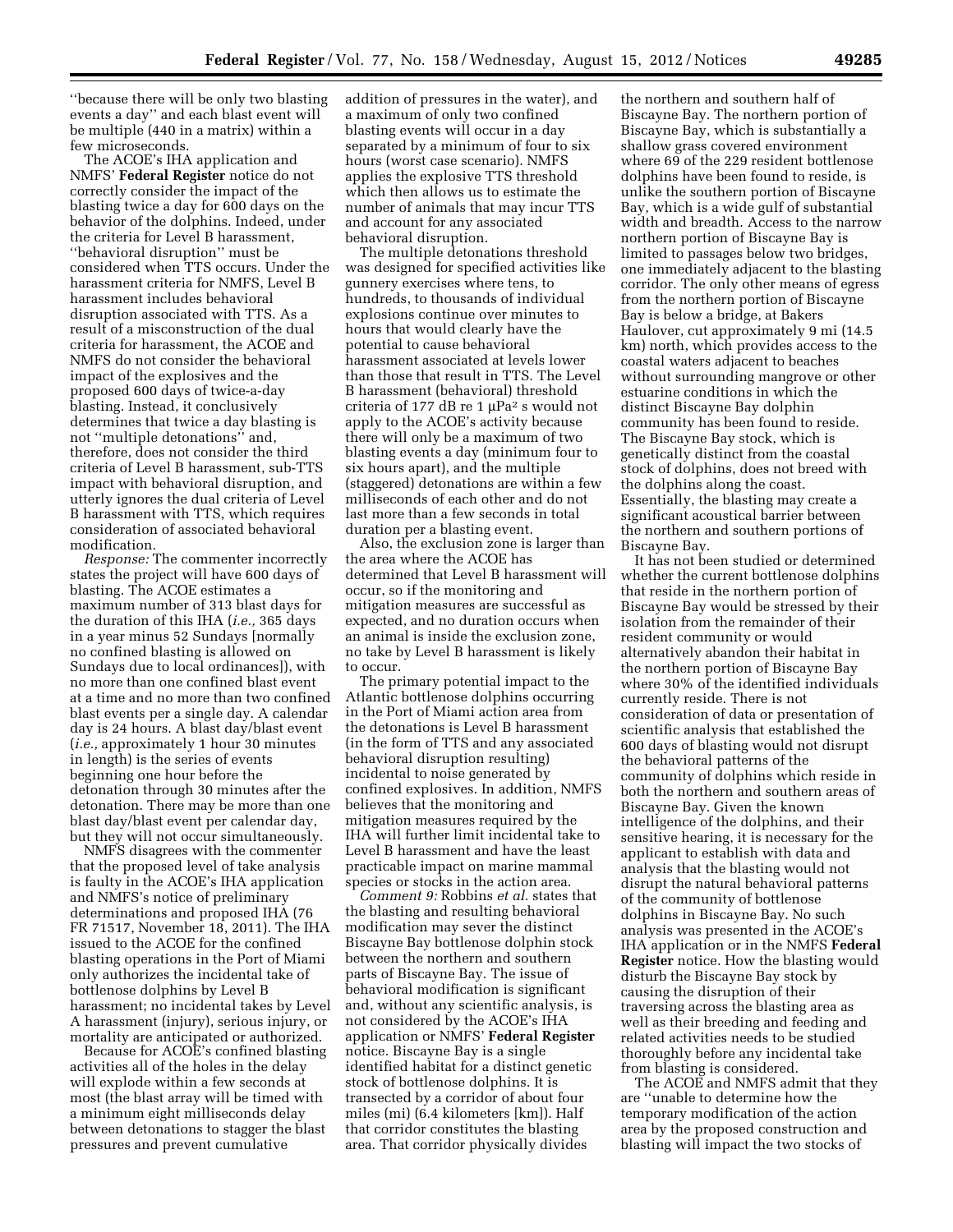dolphins expected to be present in the Port of Miami'' (76 FR 71526, November 18, 2011). That statement suggests that the NMFS **Federal Register** notice does not recognize a significant distinction of the geographical location of the blasting that will impact the two different stocks (estuarine bay vs. coastal) in different ways. The impact to the coastal stock may very well be occasional because the blast area merely juts into the ocean coastal area, but the impact on the estuarine bay stock will be ongoing and will not be temporary. The disruption of the Biscayne Bay stock will be during the entire term of the 600 days of blasting and, if long term behavioral modification has occurred, for perhaps years thereafter. The NMFS' use of the word ''temporary'' is disingenuous given the 600 days of blasting and many more days of construction. The NMFS **Federal Register** notice acknowledges that the proposed construction and blasting'' may delay or detour their movements (76 FR 71526), but does not consider that as to traversing from north to south or vice-versa, an acoustical barrier will be created and dolphins, especially cows with nursing and young calves, may avoid the dangers of the area rather than place their young at risk. The effectual trapping of the dolphins in the northern portion of Biscayne Bay will not cause their slaughter, but may change their natural behavior.

*Response:* The commenter incorrectly states the project will have 600 days of blasting. The ACOE estimates a maximum number of 313 blast days for the duration of this IHA (*i.e.,* 365 days in a year minus 52 Sundays [normally no confined blasting is allowed on Sundays due to local ordinances]), with no more than one confined blast event at a time and no more than two confined blast events per a single day. A calendar day is 24 hours. A blast day/blast event (*i.e.,* approximately 1 hour 30 minutes in length) is the series of events beginning one hour before the detonation through 30 minutes after the detonation. There may be more than one blast day/blast event per calendar day, they will not occur simultaneously.

NMFS believes that the confined blasting is unlikely to result in behavioral modifications that may sever the Biscayne Bay stock of bottlenose dolphins between the northern and southern parts of Biscayne Bay. A review of data collected by NMFS SEFSC before, during, and after the 2005 confined blasting event shows no difference in home range usage of bottlenose dolphins from the Biscayne Bay stock. The ACOE and NMFS expect this same response for the future

confined blasting associated with the Miami Harbor Deepening Project. The project area is a commercial port environment, and the bottlenose dolphins residing in or transiting through the vicinity of the Port of Miami are likely habituated to the presence of, and noise from, numerous vessel movements ranging from large commercial vessels to small recreational craft, as well as sea planes and helicopters operating from the vicinity of Rickenbacker Causeway and overflying the Bill Sadowski Critical Wildlife Area. This ongoing commercial and recreational use of the Port of Miami's channels far exceeds the potential impact of the confined blast events associated with the deepening project that have a duration of less than 60 seconds each (from the first fish scare to the end of the actual confined blast), and with no more than two confined blast events (separated by at least four hours) occurring in one calendar day. Blasting events take from the time beginning one hour before the detonation through 30 minutes after the detonation, including any delays due to protected species. This means that the maximum duration of noise and pressure associated with confined blasts will be 120 seconds in a calendar day, which is 0.14% of all of the time in a calendar day, assuming a worst case of two confined blast events in a calendar day that last up to 60 seconds each in duration, with confined blasts occurring no more than six days a week. The ACOE took the most conservative calculation for each blast to protect natural resources. Furthermore, bottlenose dolphins residing in Biscayne Bay can transit through the Port of Miami area from north to south in two locations inside Biscayne Bay at the Intracoastal Waterway, on the west side of the Port of Miami, which is completely outside the project area (including the safety zone) and where Fisherman's Channel meets the main channel in Government Cut, Fisher Island Turning Basin. These two corridors allow animals wishing to avoid the project area a mechanism to transit north and south. The issue of the isolation of the Biscayne Bay stock of bottlenose dolphins has already been addressed in the response to Comment 6 and is hereby incorporated by reference.

*Comment 10:* Robbins *et al.* states that the history of the ACOE's blasting operations at the Port of Miami indicates substantial impacts on dolphins. The lack of data and analysis is disturbing because during the prior blasting in 2005 at the Port of Miami,

which lasted only 40 days, bottlenose dolphin in the exclusion zone were sighted 12 times involving a total of 30 individuals in the exclusion zone when those prior blasts were scheduled (76 FR 71532). In other words, in 30 percent of the dates in which blasting was scheduled, dolphins were sighted in the exclusion zone. Thus, given the radius, an even greater number would have been immediately adjacent and subject to sub-TTS impacts. Once the number of blasting events increases from 40 to 1,200, it is likely that a much greater number of dolphins will be adversely affected. The 30 multiple (from 40 to 1,200) of increased blasting events may likely result in 360 incidents of dolphin groups in the exclusion zone and many times that amount within the immediate area affected by sub-TTS noise. Using the same number of individuals per group as in 2005, results in a total of 900 individual dolphins traversing the exclusion zone during the 1,200 blasting events. Of course, these high numbers assume that the dolphins will not be avoiding the area after the repetitive blasting which is an assumption that the undersigned do not accept because behavioral modification may result in dolphins avoiding the area during the course of the blasting operations.

*Response:* The commenter incorrectly states the project will have 600 days of blasting. The ACOE estimates a maximum number of 313 blast days for the duration of this IHA (*i.e.,* 365 days in a year minus 52 Sundays [normally no confined blasting is allowed on Sundays due to local ordinances]), with no more than one confined blast event at a time and no more than two confined blast events per a single day. A calendar day is 24 hours. A blast day/blast event (*i.e.,* approximately 1 hour 30 minutes in length) is the series of events beginning one hour before the detonation through 30 minutes after the detonation. There may be more than one blast day/blast event per calendar day, they will not occur simultaneously.

NMFS and the ACOE disagree with the comment that the history of the ACOE's confined blasting operations at the Port of Miami indicates substantial impacts on bottlenose dolphins in the action area. Utilizing the correct number of confined blast days/events and the specification requirement that when bottlenose dolphins are observed in either the danger or exclusion zone (as demonstrated in Figure 10 of the ACOE's IHA application), confined blasting operations are delayed until the animals leave the area of their own volition. The assumptions in the commenter's analysis indicating that bottlenose dolphins observed in the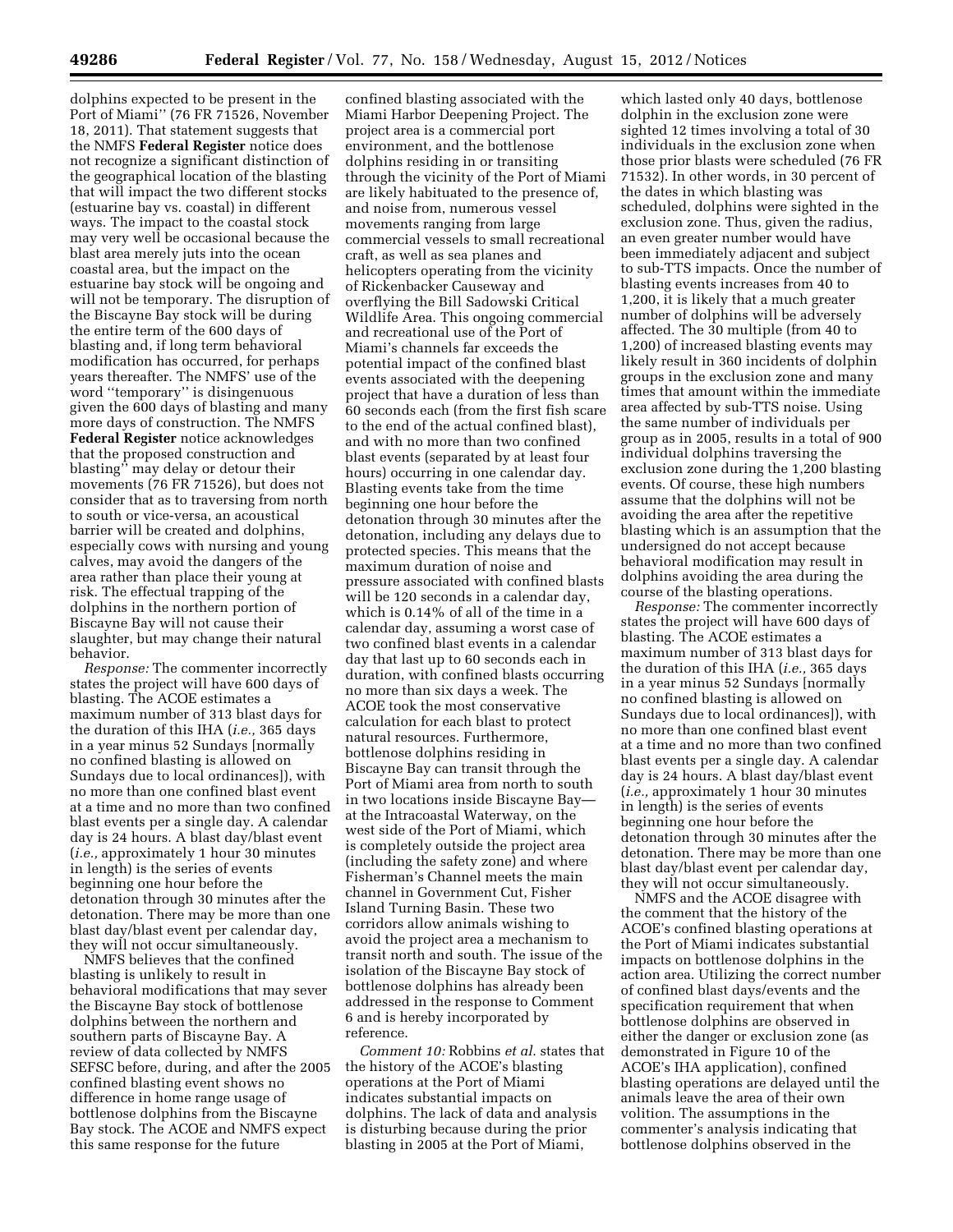exclusion zone (which includes the danger zone within its boundaries) are adversely affected by the planned confined blasting is flawed. The detonations are delayed until the dolphins leave the exclusion zone, where pressure monitoring has demonstrated that pressures at the edge of the danger zone return to background levels (Hempen *et al.,* 2007). By ensuring the animals have left the exclusion zone (an area larger than the danger zone) before the confined blast is detonated, the ACOE and NMFS believe that the project will have minimal impact on the stocks of bottlenose dolphins, since the animals outside the danger zone will not be subjected to pressures higher than the surrounding background environment. Also, the exclusion zone is larger than the area where the ACOE has determined that Level B harassment will occur, so if the monitoring and mitigation measures implemented are successful as expected, and no detonation occurs when an animal is inside the exclusion zone, no take by Level B harassment is likely to occur.

In contrast to the commenter's statement, the ACOE's 2005/2006 confined blasting and dredging project did not have any documented incidents of take by Level B harassment during the 40 confined blast days/events. One bottlenose dolphin was recorded as jumping after a confined blast detonation out of the 58 bottlenose dolphins observed in the project area during the blasting activities. However, this same dolphin was observed 30 minutes after the recorded jump, and behavior was documented as normal.

*Comment 11:* Robbins *et al.* states that the take estimates in the ACOE's IHA application are faulty. The applicant assumes no behavioral modification in which the bottlenose dolphin avoids the blast area. By the applicant's admission contained in Table 4 of NMFS' **Federal Register** notice (76 FR 71352), the estimated take of bottlenose dolphins stock could be 0.162 per blasting event, and applying the 1,200 blasting events (two per day for 600 days), a total of 194 takes of bottlenose dolphins of the Biscayne Bay stock will occur. That means that 194 bottlenose dolphins (assuming that a single dolphin is subject to a take only once), then 84% of the Biscayne Bay stock will be subject to harassment. The analysis of the number of takes is faulty at 76 FR 71354. Because the ACOE IHA application is for only one year and does not consider the entire course of 600 blasts, nor does it consider the worst case in its own charts, it minimizes the impact, claiming only 12

of the Biscayne Bay stock of bottlenose dolphins will be taken (see 76 FR 71534). It is a disingenuous analysis and the percentages impacted are intentionally misleading. The NMFS **Federal Register** notice claims that ''at worst [one year of blasting] may result, at worst in a temporary modification in behavior and/or low physiological effects (Level B harassment) of a small number of Atlantic bottlenose dolphins'' (76 FR 71534). This conclusion is false and without the data and analysis to support it. Then, in the next sentence the NMFS **Federal Register** notice acknowledges that there may be ''behavioral modifications'' (76 FR 71534), but then claims that it will be just ''temporary,'' vacating the area immediately after the blasting ''to avoid underwater acoustic disturbances,'' however, there are no data and analysis to show that after days, weeks, and months of blasting, an intelligent mammal like a dolphin will not learn to avoid the area in its entirety, resulting in the splitting of the Biscayne Bay stock between the northern and southern portions of Biscayne Bay. ''Behavioral reactions to noise exposure (such as disruption of critical life functions, displacement, or avoidance of important habitat) are more likely to be significant if they last more than one diel cycle or recur on subsequent days'' (76 FR 71534). Does that not describe what is being proposed? Furthermore, the NMFS claims that the activities ''will result in the incidental take of small numbers of marine mammals by Level B harassment only, and that the total taking from the blasting activities will have a negligible impact on the affected species or stocks of marine mammals'' (76 FR 71534). This is utterly without support. As many as 84% of the Biscayne Bay stock of bottlenose dolphins would be impacted. Moreover, the functional severing of its habitat may affect behaviors from breeding to feeding to territorial behavior that have not been considered or analyzed.

*Response:* The commenter incorrectly states the project will have 600 days of blasting. The ACOE estimates a maximum number of 313 blast days for the duration of this IHA (*i.e.,* 365 days in a year minus 52 Sundays [normally no confined blasting is allowed on Sundays due to local ordinances]), with no more than one confined blast event at a time and no more than two confined blast events per a single day. A calendar day is 24 hours. A blast day/blast event (*i.e.,* approximately 1 hour 30 minutes in length) is the series of events beginning one hour before the detonation through 30 minutes after the

detonation. There may be more than one blast day/blast event per calendar day, they will not occur simultaneously. NMFS and the ACOE disagree with the comment that the take estimates in the IHA application are faulty. Although the ACOE has calculated a total potential take of 45 bottlenose dolphins from the Biscayne Bay stock and 42 bottlenose dolphins from the Western North Atlantic Central Florida Coastal stock, these estimated take (87 total) were calculated without considering the implementation of monitoring and mitigation measures to protect marine mammals. By adding the layers of protection—(1) Confined blasting that reduces the pressure by up to 90%; (2) zones of protection based on open water detonations that give no credit for the pressure reduction previously mentioned; and (3) PSOs and aerial overflights; the ACOE and NMFS feel that these monitoring and mitigation measures reduce the potential for incidental take, and as a result the ACOE limited the take request (*i.e.,* a total of 22 bottlenose dolphins [12 from the Biscayne Bay stock and 10 from the Western North Atlantic Central Florida Coastal]) to the amounts cited in the **Federal Register** notice (76 FR 71517, November 18, 2011). See ''Estimated Take by Incidental Harassment'' section later in this document for more information on how the estimates of incidental takes of the two stocks of bottlenose dolphins were calculated.

Additionally, as previously stated in the response to Comment 9, bottlenose dolphins residing in or transiting through the vicinity of the Port of Miami are likely habituated to the presence and noise from commercial and recreational vessels, sea planes, and helicopters frequently in the action area, and have two locations within Biscayne Bay to transit between the northern and southern portions of the Biscayne Bay to avoid the ACOE's confined blasting and dredging operations, if necessary. Also, dolphins in the action area will have short exposure to the ACOE's confined blasting activities and it is unlikely that any particular animals would be in the small danger zone near the explosives long enough to be subjected to repeated exposures.

*Comment 12:* Robbins *et al.* states that the ACOE's blasting area is immediately north and adjacent to the Bill Sadowski Critical Wildlife Area. The area adjacent to the Fisherman's Channel is a prime location to watch surfacing dolphins with their calves feeding during the hour before sunset. The proposed time of the blasts is one hour before sunset. The NMFS analysis of the incidental take does not consider the concentration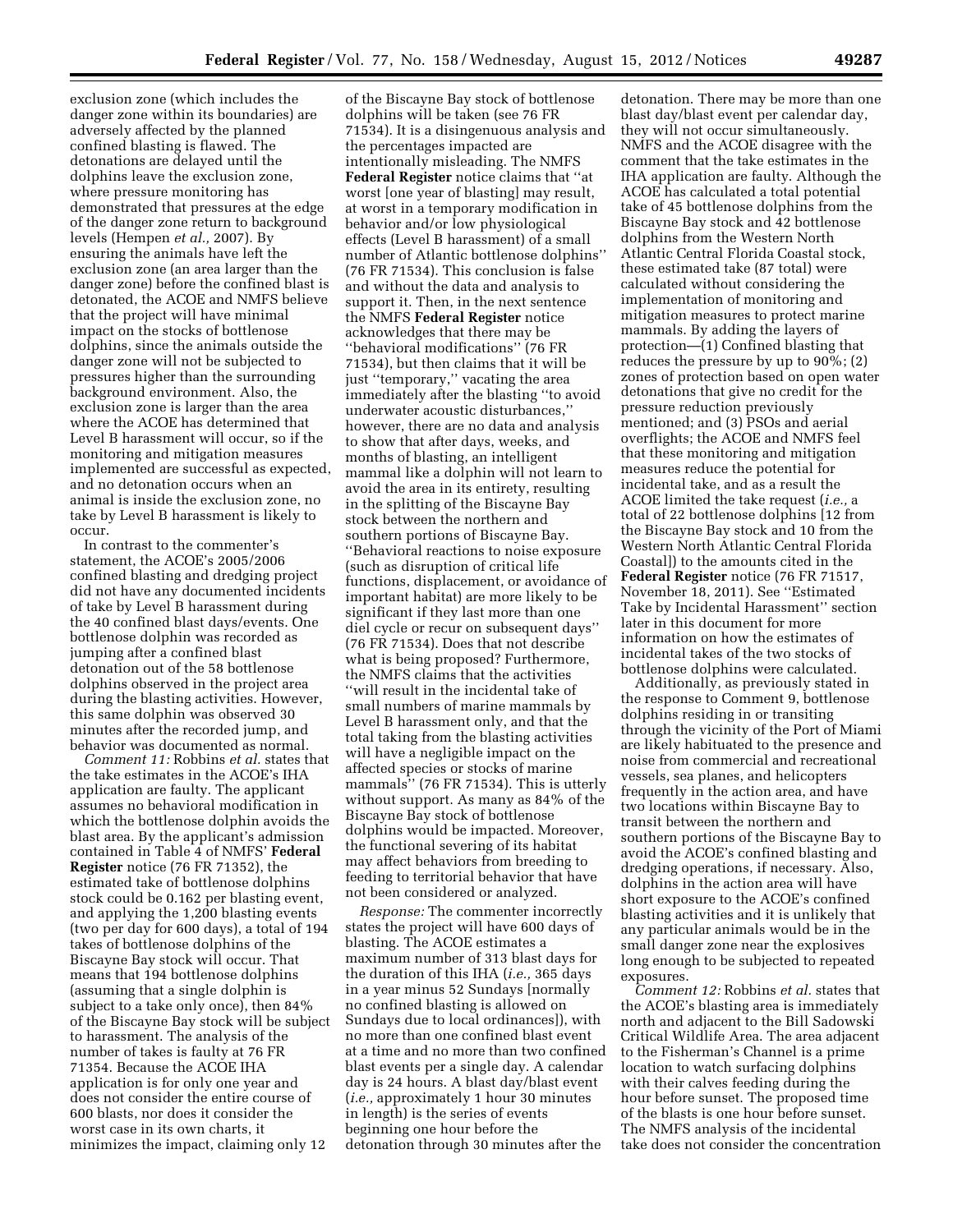of marine mammals adjacent to and in the Bill Sadowski Critical Wildlife Area (76 FR 71532).

*Response:* The ACOE is aware that the project borders the Bill Sadowski Critical Wildlife Area, however, a review of the NMFS SEFSC sighting data from 1990 to 2004 does not support the commenter's statement that the area adjacent to Fisherman's Channel has been identified as a prime habitat area for observing mother/calf pairs or groups in the hour before sunset. The data show the highest concentrations of dolphin sightings to be north of the Port of Miami near Baker's Haulover Inlet and south of Rickenbacker Causeway, west of Key Biscayne, neither of these areas are within the boundaries of the Bill Sadowski Critical Wildlife Area. This may be because the part of Biscayne Bay west of Key Biscayne and south of Rickenbacker Causeway may be quieter then the area immediately south of the Port of Miami. The commenters have provided no additional data to support their claim. Additionally, the ACOE's project specifications and NMFS' monitoring and mitigation measures in the IHA require that confined blast detonations be complete at least one hour before sunset, the ACOE does not say that this is when detonations occur.

*Comment 13:* Robbins *et al.* states that the ACOE cannot obtain an IHA on the basis of its IHA application. The ACOE's project in the Port of Miami is expected to take up to 24 months and therefore requires development of regulations. The blasting and dredging project in the Port of Miami has been authorized in its entirety by the Federal and state governments (except for the MMPA incidental take authorization).

Despite clear statutory language, the ACOE and NMFS appear to take the position that the incidental take of marine mammals during the lengthy blasting and dredging phase could be covered under successive one-year IHAs. To the contrary, the specified activity of the deepening project in the Port of Miami can be considered for MMPA purposes only under regulations and the issuance of subsequent LOAs, as section 101(a)(5)(D) of the MMPA specifies that an IHA can be issued for ''periods not more than one year.'' The legislative history of the MMPA, case law, and NMFS' own practice in issuing IHAs and LOAs all point to the need for the ACOE to apply for a rule in this context.

NMFS must administer the MMPA for the ''benefit of the protected species rather than for the benefit of commercial exploitation.'' *Committee for Human Legislation* v. *Richardson,* 540 F.2d

1141, 1148 (1976) (citing H.R. Rep. No. 92–707). And any decision ''must be consistent with the MMPA immediate goal'' of reducing take or serious injury to marine mammals to ''insignificant levels approaching zero mortality and serious injury rate.'' *Kokechik Fishermen's Ass'n* v. *Sec'y of Commerce,* 839 F.2d 795, 801 (1988) (citing 16 U.S.C. 1371(a)(2)). Congress' intent was to ''insist that the management of the animal populations be carried out with the interests of the animals as the prime consideration.'' H.R. Rep. No. 92–707, at 18. Therefore, the Secretary of Commerce must first look at the ''interest in maintaining healthy populations of marine mammals'' when balancing competing interests. Id. At 802; *Committee for Humane Legislation,* v. *Richardson,* 540 F.2d at 1151 n.39; see H.R. Rep. No.92– 707, at 24 (1971) (The House Merchant Marine and Fisheries Committee intended to ''build such a conservative bias into the [MMPA]''); 118 Cong. Rec. S. 15680 (daily ed. October 4, 1971) (statement of Sen. Packwood) (''Scientists generally will state that our level of knowledge of marine mammals is very low \* \* \* Barring better and more information, it would therefore appear to be wise to adopt a cautious attitude toward the exploitation of marine mammals.'').

When these principles are applied, NMFS must adopt an interpretation of its section 101(a)(5) incidental take authority that recognizes the one-year limitation applied to IHAs and apply regulations (and subsequent LOA) requirements. Any other approach will fail to give sufficient protection to the many marine mammals that will be subjected to take and harassment in favor of expediting the development of the Port of Miami blasting and dredging project. NMFS cannot allow for such a result and must deny the ACOE's IHA application.

The choice of incidental take authorization is very important because it has consequences for the protection provided to marine mammals and the level of public involvement. An IHA will consider only the takes that occur over the course of one year to determine whether the impacts of the ''specified activity'' on marine mammals are negligible. An activity like the Port of Miami blasting and dredging operations will occur continuously over several years and will have greater impacts when considered in its entirety than it will for just a component of the activity conducted during a single year. To determine if there is a ''negligible impact,'' it is therefore necessary to consider the entire activity, not just a

subset of the activity defined by oneyear increments.

*Response:* NMFS disagrees with the commenter's statement. The ACOE has requested an IHA in its adequate and complete application. 50 CFR 216.107 states that except for activities that have the potential to result in serious injury or mortality, which must be authorized under § 216.105, IHAs may be issued, following a 30-day public review period, to allowed activities that may result in only the incidental harassment of a small number of marine mammals. Each such IHA shall set forth permissible methods of taking by harassment; means of effecting the least practicable impact on the species, its habitat, and on the availability of the species for subsistence uses; and requirements for monitoring and reporting. IHAs will be valid for a period of time not to exceed one year but may be renewed for additional periods of time not to exceed one year for each reauthorization; therefore, the promulgation of regulations and the subsequent issuance of LOAs to the ACOE for the confined blasting operations in the Port of Miami is not necessary or required. NMFS has issued IHAs under section 101(a)(5)(D) of the MMPA for ''periods not more than one year'' and renewed IHAs, upon request for applicant's conducting specified activities that have the potential to result in the incidental harassment (Level A and/or Level B harassment) of small numbers of marine mammals. Specified activities that have the potential to result in serious injury or mortality of marine mammals must be authorized under 50 CFR 216.106. For additional information, please see the response to Comment 1.

Per requirements of 50 CFR 216.104, the ACOE included the necessary information for their activity in its submission to NMFS requesting an IHA. NMFS worked with the ACOE and requested additional information in its original IHA application to ensure and determine, based upon the best available scientific evidence, that it was adequate and complete. For the proposed IHA (76 FR 71517, November 18, 2011), NMFS invited information, suggestions, and comments from the public for a period not to exceed 30 days from the date of publication in the **Federal Register**. NMFS will involve the public on a proposed IHA, if or when the ACOE requests a renewal of the IHA for confined blasting operations as part of the Miami Harbor Deepening Project. The cumulative impacts of the ACOE's multiple year activities are considered and analyzed in the ACOE's FEIS and NMFS's EA.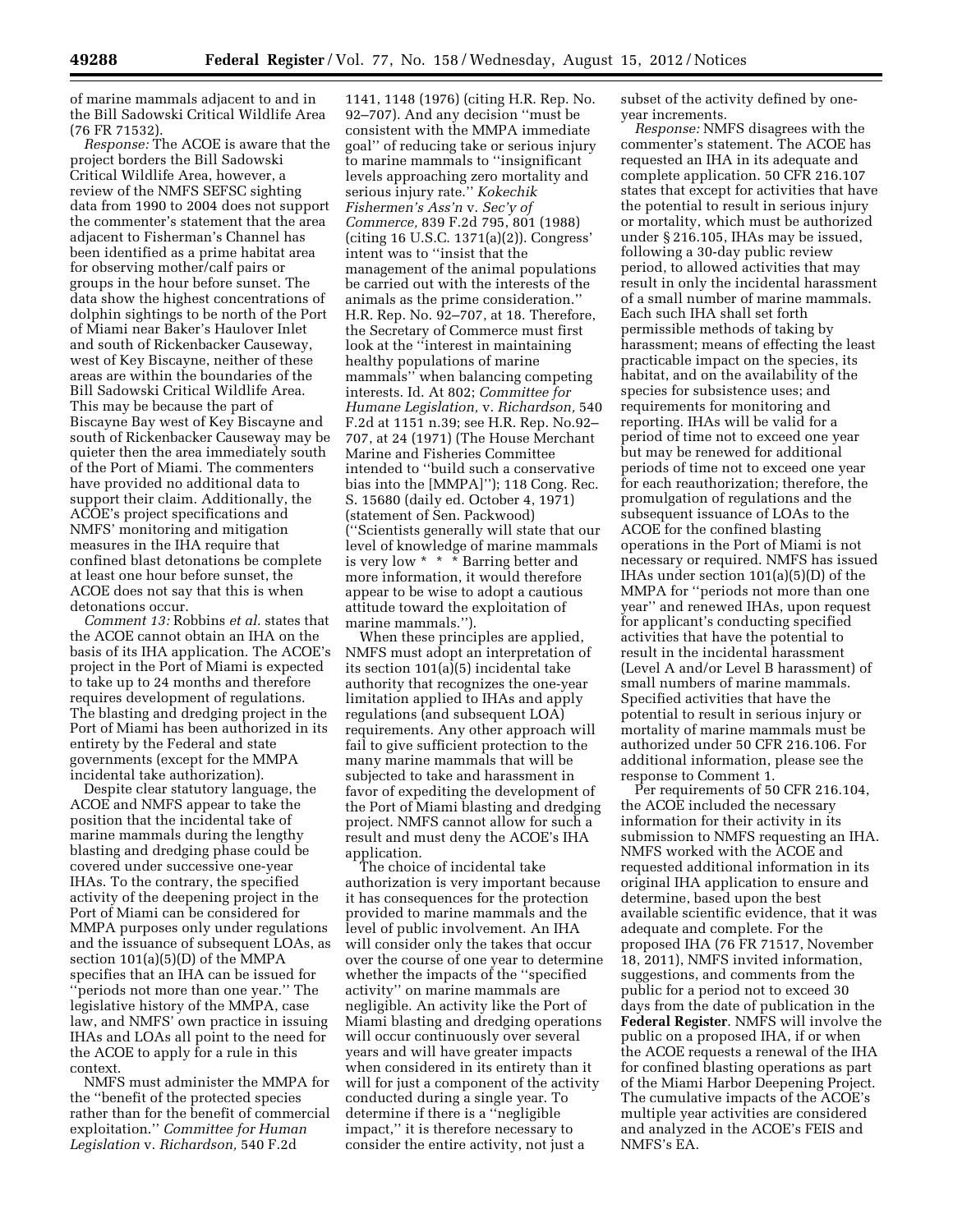*Comment 14:* Robbins *et al.* states that the mitigation efforts are insufficient and detrimental to the bottlenose dolphin. The issue of necessity for blasting and the amount of blasting involved in the blasting and dredging project in the Port of Miami does not appear to have been revisited. Technological advances in dredging equipment that would reduce the amount of blasting needed would greatly minimize the adverse effects on all marine life in and around the project footprint. As this project takes place within an Aquatic Preserve, classified as an Outstanding Florida Water, adjacent to a critical wildlife area, and is considered habitat for over 12 endangered or threatened species of marine life, it is imperative the most updated and least impactful best management practices be employed, including the most recent machinery, scientific studies and mitigation practices.

*Response:* As previously discussed in the response to Comment 5, it is unclear why the commenter believes that protective monitoring and mitigation measures proposed by the ACOE and required in the IHA issued by NMFS are detrimental to the bottlenose dolphins. NMFS has determined that the monitoring and mitigation measures required by the IHA will ensure the specified activity will have the least practicable impact on the stocks of bottlenose dolphins in the action area. The commenter contends that technological advances in dredging equipment would reduce the amount of blasting. During the feasibility and EIS process, ACOE reviewed all of the geotechnical data collected over the last 20 years. The ACOE's geotechnical engineers determined that the rock in Miami Harbor is both hard and massive, and will require pretreatment before removal with any dredging technology currently available.

The only methods available for pretreatment of hard/massive rock are confined blasting and the use of a punch-barge or hydrohammer. As part of the feasibility and EIS process, the ACOE consulted with NMFS and the USFWS under section 7 of the ESA to determine the impacts of both methods on listed and protected species in the action area. NMFS and USFWS have both documented that the use of a punch-barge or hydrohammer, which would work during daylight hours, strikes the rock approximately once every 60 seconds for up to 720 hits in a 12 hour period. This would increase during periods of extended daylight. This constant pounding would serve to disrupt animal behavior in the area.

Using the punch-barge would also extend the length of the project, thus increasing any potential impacts to all fish and wildlife resources in the action area. The ACOE believes that confined blasting to remove the rock in the Port of Miami has the least environmental impact of all available methods. Utilization of a punch-barge would result in pressure being released into the water like an unconfined blast, without a reduction in associated pressure wave, which can lead to impacts to marine mammals, and fish kill at levels much higher than confined underwater blasting. The ACOE removed punchbarging as a viable pre-treatment methodology, which leaves confined blasting as the only method to pre-treat rock prior to removal by conventional dredging methodologies.

NMFS' SERO issued a Biological Opinion (BiOp) on September 8, 2011, that analyzes the project's effects on staghorn coral (*Acropora cervicornis*). It is NMFS' biological opinion that the action, is likely to adversely affect staghorn coral, but is not likely to jeopardize its continued existence or destroy or adversely modify its designated critical habitat. Based upon NMFS SERO's analysis, NMFS no longer expects the project is likely to adversely affect Johnson's seagrass (*Halophila johnsonii*) or its designated critical habitat. NMFS has determined that the ESA-listed marine mammals (Blue, fin, sei, humpback, North Atlantic right, and sperm whales), smalltooth sawfish (*Pristis pectinata*), and leatherback sea turtles (*Dermochelys coriacea*) are not likely to be adversely affected by the action (NMFS, 2011). The USFWS concurred with the ACOE's determination that the construction activities related to the modification of Miami Harbor to accommodate the expansion of the Port of Miami may affect, but are not likely to adversely affect the West Indian manatee and the American crocodile since appropriate monitoring to minimize these effects will be incorporated into the project design. In addition, the effects of the action will not result in the adverse modification to designated critical habitat for the West Indian manatee if sufficient mitigation is provided for seagrass impacts (USFWS, 2003). See the Endangered Species Act section below for more information on endangered or threatened species.

*Comment 16:* Robbins *et al.* states that NMFS should require improvement for zones and the monitoring program. Zone calculations should use the latest studies and incorporate all findings from prior blasting events and account

for bathymetric data and the nature of the blast area (*i.e.,* channels). A report entitled ''Blast emission criteria and detection methods for the safeguarding of marine mammals in a blast environment'' by R. A. Godson, published in 2010, states the following criteria:

In order to provide an objective and quantitative assessment of the range and severity of any environmental effect from underwater blasting, it is necessary to be able to estimate the following parameters: The source level (*i.e.,* level of sound) generated by the explosives; the transmission loss, that is, the rate at which sound from the source is attenuated as it propagates underwater; the effect threshold, that is, the level of sound at which a particular effect, such as death, injury or avoidance of a species, occurs  $*$  (page 684).

The Safety Zone is the zone beyond which peak pressure levels from blasting are predicted to be lower than the 83 kPa criterion, creating no adverse effects on marine mammals \* \* \* This criterion was originally established for estimating the impacts of large unconfined explosions and was introduced in order to provide a more conservative range \* \* \* when explosive or the marine animal approaches the sea surface (for which cases the explosive energy is reduced but the peak pressure is not) (page 686).

The report further specifies the determination of the safety zone radius:

The Safety Zone is the zone beyond which peak pressure levels from blasting are predicted to be lower than the 83 kPa criterion, creating no adverse effects \* The propagation of the peak pressure is very much dependent on the hydrography specific to the site, the water depth and the sound propagation underwater (page 686).

The ACOE's IHA application frequently cites its 2005 blasting activities as a point of reference for the proposed blasting activities in 2012. These projects do not warrant the comparison, especially for the incidental take of dolphins as the ACOE contends. The project footprint is far larger in the present project than in 2005. The maximum weight of explosives has increased from 376 lbs (76 FR 71519) to 450 lbs with averages of two blasts per day for an estimated 600 days of blasting. Although, in its proposed calculations, ACOE has increased the danger zone for dolphins by 500 ft, this is insufficient accommodation relative to the large increase in blast pressure due to increased weight and frequency of blasting. Further, the safety zone calculation has not changed from the past blasting event in the current application. As detailed above, the safety zone is a critical component to ensure marine mammal safety.

Despite an incident during a 2005 blast reported in the ''Protected Marine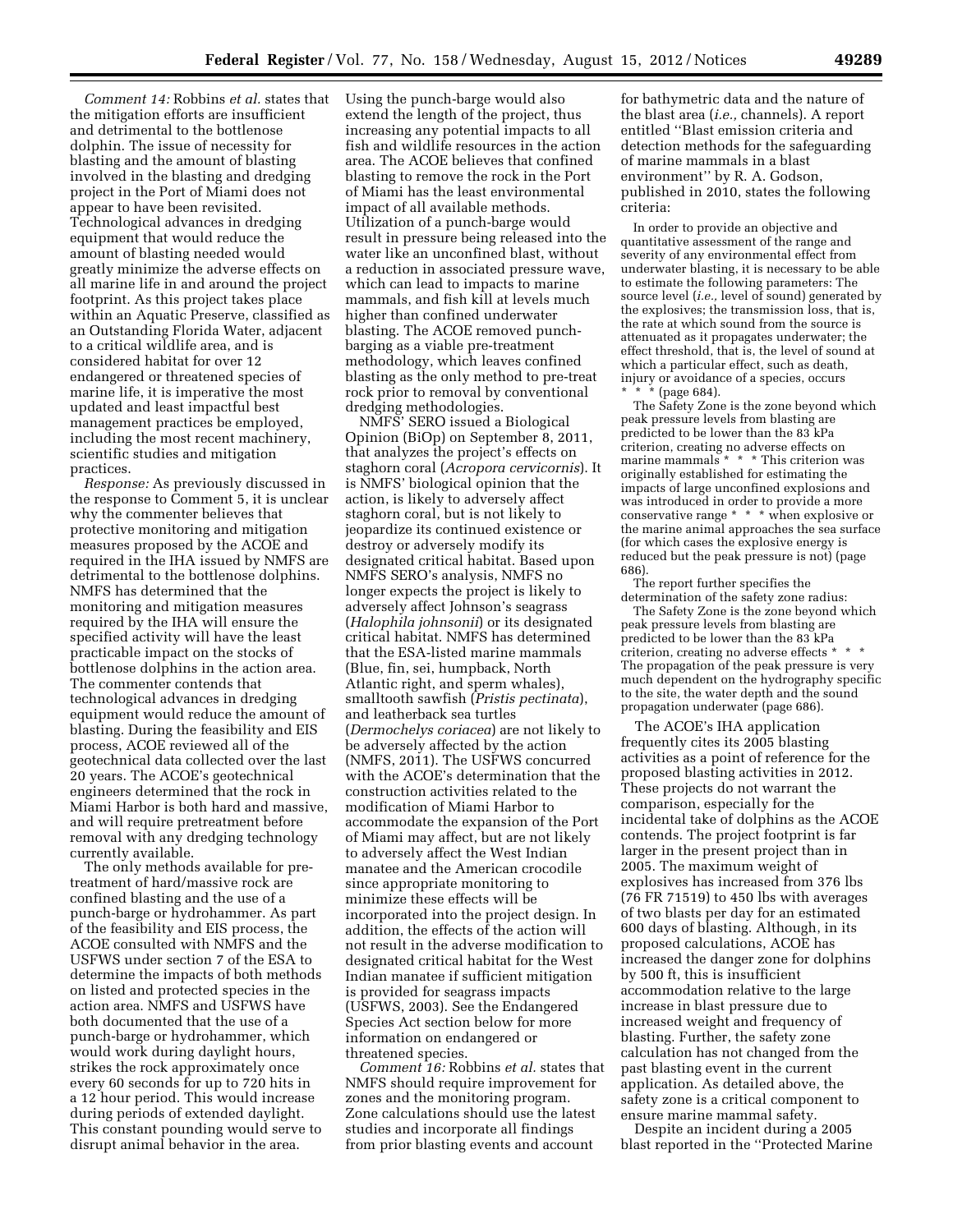Species Watch Program Miami Harbor Deepening Project'' by ECOES Consulting, Inc. for the ACOE, the ACOE has not altered its mitigation program based on these findings. As stated in the report, two dolphins located in the channel west of the blasting, stationary at approximately 2,400 ft, ''were feeding and cavorting.'' The exclusion zone calculation was 1,600 ft for the lower weight of explosives used that day (the exact weight used is not recorded in this report). The report continues to describe the channel area (where much of the proposed blasting will also occur):

The topography of the bottom of that area is very much shallow to the south, then an exceptionally steep drop off into the channel at 40+ ft ending at the bulkhead wall to the north. Westward, the channel continues and has a more gradual upward slope. At the time of the blast, one of the dolphins was at the surface in the shallows, which the other dolphin was underwater within the channel. The dolphin that was underwater showed a strong reaction to the blast. The animal jumped fully out of the water in a ''breaching'' fashion; behavior that had not been exhibited prior to the blast (ECOES, p. 18).

It is critical to note that based on the ACOE formula (which is proposed to remain the same in the current IHA application), the harassed dolphin was located 800 ft outside of the exclusion zone and still exhibited a strong adverse reaction to the blast described as ''lower weight.'' Considering the significant increase in weight maximum in the current project and the much increased frequency and duration of this project, it is clear that the mitigation and zone calculations are insufficient as proposed. In the ECOES report conclusion, the author also notes that the shallow channel and bathymetry of the project site, which remains the same (only expanded) in the current project has a great effect on the pressure and sound effect of the blasting agents: ''This observation may be important to consider when formulating blast/watch plans for marine mammals in the future. It may be prudent to extend or contract the exclusion zone based on the bathymetry of the project site'' (ECOES, p. 18).

*Response:* The commenter incorrectly states the project will have 600 days of blasting. The ACOE estimates a maximum number of 313 blast days for the duration of this IHA (*i.e.,* 365 days in a year minus 52 Sundays [normally no confined blasting is allowed on Sundays due to local ordinances]), with no more than one confined blast event at a time and no more than two confined blast events per a single day. A calendar

day is 24 hours. A blast day/blast event (*i.e.,* approximately 1 hour 30 minutes in length) is the series of events beginning one hour before the detonation through 30 minutes after the detonation. There may be more than one blast day/blast event per calendar day, they will not occur simultaneously.

The commenter recommends that NMFS and the ACOE adopt the model proposed in Godson (2010) and believes that Godson's report entitled ''Blast emission criteria and detection methods for safeguarding of marine mammals in a blast environment'' presents the most recent data available (*i.e.,* the best scientific evidence) concerning underwater blasting. This is incorrect. Godson states that his model is based on a ''comprehensive review of different underwater blasting propagation models for a recent underwater blasting impacts assessment study'' found in Godson (2005). This means he did not review the most recent pressure studies and models developed from the data collected after the Kill van Kull blasting was completed in 2004, particularly the data collected in 2005 at Miami Harbor and published in Hempen *et al.* (2007).

The Godson model utilizes an unconfined blast as is demonstrated by its use of  $-1.13$  exponential in the model equation. The  $-1.13$  exponential utilized in the blasting literature is the attenuation, or reduction, of the maximum pressure through water. This is not an accurate representation of the effects from the proposed confined blasting at Miami Harbor. Based on the in situ pressure measurements collected in 2005, the ACOE's blasting experts developed a similar model to assess the benefit of confinement of the blast, however, even with the knowledge that confinement of the detonation in rock significantly reduces the pressure wave (Hempen *et al.,* 2007; Hempen *et al.,*  2005; Nedwell and Thandavamoorthy, 1992), the ACOE opted not to give any credit to the reduction in maximum pressure. By opting not to incorporate the reduction in maximum pressure into the protective zone equations, the ACOE is being conservative and protective of marine mammals in and near the action area.

*Comment 15:* The Commission recommends that NMFS issue the IHA, provided it requires the ACOE to conduct empirical sound propagation measurements during two detonation events per day using various delay weights and numbers of delays to verify that the danger and exclusion zones are sufficient to protect marine mammals from sound exposure levels, including the 182 and 177 dB re 1 Pa2s thresholds. If the zones are found to be too small,

then NMFS and ACOE should adjust them accordingly. In addition, NMFS and the ACOE should use the distances to the relevant thresholds from those empirical measurements to estimate the number of takes for subsequent IHAs.

*Response:* The ACOE is unable to collect data on empirical sound propagation measurements as recommended by the Commission because the area immediately south of Fisherman's Channel is bounded by shallow seagrass beds and encompassed by the Bill Sadowski Critical Wildlife Area. The shallow seagrass beds are found in waters so shallow that seagrasses are often exposed at low tides and motoring through the area would adversely impact the seagrass beds by dredging prop scars into the beds, resulting in previously unanticipated impacts. Additionally, Florida state law prohibits motorized vessels from entering this area.

To be able to collect the data requested by the Commission, the ACOE's contractor would have to lay out a network of hydrophones or pressure transducers before each blast, which requires entering the Bill Sadowski Critical Wildlife Area to lay the hydrophones or pressure transducers with a motorized vessel, and repeat the process to recover them after each blast, or it would require the ACOE to set up a network of vessels in the boundaries of the Bill Sadowski Critical Wildlife Area with a hydrophone or pressure transducer on each vessel. Hydrophone equipment systems have limitations gathering peak pressure data from blasting, and can be quickly overloaded if placed too close to the detonation; pressure transducers are better designed to measure blast pressures (Keevin, pers. comm.). Again, the vessels would have to enter the Bill Sadowski Critical Wildlife Area, which is in violation of the previously mentioned state law.

*Comment 16:* The Commission recommends that NMFS issue the IHA, provided it requires the ACOE to suspend all activities if the authorized number of takes is reached.

*Response:* NMFS concurs with the Commission's recommendation and has included a condition to this effect in the IHA. The taking by injury (Level A harassment), serious injury, or mortality of Atlantic bottlenose dolphins or any other species of marine mammal is prohibited and may result in the modification, suspension, or revocation of the IHA. If the ACOE exceeds the authorized number of takes, then the ACOE will notify NMFS and the IHA may be modified.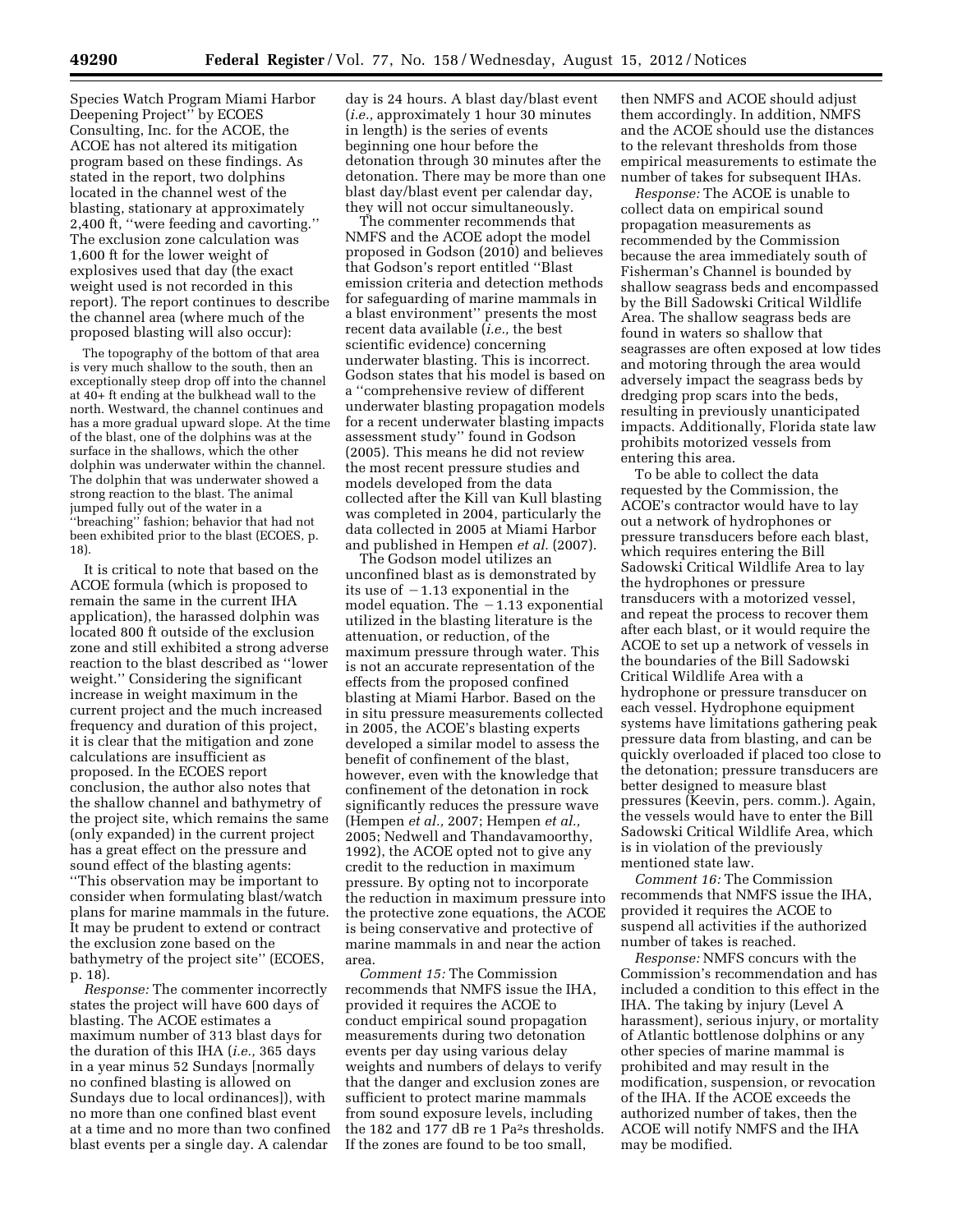# **Description of Marine Mammals in the Area of the Specified Activity**

Several cetacean species and a single species of sirenian are known to or could occur in the Miami Harbor action area and off the Southeast Atlantic coastline (see Table 1 below). Species listed as endangered under the U.S. Endangered Species Act (ESA), includes the humpback (*Megaptera* 

*novaeangliae*), sei (*Balaenoptera borealis*), fin (*Balaenoptera physalus*), blue (*Balaenoptera musculus*), North Atlantic right (*Eubalaena glacialis*), and sperm (*Physeter macrocephalus*) whale, and West Indian (Florida) manatee (*Trichechus manatus latirostris*). The marine mammals that occur in the Atlantic Ocean off the U.S. southeast coast belong to three taxonomic groups:

mysticetes (baleen whales), odontocetes (toothed whales), and sirenians (the manatee). The West Indian manatee in Florida and U.S. waters is managed under the jurisdiction of the USFWS and therefore is not considered further in this analysis.

Table 1 below outlines the marine mammal species and their habitat in the region of the project area.

# TABLE 1—THE HABITAT AND CONSERVATION STATUS OF MARINE MAMMALS INHABITING THE PROJECT AREA IN THE ATLANTIC OCEAN OFF THE U.S. SOUTHEAST COAST

| <b>Species</b>                                                               | Habitat                                            | ESA <sup>1</sup>              | MMPA <sup>2</sup>                                                                                            |
|------------------------------------------------------------------------------|----------------------------------------------------|-------------------------------|--------------------------------------------------------------------------------------------------------------|
| Mysticetes:                                                                  |                                                    |                               |                                                                                                              |
|                                                                              | Coastal and shelf                                  | EN                            | D                                                                                                            |
|                                                                              | Pelagic, nearshore                                 | EN                            | D                                                                                                            |
|                                                                              | waters, and<br>banks.                              |                               |                                                                                                              |
|                                                                              | Pelagic and coastal                                | NL                            | <b>NC</b>                                                                                                    |
|                                                                              | Shelf, coastal, and<br>pelagic.                    | NL                            | <b>NC</b>                                                                                                    |
|                                                                              | Pelagic and coastal                                | EN                            | D                                                                                                            |
|                                                                              | Primarily offshore,<br>pelagic.                    | EN                            | D                                                                                                            |
|                                                                              | Slope, mostly pe-<br>lagic.                        | EN                            | D                                                                                                            |
| Odontocetes:                                                                 |                                                    |                               |                                                                                                              |
|                                                                              | Pelagic, deep seas                                 | EN                            | D                                                                                                            |
|                                                                              | Pelagic                                            | NL                            | <b>NC</b>                                                                                                    |
|                                                                              | Pelagic                                            | NL                            | ΝC                                                                                                           |
|                                                                              | Pelagic                                            | NL                            | <b>NC</b>                                                                                                    |
|                                                                              | Pelagic                                            | NL                            | <b>NC</b>                                                                                                    |
|                                                                              | Offshore, pelagic                                  | NL                            | <b>NC</b>                                                                                                    |
|                                                                              | Offshore, pelagic                                  | NL                            | <b>NC</b>                                                                                                    |
|                                                                              | Widely distributed                                 | NL EN (Southern<br>Resident). | NC D (Southern<br>Resident, AT1<br>Transient)                                                                |
| Short-finned pilot whale (Globicephala macrorhynchus)                        | Inshore and off-<br>shore.                         | NL                            | <b>NC</b>                                                                                                    |
|                                                                              | Pelagic                                            | NL                            | <b>NC</b>                                                                                                    |
|                                                                              | Pelagic                                            | NL                            | <b>NC</b>                                                                                                    |
|                                                                              | Pelagic                                            | NL                            | <b>NC</b>                                                                                                    |
|                                                                              | Pelagic, shelf                                     | NL                            | <b>NC</b>                                                                                                    |
|                                                                              | Offshore, Inshore,<br>coastal, and es-<br>tuaries. | NL                            | NC S (Biscayne Bay<br>and Central Flor-<br>ida Coastal<br>stocks) D (West-<br>ern North Atlantic<br>Coastal) |
|                                                                              | Pelagic                                            | NL                            | <b>NC</b>                                                                                                    |
|                                                                              | Pelagic                                            | NL                            | <b>NC</b>                                                                                                    |
|                                                                              | Pelagic                                            | NL                            | <b>NC</b>                                                                                                    |
|                                                                              | Pelagic                                            | NL                            | NC D (Northeastern<br>Offshore)                                                                              |
|                                                                              | Coastal to pelagic                                 | NL                            | <b>NC</b>                                                                                                    |
|                                                                              | Mostly pelagic                                     | NL                            | NC D (Eastern)                                                                                               |
|                                                                              | Pelagic                                            | NL                            | <b>NC</b>                                                                                                    |
| Sirenians:<br>West Indian (Florida) manatee (Trichechus manatus latirostris) | Coastal, rivers, and<br>estuaries.                 | EN                            | D                                                                                                            |

<sup>1</sup> U.S. Endangered Species Act:  $EN = Endangered$ ,  $T = Threatened$ ,  $NL = Not listed$ .

<sup>2</sup> U.S. Marine Mammal Protection Act:  $D = D$ epleted,  $S =$  Strategic, NC = Not classified.

The one species of marine mammal under NMFS jurisdiction known to commonly occur in close proximity to the blasting area of the Port of Miami is the Atlantic bottlenose dolphin, specifically the stocks living near the

Port of Miami within Biscayne Bay (the Biscayne Bay stock) or transiting the outer entrance channel (Western North Atlantic Central Florida Coastal stock).

## *Atlantic Bottlenose Dolphin*

Atlantic bottlenose dolphins are distributed worldwide in tropical and temperate waters, and in U.S. waters occur in multiple complex stocks along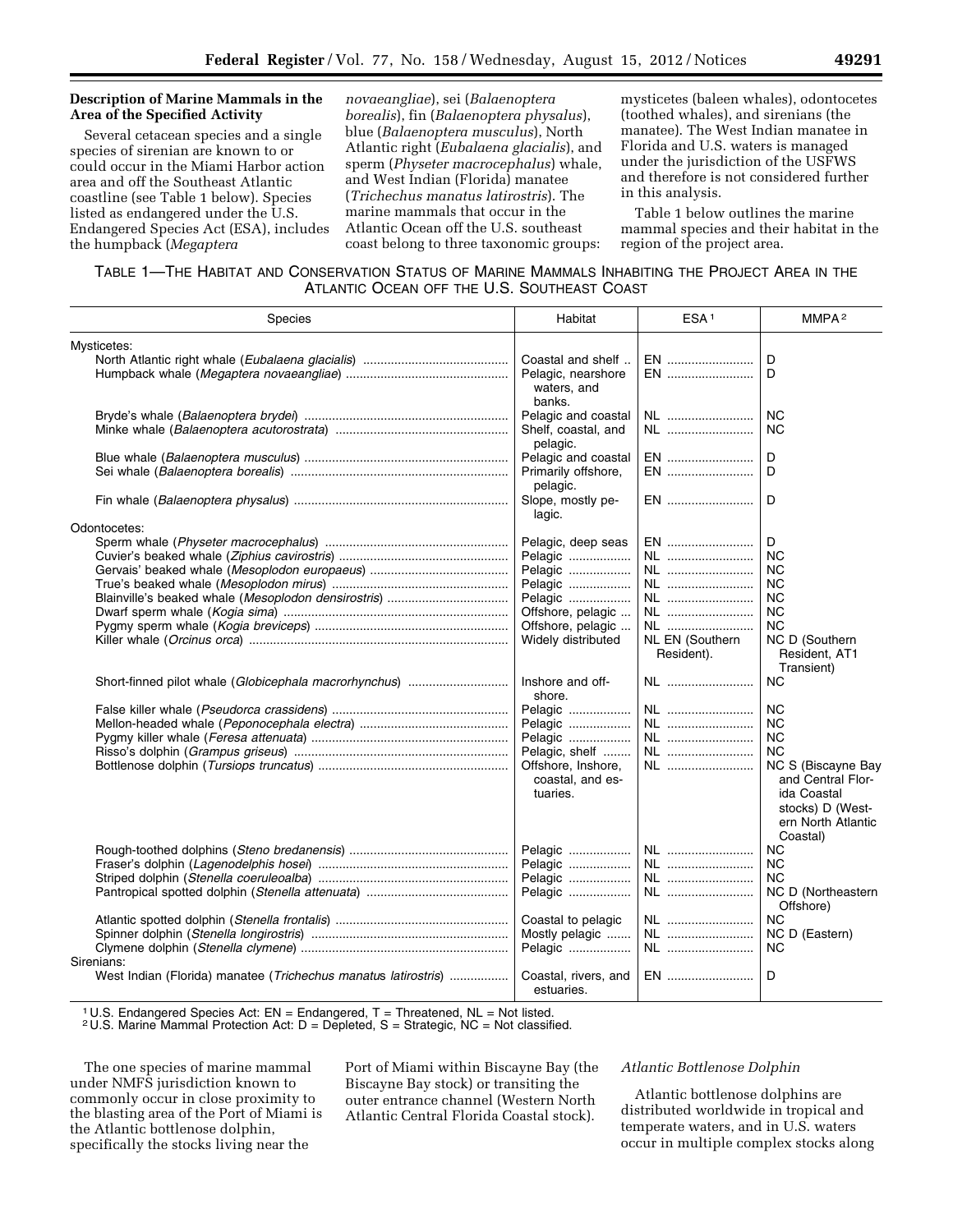the U.S. Atlantic coast. The coastal morphotype of bottlenose dolphins is continuously distributed along the Atlantic coast south of Long Island, New York, to the Florida peninsula, including inshore waters of the bays, sounds, and estuaries. Except for animals residing within the Southern North Carolina and Northern North Carolina Estuarine Systems (*e.g.,* Waring *et al.,* 2009), estuarine dolphins along the U.S. east coast have not been previously included in stock assessment reports. Several lines of evidence support a distinction between dolphins inhabiting coastal waters near the shore and those present in the inshore waters of the bays, sounds, and estuaries. Photo-ID and genetic studies support the existence of resident estuarine animals in several inshore areas of the southeastern United States (Caldwell, 2001; Gubbins, 2002; Zolman, 2002; Mazzoil *et al.,* 2005; Litz, 2007), and similar patterns have been observed in bays and estuaries along the Gulf of Mexico coast (Well *et al.,* 1987; Balmer *et al.,* 2008). Recent genetic analyses using both mitochondrial DNA and nuclear microsatellite markers found significant differentiation between animals biopsied along the coast and those biopsied within the estuarine systems at the same latitude (NMFS, unpublished data). Similar results have been found off the west coast of Florida (Sellas *et al.,* 2005).

#### *Biscayne Bay Stock*

Biscayne Bay is a shallow estuarine system located along the southeast coast of Florida in Miami-Dade County. The Bay is generally shallow (depths less than 5 m [16.4 ft]) and includes a diverse range of benthic communities including seagrass beds, soft coral and sponge communities, and mud flats. The northern portion of Biscayne Bay is surrounded by the cities of Miami and Miami Beach and is therefore heavily influenced by industrial and municipal pollution sources. The water flow in this portion of Biscayne Bay is very restricted due to the construction of dredged islands (Bialczak *et al.,* 2001). In contrast, the central and southern portions of Biscayne Bay are less influenced by development and are better flushed. Water exchange with the Atlantic Ocean occurs through a broad area of grass flats and tidal channels termed the Safety Valve. Biscayne Bay extends south through Card Sound and Barnes Sound, and connects through smaller inlets to Florida Bay.

The Biscayne Bay stock of bottlenose dolphins is bounded by Haulover Inlet to the north and Card Sound Bridge to the south. This range corresponds to the

extent of confirmed home ranges of bottlenose dolphins observed residing in Biscayne Bay by a long-term photo-ID study conducted by the Southeast Fisheries Science Center (Litz, 2007; SEFSC unpublished data). It is likely that the range of Biscayne Bay dolphins extends past these boundaries; however, there have been few surveys outside of this range. These boundaries are subject to change upon further study of dolphin home ranges within the Biscayne Bay estuarine system and comparison to an extant photo-ID catalog from Florida Bay to the south.

Dolphins residing within estuaries north of this stock along the southeastern coast of Florida are currently not included in a stock assessment report. There are insufficient data to determine whether animals in this region exhibit affiliation to the Biscayne Bay stock, the estuarine stock further to the north in the IRLES, or are simply transient animals associated with coastal stocks. There is relatively limited estuarine habitat along this coastline; however, the Intracoastal Waterway extends north along the coast to the IRLES. It should be noted that during 2003 to 2007, there were three stranded bottlenose dolphins in this region in enclosed waters. One of these had signs of human interaction from a boat strike and another was identified as an offshore morphotype of bottlenose dolphin.

Bottlenose dolphins have been documented in Biscayne Bay since the 1950's (Moore, 1953). Live capture fisheries for bottlenose dolphins are known to have occurred throughout the southeastern U.S. and within Biscayne Bay during the 1950's and 1960's; however, it is unknown how many individuals may have been removed from the population during this period (Odell, 1979; Wells and Scott, 1999).

The Biscayne Bay bottlenose dolphin stock has been the subject of an ongoing photo-ID study conducted by the NMFS SEFSC since 1990. From 1990 to 1991, preliminary information was collected focusing on the central portion of Biscayne Bay. The survey was reinitiated in 1994, and it was expanded to include the northern portion of Biscayne Bay and south to the Card Sound Bridge in 1995 (SEFSC unpublished data; Litz, 2007). Through 2007, the photo-ID catalog included 229 unique individuals. Approximately 80% of these individuals may be long-term residents with multiple sightings over the 17 years of the study (SEFSC, unpublished data). Analyses of the sighting histories and associations of individuals from the Biscayne Bay

segregated along a north/south gradient (Litz, 2007).

Remote biopsy samples of Biscayne Bay animals were collected between 2002 and 2004 for analyses of population genetic structure and persistent organic pollutant concentrations in blubber. Genetic structure was investigated using both mitochondrial DNA and nuclear (microsatellite) markers, and the data from Biscayne Bay were compared to data from Florida Bay dolphins to the south (Litz, 2007). Within Biscayne Bay, dolphins sighted primarily in the northern half of Biscayne Bay were significantly differentiated from those sighted primarily in the southern half at the microsatellite loci but not at the mitochondrial locus. There was not sufficient genetic information between these groups to indicate true population subdivision (Litz, 2007). However, genetic differentiation was found between the Biscayne Bay and Florida Bay dolphins in both markers (Litz, 2007). The observed genetic differences between resident animals in Biscayne Bay and those in an adjacent estuary combined with the high levels of sight fidelity observed, demonstrate that the resident Biscayne Bay bottlenose dolphins are a demographically distinct population stock.

The total number of bottlenose dolphins in the Biscayne Bay stock is unknown. During small boat surveys between 2003 and 2007, 157 unique individuals were identified using standard methods, however, this catalog size does not represent a valid estimate of population size because the residency patterns of dolphins in Biscayne Bay is not fully understood. Litz (2007) determined that 69 animals in Biscayne Bay have a northern home range. Based on Waring *et al.* (2010), the maximum population of animals that may be in the project area is equal to the total number of uniquely identified animals for the entire photo-ID study of Biscayne Bay— 229 individuals. Present data are insufficient to calculate a minimum population estimate, and to determine the population trends, for the Biscayne Bay stock of bottlenose dolphins. The total human-caused mortality and serious injury for this stock is unknown and there is insufficient information available to determine whether the total fishery-related mortality and serious injury for this stock is insignificant and approaching zero mortality and serious injury rate. Documented human-caused mortalities in recreational fishing gear entanglement and ingestion of gear reinforce concern for this stock. Because the stock size is currently unknown, but likely small and relatively few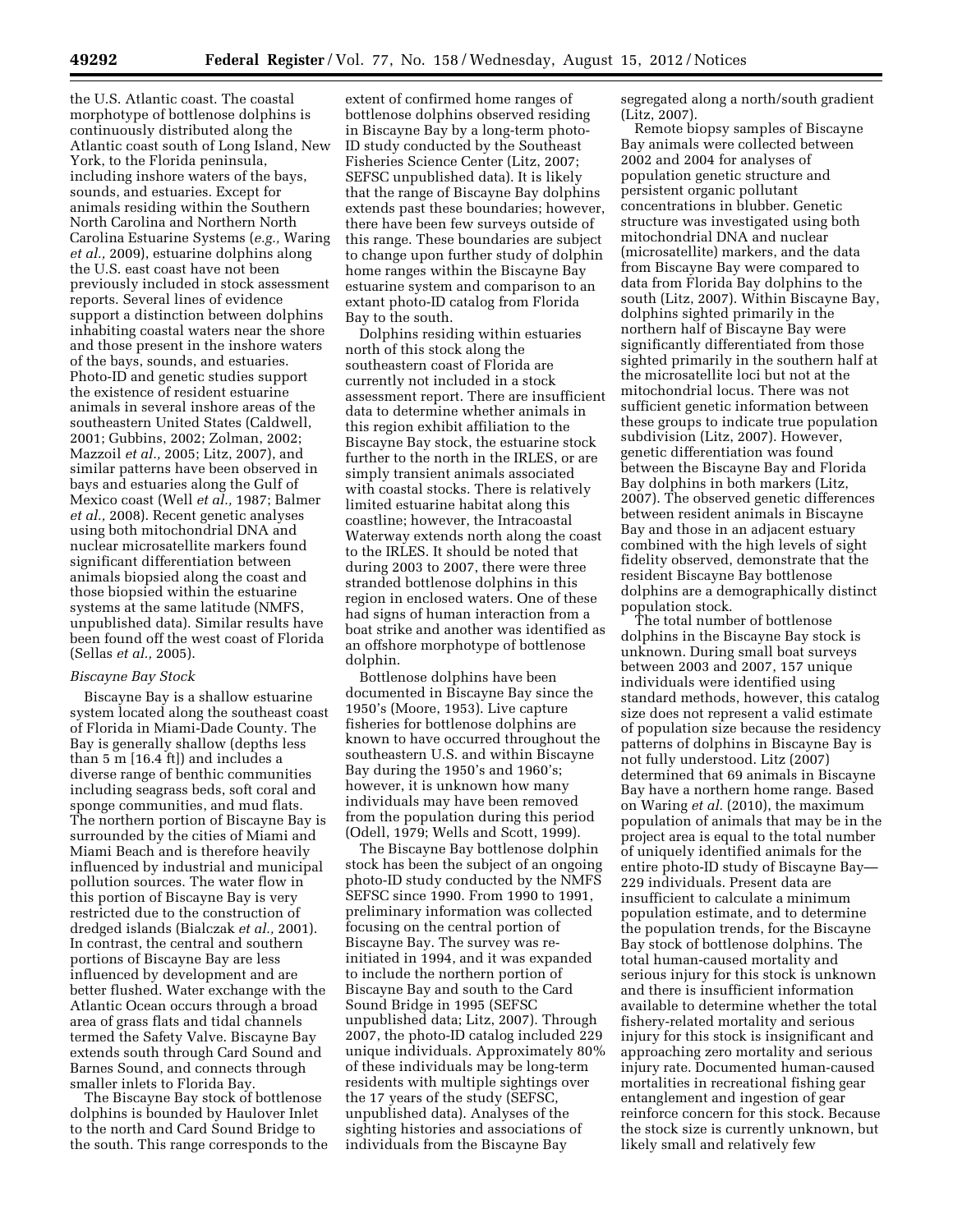mortalities and serious injuries would exceed potential biological removal, NMFS considers this stock to be a strategic stock.

# *Western North Atlantic Central Florida Coastal Stock*

On the Atlantic coast, Scott *et al.*  (1988) hypothesized a single coastal migratory stock ranging seasonally from as far north as Long Island, to as far south as central Florida, citing stranding patterns during a high mortality event in 1987 to 1988 and observed density patterns. More recent studies demonstrate that the single coastal migratory stock hypothesis is incorrect, and there is instead a complex mosaic of stocks (McLellan *et al.,* 2003; Rosel *et al.,* 2009).

The coastal morphotype is morphologically and genetically distinct from the larger, more robust morphotype primarily occupying habitats further offshore (Hoelzel *et al.,*  1998; Mead and Potter, 1995; Rosel *et al.,* 2009). Aerial surveys conducted between 1978 and 1982 (CETAP, 1982) north of Cape Hatteras, North Carolina, identified two concentrations of bottlenose dolphins, one inshore of the 82 ft (25 m) isobath and the other offshore of the 164 ft (50 m) isobath. The lowest density of bottlenose dolphins was observed over the continental shelf, with higher densities along the coast and near the continental shelf edge. It was suggested, therefore, that north of Cape Hatteras, North Carolina, the coastal morphotype is restricted to waters less than 82 ft deep (Kenney, 1990). Similar patterns were observed during summer months in more recent aerial surveys (Garrison and Yeung, 2001; Garrison *et al.,* 2003). However, south of Cape Hatteras during both winter and summer months, there was no clear longitudinal discontinuity in bottlenose dolphin sightings (Garrison and Yeung 2001; Garrison *et al.,* 2003). To address the question of distribution of coastal and offshore morphotypes in waters south of Cape Hatteras, tissue samples were collected from large vessel surveys during the summers of 1998 and 1999, from systematic biopsy sampling efforts in nearshore waters from New Jersey to central Florida conducted in the summers of 2001 and 2002, and from winter biopsy collection effort in 2002 and 2003 in nearshore continental shelf waters of North Carolina and Georgia. Additional biopsy samples were collected in deeper continental shelf waters south of Cape Hatteras during the winter of 2002. Genetic analyses using mitochondrial DNA sequences of these biopsies identified individual animals to the coastal or

offshore morphotype. Using the genetic results from all surveys combined, a logistic regression was used to model the probability that a particular bottlenose dolphin group was of the coastal morphotype as a function of environmental variables including depth, sea surface temperature, and distance from shore. These models were used to partition the bottlenose dolphin groups observed during aerial surveys between the two morphotypes (Garrison *et al.,* 2003).

The genetic results and spatial patterns observed in aerial surveys indicate both regional and seasonal differences in the longitudinal distribution of the two morphotypes in coastal Atlantic waters. Generally, from biopsy samples collected, the coastal morphotype is found in nearshore waters, the offshore morphotype in deeper waters and a spatial overlap between the two morphotypes in intermediate waters. More information on the seasonal differences and genetic studies off of the Carolina's, Georgia, and Florida, differentiating morphotypes of bottlenose dolphins can be found online in the NMFS stock assessment reports.

In summary, the primary habitat of the coastal morphotype of bottlenose dolphin extends from Florida to New Jersey during summer months and in waters less than 65.6 ft (20 m) deep, including estuarine and inshore waters.

In addition to inhabiting coastal nearshore waters, the coastal morphotype of bottlenose dolphin also inhabits inshore estuarine waters along the U.S. east coast and Gulf of Mexico (Wells *et al.,* 1987; Wells *et al.,* 1996; Scott *et al.,* 1990; Weller, 1998; Zolman, 2002; Speakman *et al.,* 2006; Stolen *et al.,* 2007; Balmer *et al.,* 2008; Mazzoil *et al.,* 2008). There are multiple lines of evidence supporting demographic separation between bottlenose dolphins residing within estuaries along the Atlantic coast. In Biscayne Bay, Florida, there is a similar community of bottlenose dolphins with evidence of year-round residents that are genetically distinct from animals residing in a nearby estuary in Florida Bay (Litz, 2007). A few published studies demonstrate that there are significant genetic distinctions and differences between animals in nearshore coastal waters and estuarine waters (Caldwell, 2001; Rosel *et al.,* 2009). Despite evidence for genetic differentiation between estuarine and nearshore populations, the degree of spatial overlap between these populations remains unclear. Photo-ID studies within estuaries demonstrate seasonal immigration and emigration and the

presence of transient animals (*e.g.,*  Speakman *et al.,* 2006). In addition, the degree of movement of resident estuarine animals into coastal waters on seasonal or shorter time scales is poorly understood. However, for the purposes of this analysis, bottlenose dolphins inhabiting primarily estuarine habitats are considered distinct from those inhabiting coastal habitats. Initially, a single stock of coastal morphotype bottlenose dolphins was thought to migrate seasonally between New Jersey (summer months) and central Florida based on seasonal patterns in strandings during a large scale mortality event occurring during 1987 to 1988 (Scott *et al.,* 1988). However, re-analysis of stranding data (McLellan *et al.,* 2003) and extensive analysis of genetic (Rosel *et al.,* 2009), photo-ID (Zolman, 2002) and satellite telemetry (NMFS, unpublished data) data demonstrate a complex mosaic of coastal bottlenose dolphin stocks. Integrated analysis of these multiple lines of evidence suggests that there are five coastal stocks of bottlenose dolphins: the Northern Migratory and Southern Migratory stocks, a South Carolina/Georgia Coastal stock, a Northern Florida Coastal stock, and a Central Florida Coastal stock.

The spatial extent of these stocks, their potential seasonal movements, and their relationships with estuarine stocks are poorly understood. More information on the migratory movements and genetic analyses of bottlenose dolphins can be found online in the NMFS stock assessment reports.

The NMFS stock assessment report addresses the Central Florida Coastal stock, which is present in coastal Atlantic waters from 29.4° North south to the western end of Vaca Key (approximately 24.69° North to 81.11° West) where the stock boundary for the Florida Keys stock begins (see Figure 1 of the NMFS Stock Assessment Report). There has been little study of bottlenose dolphin stock structure in coastal waters of southern Florida; therefore the southern boundary of the Central Florida stock is uncertain. There is no obvious boundary defining the offshore extent of this stock. The combined genetic and logistic regression analysis (Garrison *et al.,* 2003) indicated that in waters less than 32.8 ft (10 m) depth, 70% of the bottlenose dolphins were of the coastal morphotype. Between 32.8 ft and 65.6 ft depth, the percentage of animals of the coastal morphotype dropped precipitously, and at depths greater than 131.2 ft (40 m) nearly all (greater than 90%) animals were of the offshore morphotype. These spatial patterns may not apply in the Central Florida Coastal stock, as there is a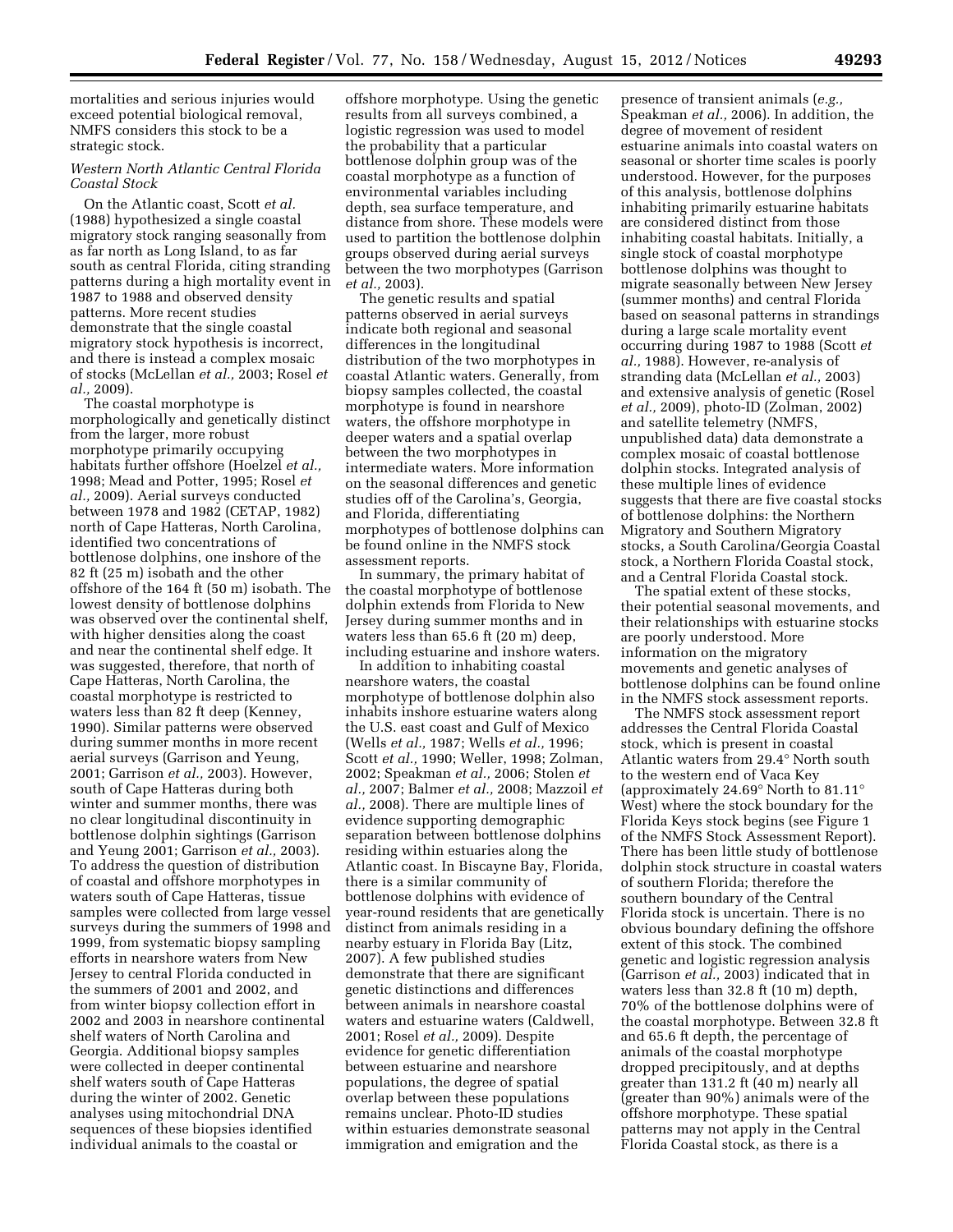significant change in the bathymetric slope and a close approach of the Gulf Stream to the shoreline south of Cape Canaveral.

Aerial surveys to estimate the abundance of coastal bottlenose dolphins in the Atlantic were conducted during winter (January to February) and summer (July to August) of 2002. Abundance estimates for bottlenose dolphins in each stock were calculated using line-transect methods and distance analysis (Buckland *et al.,*  2001). More information on the survey tracklines, design, effort, animals sighted, and methods for calculating estimated abundance can be found online in the NMFS stock assessment reports.

The estimated best and minimum population for the Central Florida Coastal Stock is 6,318 and 5,094 animals, respectively. There are insufficient data to determine the population trends for this stock. From 1995 to 2001, NMFS recognized only a single migratory stock of coastal bottlenose dolphins in the western North Atlantic, and the entire stock was listed as depleted. This stock structure was revised in 2002 to recognize both multiple stocks and seasonal management units and again in 2008 and 2010 to recognize resident estuarine stocks and migratory and resident coastal stocks. The total U.S. fisheryrelated mortality and serious injury for the Central Florida Coastal stock likely is less than 10% of the calculated PBR, and thus can be considered to be insignificant and approaching zero

mortality and serious injury rate. However, there are commercial fisheries overlapping with this stock that have no observer coverage. This stock retains the depleted designation as a result of its origins from the originally delineated depleted coastal migratory stock. The species is not listed as threatened or endangered under the ESA, but this is a strategic stock due to the depleted listing under the MMPA.

Further information on the biology and local distribution of these species and others in the region can be found in ACOE's IHA application, which is available upon request (see **ADDRESSES**), and the NMFS Marine Mammal Stock Assessment Reports, which are available online at: *[http://www.nmfs.noaa.gov/pr/](http://www.nmfs.noaa.gov/pr/species/) [species/](http://www.nmfs.noaa.gov/pr/species/)*.

#### **Potential Effects on Marine Mammals**

In general, potential impacts to marine mammals from explosive detonations could include mortality, serious injury, as well as Level A harassment (injury) and Level B harassment. In the absence of mitigation, marine mammals could be killed or injured as a result of an explosive detonation due to the response of air cavities in the body, such as the lungs and bubbles in the intestines. Effects would be likely to be most severe in near surface waters where the reflected shock wave creates a region of negative pressure called ''cavitation.''

A second potential possible cause of mortality (in the absence of mitigation) is the onset of extensive lung hemorrhage. Extensive lung hemorrhage

is considered debilitating and potentially fatal. Suffocation caused by lung hemorrhage is likely to be the major cause of marine mammal death from underwater shock waves. The estimated range for the onset of extensive lung hemorrhage to marine mammals varies depending upon the animal's weight, with the smallest mammals having the greatest potential hazard range.

NMFS' criteria for determining potential for non-lethal injury (Level A harassment) from explosives are the peak pressure that will result in: (1) The onset of slight lung hemorrhage, or (2) a 50 percent probability level for a rupture of the tympanic membrane (TM). These are injuries from which animals would be expected to recover on their own.

NMFS has established dual criteria for what constitutes Level B harassment: (1) An energy based temporary threshold shift (TTS) in hearing at received sound levels of 182 dB re 1  $\mu$ Pa<sup>2</sup>-s cumulative energy flux in any  $\frac{1}{3}$ octave band above 100 Hz for odontocetes (derived from experiments with bottlenose dolphins (Ridgway *et al.,* 1997; Schlundt *et al.,* 2000); and (2) 12 psi peak pressure cited by Ketten (1995) as associated with a safe outer limit for minimal, recoverable auditory trauma (*i.e.,* TTS). The threshold for sub-TTS behavioral harassment is 177  $dB$  re 1  $\mu$ Pa<sup>2</sup> s. The Level B harassment zone is the distance from the mortality, serious injury, injury (Level A harassment) zone to the radius where neither of these criterion is exceeded.

TABLE 2—NMFS' THRESHOLD CRITERIA AND METRICS UTILIZED FOR IMPACT ANALYSES FROM THE USE OF EXPLOSIVES

| Mortality                                                              | Level A Harassment<br>(Non-lethal injury)                                                                 |                                                                          | Level B Harassment<br>(Non-injurious; TTS and associated<br>behavioral disruption [dual criteria])                               | Level B<br>Harassment<br>(Non-iniurious be-                            |  |
|------------------------------------------------------------------------|-----------------------------------------------------------------------------------------------------------|--------------------------------------------------------------------------|----------------------------------------------------------------------------------------------------------------------------------|------------------------------------------------------------------------|--|
|                                                                        |                                                                                                           |                                                                          |                                                                                                                                  | havioral, Sub-TTS)                                                     |  |
| 31 psi-msec (onset of severe lung in-<br>jury [mass of dolphin calf]). | 205 dB re 1 $\mu$ Pa <sup>2</sup> ·s<br>EFD (50 percent<br>of animals would<br>experience TM<br>rupture). | 13 psi-msec posi-<br>tive pressure<br>(onset of slight)<br>lung injury). | 182 dB re 1 µPa <sup>2</sup> s EFD <sup>*</sup> ; 23 psi peak<br>pressure $(2,000 lb) 12 psi peakpressure (> 2,000 \text{ lb}).$ | 177 dB re 1 $\mu$ Pa<br>sEFD* (for mul-<br>tiple detonations<br>only). |  |

\* **Note:** In greatest 1/3-octave band above 10 Hz or 100 Hz.

The primary potential impact to the Atlantic bottlenose dolphins occurring in the Port of Miami action area from the detonations is Level B harassment incidental to noise generated by explosives. In the absence of any monitoring or mitigation measures, there is a very small chance that a marine mammal could be injured, seriously injured, or killed when exposed to the energy generated from an explosive force on the sea floor.

However, the ACOE and NMFS believe that the monitoring and mitigation measures will preclude this possibility in the case of this particular specified activity.

Non-lethal injurious impacts (Level A harassment) are defined in this IHA as TM rupture and the onset of slight lung injury. The threshold for Level A harassment corresponds to a 50 percent rate of TM rupture, which can be stated in terms of an energy flux density (EFD)

value of 205 dB re 1  $\mu$ Pa<sup>2</sup> s. TM rupture is well-correlated with permanent hearing impairment (Ketten, 1998) indicates a 30 percent incidence of permanent threshold shift (PTS) at the same threshold. The farthest distance from the source at which an animal is exposed to the EFD level for the Level A harassment threshold is unknown at this time.

Level B (non-injurious) harassment includes temporary (auditory) threshold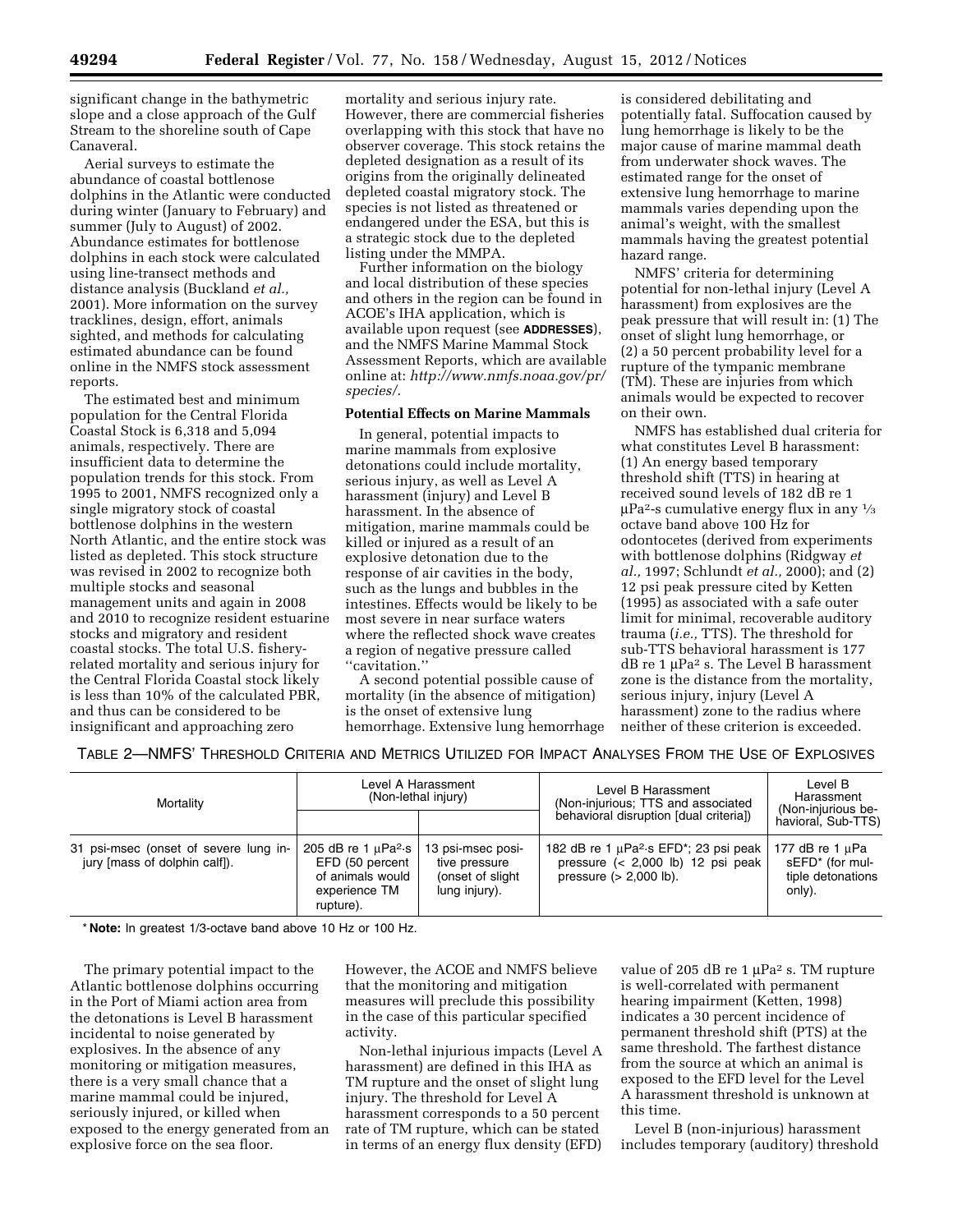shift (TTS), a slight, recoverable loss of hearing sensitivity. One criterion used for TTS is 182 dB re 1  $\mu$ Pa<sup>2</sup> s maximum EFD level in any 1/3-octave band above 100 Hz for toothed whales (*e.g.,*  dolphins). A second criterion, 23 psi, has been established by NMFS to provide a more conservative range of TTS when the explosive or animals approaches the sea surface, in which case explosive energy is reduced, but the peak pressure is not. For the project in Miami Harbor, the distance from the blast array at which the 23 psi threshold could be met for various charge detonation weights can be, and has been calculated.

The threshold for sub-TTS behavioral harassment is 177 dB re 1  $\mu$ Pa<sup>2</sup> s. However, as described previously, this criterion would not apply to the ACOE's activity because there will only be a maximum of two blasting events a day (minimum four to six hours apart), and the multiple (staggered) detonations are within a few milliseconds of each other and do not last more than a few seconds in total duration per a blasting event.

For a fully confined blast, the pressure at the edge of the danger zone is expected to be 6 psi. Utilizing the pressure data collected the Miami Harbor Phase II project in 2005, for a maximum charge weight of 450 lbs in a fully confined blast, the pressure is expected to be 22 psi approximately 700 ft (213.4 m) from the blast, which is below the threshold for Level B harassment (*i.e.,* 23 psi criteria for explosives less than 2,000 lb). However to ensure the protection of marine mammals, and in case of an incident where a detonation is not fully confined, the ACOE assumes that any animal within the boundaries of a designated ''danger zone'' at the time of detonation would be taken by Level B harassment.

The ACOE is planning to implement, and NMFS has required, a series of monitoring and mitigation measures to protect marine mammals from the potential impacts of the confined blasting activities. The ACOE has designated a ''danger zone'' as the area within which the potential for Level B harassment occurs, and the ''exclusion zone'' as the area within which if an animal crosses and enters that zone then the confined blast will be delayed until the animal leaves the zone of its own volition. The exclusion zone is larger than the area where the ACOE has determined that Level B harassment will occur, so if the monitoring and mitigation measures implemented are successful as expected, and no detonation occurs when an animal is inside of the exclusion zone, no take by

Level B harassment is likely to occur. However, to be conservative, the ACOE has calculated the potential exists for Level B harassment and is pursuing an IHA from NMFS. More information on how the danger and exclusion zones are determined is included in the ''Mitigation'' section of this document (see below).

In a previous monitoring report for ACOE's Miami Harbor Phase II project in 2005, it was noted that a bottlenose dolphin outside the exclusion zone, in the deeper water channel, exhibited a startle response immediately following a confined blast. Details of that event from the monitoring report are included below:

Any animals near the exclusion zone were watched carefully during the blast for any changes in behavior or noticeable reaction to the blast. The only observation that showed signs of a possible reaction to the blast was on July 27, when two dolphins were in the channel west of the blast. The dolphins were stationary at approximately 2,400 ft (731.5 m) from the blast array, feeding and generally cavorting. Due to the proximity of the dolphins, the drill barge was contacted prior to the blast to confirm that the exclusion zone calculation was 1,600 ft (487.7 m) for the lower weight of explosives used that day. The topography of the bottom in that area is very shallow (approximately 3.3 ft [1 m]) to the south, then an exceptionally steep drop off into the channel at  $40$  plus  $\dot{f}$ t ending at the bulkhead wall to the north. Westward, the channel continues and has a more gradual upward slope. At the time of the blast, one of the dolphins was at the surface in the shallows, while the other dolphin was underwater within the channel. The dolphin that was underwater showed a strong reaction to the blast. The animal jumped fully out of the water in a 'breaching' fashion; behavior that had not been exhibited prior to the blast. The animal was observed jumping out of the water immediately before the observers heard the blast suggesting that the animal reacted to the blast and not some other stimulus. It is probable that, because this animal was located in the channel, the sound and pressure of the blast traveled either farther or was more focused through the channeling and the reflection from the bulkhead, thus causing the animal to react even though it was well outside the safety radius. These two dolphins were tracked for the entire 30 min post blast period and no obvious signs of distress or behavior changes were observed. Other animals observed near the safety radius during the blast were all to the south of the blasting array, well up on the seagrass beds or in the pipe channel that runs through the seagrass beds. None of these animals showed any reaction to the blast.

Individual dolphins from other stocks and within the Biscayne Bay and Western North Atlantic Central Florida Coastal stocks potentially move both inshore and offshore of Biscayne Bay due to the openness of this bay system and closeness of the outer continental

shelf. These movements are not fully understood and the possibility exists that these other stocks may be affected in the same manner as the Biscayne Bay and Western North Atlantic Central Florida Coastal stocks.

Based on the data from the Miami Harbor project in 2005 and the implementation of the monitoring and mitigation measures, the ACOE and NMFS expects limited potential effects of the construction and confined blasting activities on marine mammals in the Port of Miami action area.

#### **Potential Effects on Marine Mammal Habitat**

No information is currently available that indicates resident bottlenose dolphins in the action area specifically utilize the inner and outer channels, walls, and substrate of the Port of Miami as habitat for feeding, resting, mating, or other biologically significant functions. The bottom of the channel has been previously blasted, and the rock and sand dredged. The walls of the channels are composed of vertical rock. The ACOE acknowledges that while the port may not be suitable foraging habitat for bottlenose dolphins in Biscayne Bay, it is likely that dolphins may use the area to traverse to and from North Biscayne Bay or offshore via the main channel (*i.e.,* Government Cut).

The temporary modification of the action area by the construction and confined blasting activities may potentially impact the two stocks of bottlenose dolphins expected to be present in the Port of Miami, however, these impacts are not expected to be adverse. If animals are using the Port of Miami project area to travel from south to north Biscayne Bay or vice-versa and/ or exiting the Biscayne Bay via the main shipping channel, the construction and confined blasting activities may delay or detour their movements.

Confined blasting within the boundaries of the Port of Miami will be limited both spatially and temporally. The explosives utilized in the confined blasting operations are water soluble and non-toxic. If an explosive charge is unable to be fired and must be left in the drill hole, it is designed to break down. Also, each drill hole has a booster with detonator and detonation cord. Most of the detonation cord is recovered onto the drill barge by pulling it back onboard the drill barge after the confined blasting event. Small amounts of detonation cord may remain in the water after the confined blasting event has taken place, and will be recovered by small vessels with scoop nets. Any material left in the drill hole after the confined blast event will be recovered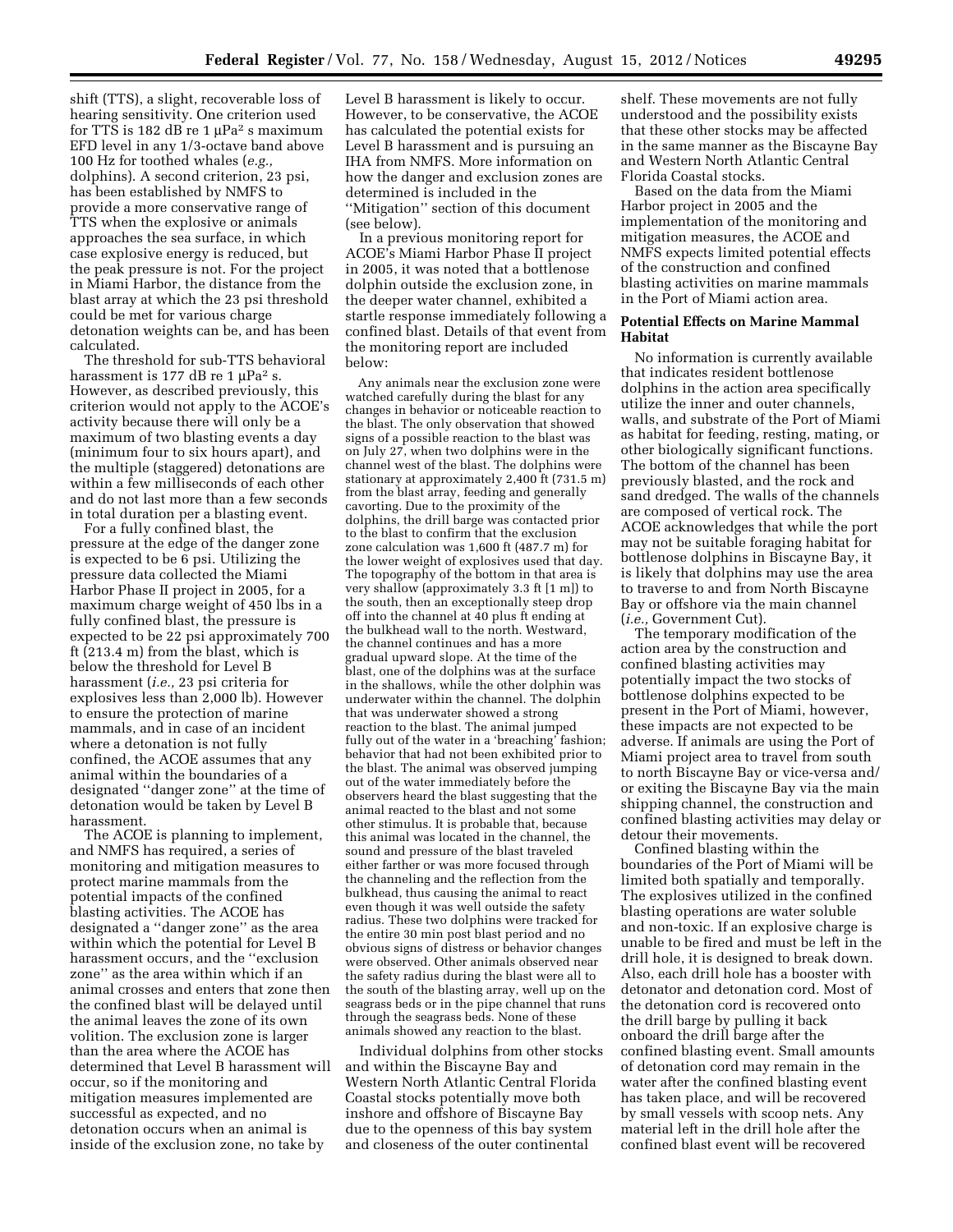through the dredging process, when the cutterhead dredge excavates the fractured rock material.

With regard to prey species (mainly fish), a very small number of fish are expected to be impacted by the Miami Harbor project, based on the results of the 2005 blasting project in Miami Harbor. That project consisted of 40 confined blast events over a 38 day time frame. Of these 40 confined blast events, 23 were monitored (57.5% of the total) by the State, and injured and dead fish were collected after the all clear was given (the ''all-clear'' is normally at least two to three min after the shot is fired, since seagulls and frigate birds quickly learned to approach the confined blast site and swoop in to eat some of the stunned, injured, and dead fish floating on the surface of the water). State biologists and volunteers collected the

carcasses of the floating fish (note that not all dead fish float after a blasting event, and due to safety concerns, there are no plans to put divers on the bottom of the channel in the blast zone to collect non-floating fish carcasses. The fish were described to the lowest taxonomic level possible (usually species) and the injury types were categorized. The data forms are available from the FWC and ACOE upon request.

A summary of those data shows that 24 different genera were collected during the previous Miami Harbor blasting project. The species with the highest abundance were white grunts (*Haemulon plumier,* N = 51), scrawled cowfish (*Lactophrys quadricornis,* N = 43), and pygmy filefish (*Monocanthus setifer,* N = 30). The total fish collected during the 23 confined blasts was 288

or an average of 12.5 fish per blast (range 3 to 38). In observation of the three confined blasts with the greatest number of fish killed (see Table 4 of ACOE's application) and reviewing the maximum charge weight per delay for the Miami Harbor project, it appears that there is no direct correlation between the charge weight and fish killed that can be determined from such a small sample. Reviewing the 23 blasting events where dead and injured fish were collected after the ''all-clear'' signal was given, no discernable pattern exists. Factors that affect fish mortality include, but are not limited to fish size, body shape (fusiform, etc.), proximity of the blast to a vertical structure like a bulkhead (*e.g.,* see the August 10, 2005 blast event, a much smaller charge weight resulted in a higher fish kill due to the closeness of a bulkhead).

# TABLE 3—CONFINED BLAST MAXIMUM CHARGE WEIGHT AND NUMBER OF FISH KILLED DURING MIAMI HARBOR 2005 PROJECT

| Date                                              | Max charge<br>weight/delav<br>(1 <sub>b</sub> ) | Fish killed    |
|---------------------------------------------------|-------------------------------------------------|----------------|
| July 25, 2005<br>July 26, 2005<br>August 10, 2005 | $\cdot$<br>85                                   | 35<br>38<br>28 |

In the past, to reduce the potential for fish to be injured or killed by the confined blasting, the resource agencies have requested, and ACOE has allowed, that confined blasting contractors utilize a small, unconfined explosive charge, usually a 1 lb (0.5 kg) booster, detonated about 30 seconds before the main confined blast, to drive fish away from the confined blasting zone. It is assumed that noise or pressure generated by the small charge will drive fish from the immediate area, thereby reducing impacts from the larger and potentially more-damaging confined blast. Blasting companies use this method as a ''good faith effort'' to reduce the potential impacts to aquatic natural resources. The explosives industry recommends firing a ''warning shot'' to frighten fish out of the area before seismic exploration work is begun (Anonymous, 1978 in Keevin *et al.,* 1997).

There are limited data available on the effectiveness of fish scare charges at actually reducing the magnitude of fish kills, and the effectiveness may be based on the fish's life history. Keevin *et al.*  (1997) conducted a study to test if fish scare charges are effective in moving fishes away from blast zones. They used three freshwater species (*i.e.,*  largemouth bass (*Micropterus salmoides*), channel catfish (*Ictalurus* 

*punctatus*), and flathead catfish (*Pylodictis olivaris*), equipping each fish with an internal radio tag to allow the fishes movements to be tracked before and after the scare charge. Fish movement was compared with a predicted lethal dose (LD) 0% mortality distance for an open water shot (no confinement) for a variety of charge weights. Largemouth bass showed little response to repelling charges and none would have moved from the kill zone calculated for any explosive size. Only one of the flathead catfish and two of the channel catfish would have moved to a safe distance for any blast. This means that only 11% of the fish used in the study would have survived the blast events.

These results call into question the effectiveness of this minimization methodology; however, some assert that based on the monetary value of fish (American Fishery Society, 1992 in Keevin *et al.,* 1997), including the high value commercial or recreational species like snook (*Centropomus undecimalis*) and tarpon (*Megalops atlanticus*) found in southeast Florida inlets like Port Everglades, the low cost associated with repelling charge use would be offset if only a few fish moved from the kill zone (Keevin *et al.,* 1997).

To calculate the potential loss of prey species from the project area as an impact of the confined blasting events, the ACOE used a 12.5 fish kill per blasting event estimate based on the Miami Harbor 2005 project, and multiplied it by the 40 shots, reaching a total estimate of 500 floating fish. As stated previously, not all carcasses float to the surface and there is no way to estimate how many carcasses did not float. Using an estimate of 12.5 fish kill per blasting event, and the maximum 600 detonations for the entire multi-year project, the minimum number of fish expected to be killed by the project is approximately 7,500 fish across the entire 28,500 ft (8,686.8 m) long channel footprint, assuming the worst case scenario and the entire channel needs to be blasted.

NMFS anticipates that the action will result in no significant impacts to marine mammal habitat beyond rendering the areas immediately around the Port of Miami less desirable shortly after each confined blasting event and during dredging operations and potentially eliminating a relatively small amount of locally available prey. The impacts will be localized and instantaneous. Impacts to marine mammal habitat, as well as invertebrate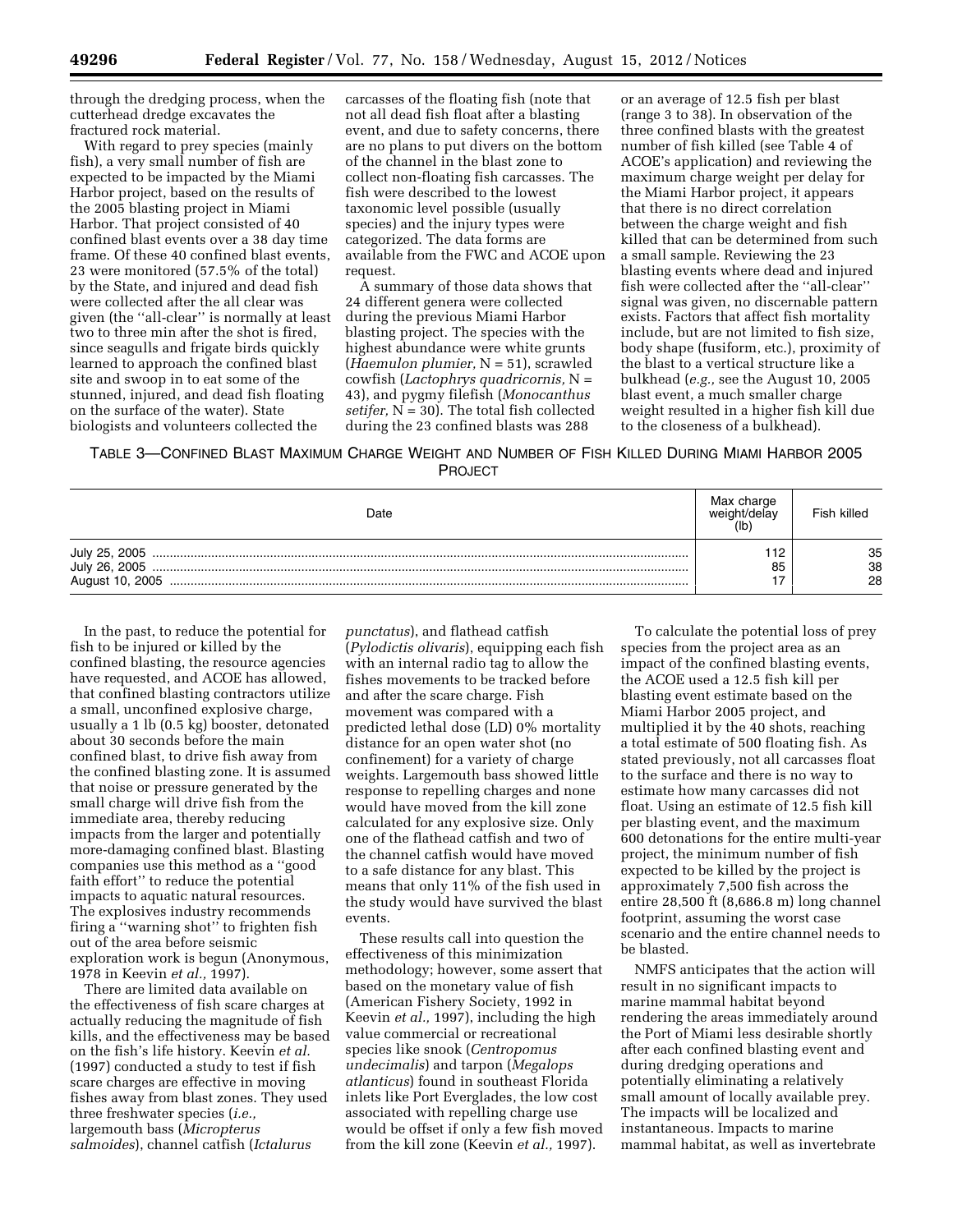and fish species are not expected to be significantly detrimental.

# **Mitigation**

In order to issue an ITA under section 101(a)(5)(D) of the MMPA, NMFS must set forth the permissible methods of taking pursuant to such activity, and other means of effecting the least practicable impact on such species or stock and its habitat, paying particular attention to rookeries, mating grounds, and areas of similar significance, and on the availability of such species or stock for taking for certain subsistence uses.

Over the last 10 years, the ACOE's Jacksonville District has been collecting data concerning the effects of confined blasting projects on marine mammals. This effort began in the early 1990's when the ACOE contracted with Dr. Calvin Koyna, Precision Blasting Services, to review previous ACOE blasting projects. The ACOE also received recommendations from the Florida Fish and Wildlife Conservation Commission (FWC, then known as the Florida Department of Natural Resources) and the USFWS to prepare for a harbor deepening project at Port Everglades, Florida, which was conducted in the mid-1980s. The recommendations prepared for the project were specifically aimed at protecting endangered manatees and endangered and threatened sea turtles.

The ACOE will develop and implement four zones as protective measures that are based on the use of an unconfined blast. The use of unconfined blast in development of these protective zones for a confined blast will increase the conservation measures afforded marine mammals in the action area. These four zones are referred to as the danger zone (*i.e.,* inner most zone, located closest to the blast), the exclusion zone (*i.e.,* the danger zone plus 500 ft (152.4 m) to add an additional layer of conservatism for marine mammals), the safety zone (*i.e.,*  the third zone), and the watch zone (*i.e.,*  the outer most zone). All of these zones are noted in Figure 11 of ACOE's IHA application and described in further detail in this section of the document (see below). Of these four zones, only the danger zone is associated with an MMPA threshold. The danger zone has been determined to be larger than or equal to the threshold for Level B harassment, as defined by the MMPA. Injury (Level A harassment), serious injury, or mortality are expected to occur at closer distances to the blasting array within the danger zone.

These four zone calculations will be included as part of the specifications

package that the contractors will bid on before the project is awarded.

As part of the ACOE's Miami Harbor Phase II project, the ACOE monitored the confined blasting project and collected data on the pressures associated with confined blasts, while employing a formula to calculate buffer and exclusion zones that would protect marine mammals. Results from the pressure monitoring at Miami Harbor Phase II demonstrate that stemming each drill hole reduces the blast pressure entering the water (Nedwell and Thandavamoorthy, 1992; Hemen *et al.,* 2005; Hempen *et al.,* 2007).

The following standard conditions have been incorporated into the project specifications to reduce the risk to marine mammals in the project area. While this application is specific to bottlenose dolphins, these specifications are written for all protected species that may be in the project area.

If confined blasting is planned during the period of November 1 through March 31, significant operational delays should be expected due to the increased likelihood of manatees being present within the project area. If possible, avoid scheduling confined blasting during the period from November 1 through March 31. In the area where confined blasting could occur or any area where confined blasting is required to obtain channel design depth, the following marine mammal protective measures shall be employed, before, during, and after each confined blast:

(A) The USFWS and NMFS must review the contractor's approved Blasting Plan prior to any confined blasting activities. (Copies of this blasting plan shall be provided to FDEP and FWC as a matter of comity.) This confined blasting proposal must include information concerning a watch program and details of the confined blasting events. This information must be submitted at least 30 days prior to the date of the confined blast(s) to the following addresses:

(1) FWC–ISM, 620 South Meridian Street, Mail Stop 6A, Tallahassee, FL 32399–1600 or

*[ImperiledSpecies@myfwc.com.](mailto:ImperiledSpecies@myfwc.com)*  (2) NMFS Office of Protected Resources, 1315 East-West Highway, Silver Spring, MD 20910.

(3) USFWS, 1339 20th Street, Vero Beach, Florida 32960–3559 or 6620 Southpoint Drive South, Suite 310, Jacksonville, FL 32216–0912 (project location dependent).

(4) NMFS Southeast Regional Office, Protected Species Management Branch, 263 13th Avenue South, St. Petersburg, FL 33701.

In addition to plan review, Dr. Allen Foley shall be notified at the initiation and completion of all in-water blasting (*[allen.foley@myfwc.com](mailto:allen.foley@myfwc.com)*).

(B) The contractor's blasting plan shall include at least the following information, as required by the project's specifications:

(1) A list of PSOs, their qualifications, and positions for the watch, including a map depicting the locations for boat or land-based PSOs. Qualified PSOs must have prior on-the-job experience observing for protected species during previous in-water blasting events where the blasting activities were similar in nature to this project.

(2) The amount of explosive charge, the explosive charge's equivalency in TNT, how it will be executed (depth of drilling, stemming, in-water, etc.), a drawing depicting the placement of the charges, size of the exclusion zone, and how it will be marked (also depicted on a map), tide tables for the blasting event(s), and estimates of times and days for blasting events (with an understanding this is an estimate, and may change due to weather, equipment, etc.).

(C) For each explosive charge placed, four zones will be calculated, denoted on monitoring reports and provided to PSOs before each blast for incorporation in the watch plan for each planned detonation. All of the zones will be noted by buoys for each of the blasts. These zones are:

(1) Danger Zone: The danger zone radius is equal to 260 (79.25 m) times the cube root of the weight of the explosive charge in lbs per delay (equivalent weight of tetryl or TNT). The radius of the danger zone has been determined to be equal to or larger than the distance from the charge to a location where a marine mammal would experience Level B harassment. Danger zone (ft) =  $260$  (lbs/delay)<sup>1/3</sup>

*Danger Zone Development:* The radius of the danger zone will be calculated to determine the maximum distance from the confined blast at which mortality to marine mammals is likely to occur. The danger zone was determined by the amount of explosives used within each delay (which can contain multiple boreholes). (The original basis of this calculation was to protect human U.S. Navy Seal divers from underwater detonations of underwater mines [Goertner, 1982]). Goertner's calculations were based on impacts to terrestrial animals in water when exposed to a detonation suspended in the water column (unconfined blast) as researched by the U.S. Navy in the 1970's (Yelverton *et al.,*  1973; Richmond *et al.,* 1973).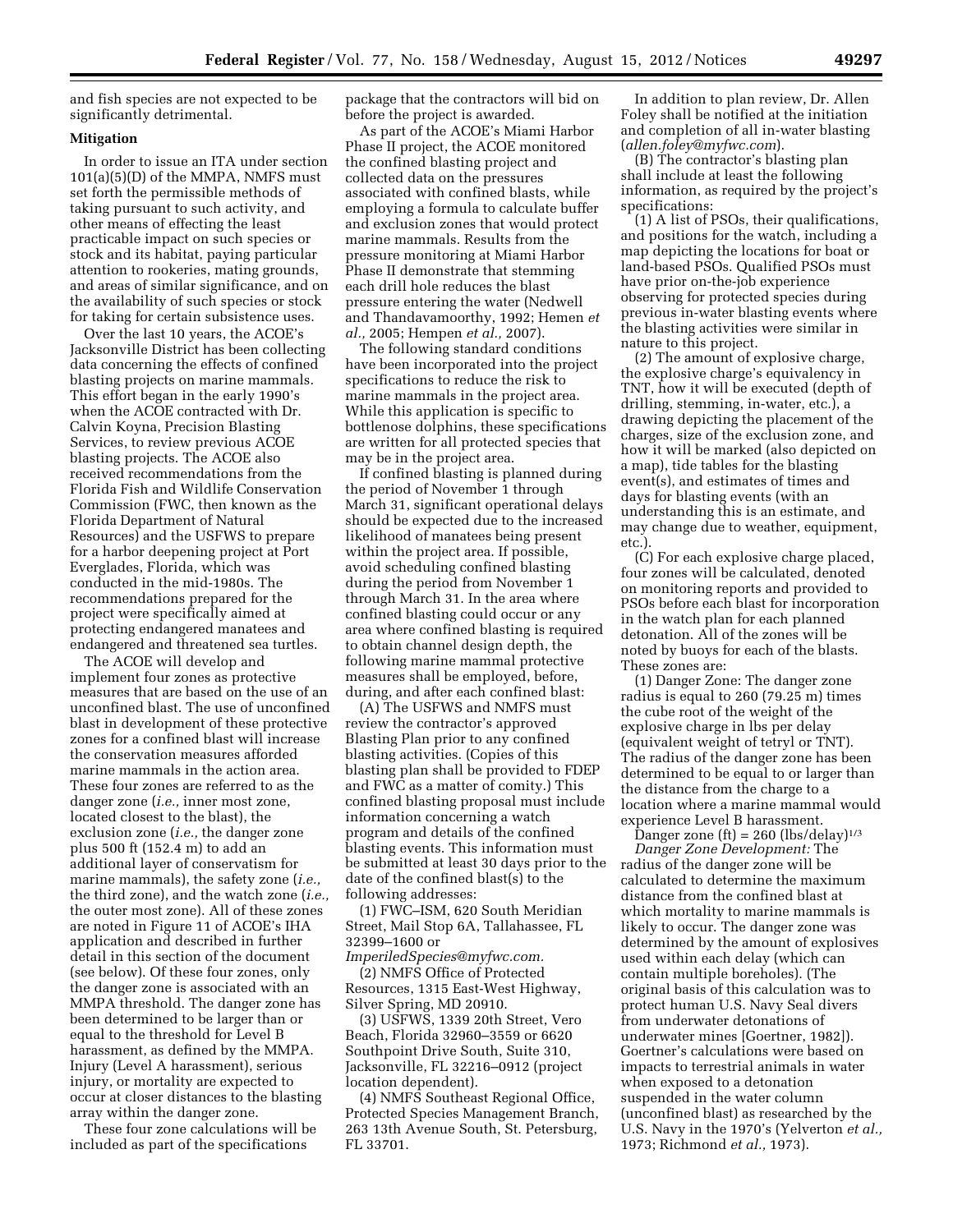Additionally, observations of sea turtle injury and mortality associated with unconfined blasts for the cutting of oil rig structures in the Gulf of Mexico (Young, 1991; Young and O'Keefe, 1994) were also incorporated in this radius beyond its use by the Navy.

The U.S. Navy Dive Manual and the FWC Guidelines (2005) set the danger zone formula for an unconfined blast suspended in the water column, which is as follows:

 $R = 260(W)^{1/3}$ 

Where:

R = radius of the danger zone in ft W = weight of the explosive charge in lbs (tetryl or TNT)

This formula is conservative for the confined blasting being done by the ACOE in the Port of Miami since the blast will be confined with the rock and not suspended in the water column. The reduction of impact by confining the shots more than compensates for the presumed higher sensitivity of marine mammals. The ACOE and NMFS believes that the radius of the danger zone, coupled with a strong marine mammal monitoring and protection plan is a conservative approach to the protection of marine mammals in the action area.

(2) Exclusion Zone: The exclusion zone radius is equal to the danger zone plus a buffer of 500 ft. Detonation will not occur if a marine mammal is known to be (or based on previous sightings, may be) within the exclusion zone. Exclusion zone  $(ft) =$  danger zone  $+500$ ft

*Exclusion Zone Development:* The exclusion zone is not associated with any threshold of take under the MMPA. The exclusion zone was developed during consultations with the FWC during the 2005 to 2006 Phase II dredging and confined blasting project in Miami Harbor. FWC requested a larger ''no blast'' radius due to the high number of manatees documented in the vicinity of the Port of Miami, particularly utilizing the Bill Sadowski Critical Wildlife Area directly south of the port and north of Virginia Key. The ACOE concurred with this request and added a second zone with an additional 500 ft radius above the calculated radius of the danger zone. To be consistent with the previous blasting activities at Miami Harbor, and since the confined blasting will take place in the same area, with the same concerns about the proximity of manatees to the blasting sites along Fisherman's Channel, the ACOE plans to maintain the exclusion zone.

(3) Safety Zone: The safety zone is equal to 520 (158.50 m) times the cube root of the weight of the explosive charge in lbs per delay (equivalent weight of tetryl or TNT).

Safety zone (ft; two times the size of the danger zone) =  $520$  (lbs/delay) $1/3$ 

*Safety Zone Development:* The safety zone is not associated with any threshold of take. The safety zone was developed to be an area of ''heightened awareness'' of protected species (*e.g.*  dolphins, manatees, and sea turtles) entering the blast area, without triggering a shut-down. This area triggers individual specific monitoring of each individual or group of animals as they transit in, out, or through the designated zones.

(4) Watch Zone: The watch zone is three times the radius of the danger zone to ensure that animals entering or traveling close to the exclusion zone are sighted and appropriate actions can be implemented before or as the animal enters the any impact areas (*i.e.,* a delay in blasting activities).

Watch zone (ft; three times the size of the Danger Zone) =  $3$  [260 (lbs/  $delay)$ <sup>1/3</sup>]

*Watch Zone Development:* The watch zone is not associated to any threshold of take. The watch zone is the area that can be typically covered by a small helicopter based on the blasting site, flight speed, flight height, and available fuel to ensure effective mitigationmonitoring of the project area.

(D) The watch program shall begin at least one hour prior to the scheduled start of blasting to identify the possible presence of marine mammals. The watch program shall continue for at least 30 minutes (min) after detonations are complete.

(E) The watch program shall consist of a minimum of six PSOs. Each PSO shall be equipped with a two-way radio that shall be dedicated exclusively to the watch. Extra radios should be available in case of failures. All of the PSOs shall be in close communication with the blasting sub-contractor in order to halt the blast event if the need arises. If all PSOs do not have working radios and cannot contact the primary PSO and the blasting sub-contractor during the preblast watch, the blast shall be postponed until all PSOs are in radio contact. PSOs will also be equipped with polarized sunglasses, binoculars, a red flag for back-up visual communication, and a sighting log with a map to record sightings. All confined blasting events will be weather dependent. Climatic conditions must be suitable for optimal viewing conditions, to be determined by the PSOs.

(F) The watch program shall include a continuous aerial survey to be

conducted by aircraft, as approved by the Federal Aviation Administration (FAA). The confined blasting event shall be halted if an animal(s) is sighted within the exclusion zone, within the five min before the explosives are scheduled to be detonated. An ''all clear'' signal must be obtained from the aerial PSO before the detonation can occur. The confined blasting event shall be halted immediately upon request of any of the PSOs. If animals are sighted, the blast event shall not take place until the animal(s) moves out of the exclusion zone under its own volition. Animals shall not be herded away or intentionally harassed into leaving. Specifically, the animals must not be intentionally approached by project watercraft or aircraft. If the animal(s) is not sighted a second time, the event may resume 30 min after the last sighting.

(G) An actual delay in blasting shall occur when a marine mammal is detected within the exclusion zone at the point where the blast countdown reaches the T-minus five min. At that time, if an animal is in or near the safety zone, the countdown is put on hold until the zone is completely clear of marine mammals and all 30 min sighting holds have expired. Animal movements into the safety zone prior to that point are monitored closely, but do not necessarily stop the countdown. The exception to this would be stationary animals that do not appear to be moving out of the area or animals that begin moving into the safety zone late in the countdown. For these cases, holds on the T-minus 15 minutes may be called to keep the shipping channel open and minimize the impact on the Port of Miami operations.

(H) The PSOs and contractors shall evaluate any problems encountered during blasting events and logistical solutions shall be presented during blasting events and logistical solutions shall be presented to the Contracting Officer. Corrections to the watch shall be made prior to the next blasting event. If any one of the aforementioned conditions is not met prior to or during the blasting, the watch PSOs shall have the authority to terminate the blasting event, until resolution can be reached with the Contracting Officer. The Contracting Officer will contact FWC, USFWS, and NMFS.

(I) If an injured or dead marine mammal is sighted after the confined blast event, the PSOs on watch shall contact the ACOE and the ACOE will then contact the proper Federal and/or state natural resource agencies.

The PSOs shall maintain contact with the injured or dead marine mammal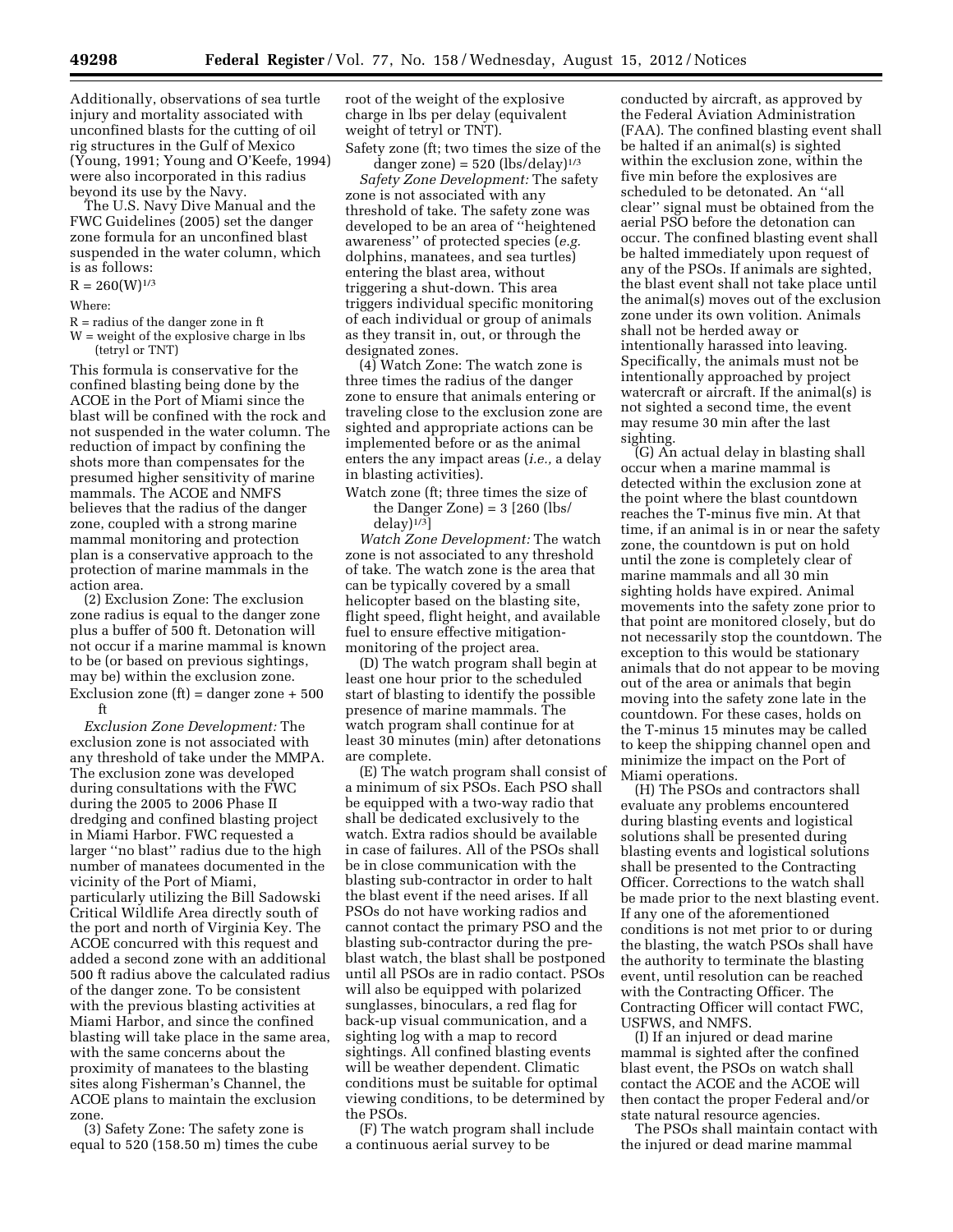until authorities have arrived. Blasting shall be postponed until consultations are reinitiated and completed, and determinations can be made of the cause of injury or mortality. If blasting injuries are documented, all demolition activities shall cease. The ACOE will then submit a revised blasting plan to USFWS and NMFS for review with copies provided to FWC and FLDEP as a matter of comity.

(J) Within 30 days after completion of all blasting events, the primary PSO shall submit a report the ACOE, who will provide it to the USFWS, NMFS, FWC, and FLDEP providing a description of the event, number and location of animals seen and what actions were taken when animals were seen. Any problems associated with the event and suggestions for improvements shall also be documented in the report.

#### *Monitoring for Mitigation*

The ACOE will rely upon the same monitoring protocol developed for the Port of Miami project in 2005 (Barkaszi, 2005) and published in Jordan *et al.*  (2007), which can be found online at: *[http://www.nmfs.noaa.gov/pr/permits/](http://www.nmfs.noaa.gov/pr/permits/incidental.htm)  [incidental.htm](http://www.nmfs.noaa.gov/pr/permits/incidental.htm)*. The monitoring protocol is summarized here:

A watch plan will be formulated based on the required monitoring radii and optimal observation locations. The watch plan will consist of at least five PSOs including at least one aerial PSO, two boat-based PSOs, and two PSOs stationed on the drill barge (see Figures 13, 14, 15, and 16 of the ACOE's IHA application). This watch plan will be consistent with the program that was utilized successfully at Miami Harbor in 2005. The sixth PSO will be placed in the most optimal observation location (boat, barge, or aircraft) on a day-by-day basis depending on the location of the blast and the placement of dredging equipment. This process will ensure complete coverage of the four zones as well as any critical areas. The watch will begin at least one hour prior to each blast and continue for one half hour after each blast (Jordan *et al.,* 2007).

The aerial PSO will fly in a turbine engine helicopter (bell jet ranger) with the doors removed. This provided maximum visibility of the watch and safety zones as well as exceptional maneuverability and the needed flexibility for continual surveillance without fuel stops or down time, minimization of delays due to weather or visibility and the ability to deliver post-blast assistance. Additionally, at least six commercial helicopter, small Cessna, and ultra-light companies operate on Key Biscayne, immediately south of the Port of Miami and offer

''flight-seeing'' operations over downtown Miami, Bayfront, and the Port of Miami. Recreational use of ultralights launching from Key Biscayne is also common in the area, as are overflights of commercial seaplanes, jet aircraft, and helicopters. The action area being monitored is a high traffic area, surrounded by an urban environment where animals are potentially exposed to multiple overflights daily. ACOE conferred with Mary Jo Barkaszi, owner and chief PSO of ECOES, Inc., a protected species monitoring company with 25 years experience, and has worked on the last five blasting events involving marine mammal concerns for the ACOE throughout the country. All of these blasting events had bottlenose dolphins commonly occur in the project area. Ms. Barkaszi states that in her experience, she has not observed bottlenose dolphins diving or fleeing the area because a helicopter is hovering nearby at 500 ft (pers. comm., September 12, 2011). During monitoring events, the helicopter hovers at 500 ft above the watch zone and only drops below that level when helping to confirm identification of something small in the water, like a sea turtle. The ACOE and NMFS do not expect the incidental take of bottlenose dolphins, by Level B harassment, from helicopterbased monitoring of the blasting operations and the ACOE is not requesting take.

Boat-based PSOs are placed on one of two vessels, both of which have attached platforms that place the PSOs eyes at least 10 ft (3 m) above the water surface enabling optimal visibility of the water from the vessels. The boat-based PSOs cover the safety zone where waters are deep enough to safely operate the boats without any impacts to seagrass resources. The shallow seagrass beds south of the project site relegate the PSO boats mainly to the channel east and west of the blast zone. At no time are any of the PSO boats allowed in shallow areas where propellers could potentially impact the fragile seagrass.

At times, turbidity in the water may be high and visibility through the water column may be reduced so that animals are not seen below the surface as they should be under normal conditions. This may be more common on an ebb tide or with a sustained south wind. However, animals surfacing in these conditions are still routinely sighted from the air and from the boats, thus the overall PSO program is not compromised, only the degree to which animals were tracked below the surface. Adjustments to the program are made accordingly so that all protected species are confirmed out of the safety zone

prior to the T-minus five min, just as they are under normal visual conditions. The waters within the project area are exceptional for observation so that the decreased visibility below the surface during turbid conditions make the waters more typical of other port facilities where PSO programs are also effective throughout the U.S., for example New York and Boston harbors, where this monitoring method has also been employed.

All PSOs are equipped with marineband VHF radios, maps of the blast zone, polarized sunglasses, and appropriate data sheets. Communications among PSOs and with the blaster is of critical importance to the success of the watch plan. The aerial-based PSO is in contact with vessel and drill barge-based PSOs and the drill barge with regular 15 min radio checks throughout the watch period. Constant tracking of animals spotted by any PSO is possible due to the amount and type of PSO coverage and the excellent communications plan. Watch hours are restricted to between two hours after sunrise and one hour before sunset. The watch begins at least one hour prior to the scheduled blast and is continuous throughout the blast. Watch continues for at least 30 min post blast at which time any animals that were seen prior to the blast are visually relocated whenever possible and all PSOs in boats and in the aircraft assisted in cleaning up any blast debris.

If any marine mammals are spotted during the watch, the PSO notifies the aerial-based PSO and/or the other PSOs via radio. The animals is located by the aerial-based PSO to determine its range and bearing from the blast array. Initial locations and all subsequent reacquisitions are plotted on maps. Animals within or approaching the safety zone are tracked by the aerial and boat-based PSOs until they exited the safety zone. Anytime animals are sighted near the safety zone, the drill barge is alerted as to the animal's proximity and some indication of any potential delays it might cause.

If any animal(s) is sighted inside the safety zone and not re-acquired, no blasting is authorized until at least 30 minutes has elapsed since the last sighting of that animal(s). The PSOs on watch will continue the countdown up until the T-minus five minute point. At this time, the aerial-based PSO confirms that all animals are outside the safety zone and that all holds have expired prior to clearing the drill barge for the T-minus five min notice. A fish scare charge will be fired at T-minus five min and T-minus one min to minimize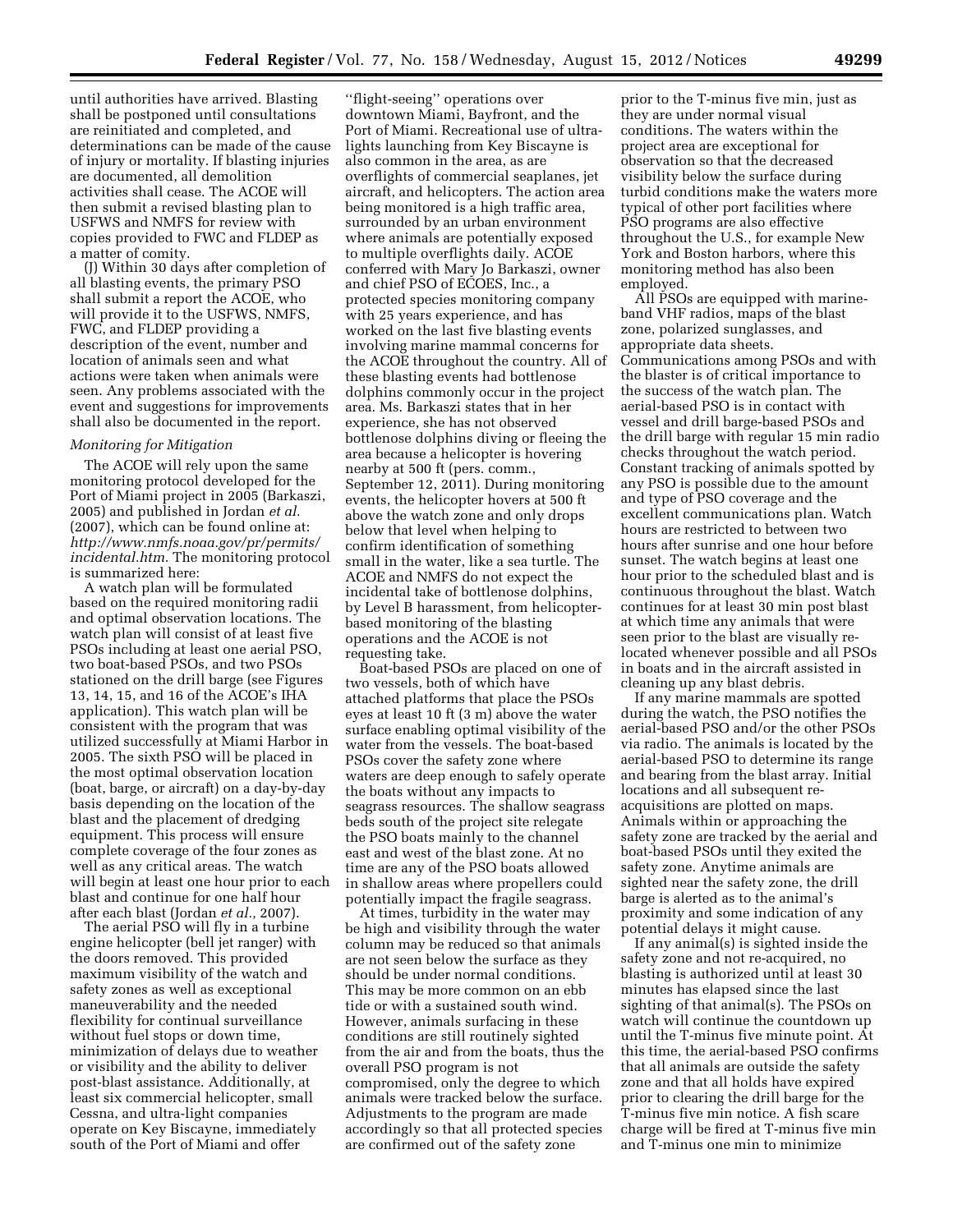effects of the blast on fish that may be in the same area of the blast array by scaring them from the blast area.

# **Monitoring and Reporting**

In order to issue an ITA for an activity, section 101(a)(5)(D) of the MMPA states that NMFS must set forth ''requirements pertaining to the monitoring and reporting of such taking.'' NMFS implementing regulations at 50 CFR 216.104 (a)(13) indicate that requests for IHAs must include the suggested means of accomplishing the necessary monitoring and reporting that will result in increased knowledge of the species and of the level of taking or impacts on populations of marine mammals that are expected to be present in the action area.

The ACOE will be conducting a study on fish kill associated with confined underwater blasting that will provide information on the effects of confined underwater blasting on prey species for dolphins in the project area. This study will determine the minimum distance from the blast array, based on charge weight, at which fish will not be killed, or injured (the ''lethal dose of zero'' distance) by confined underwater blasting. Similar studies have been completed for open water (unconfined) blasts as cited by Hempen and Keevin (1995), Keevin *et al.* (1995a, 1995b, and 1997), and Keevin (1998), but no such studies have been conducted for confined underwater blasting. This data will be useful for future confined blasting projects where pisciverous marine mammals are found, since it will allow resource managers to assess the impacts of the blasting activities on marine mammal prey, where species composition and density data have been collected for that project.

Additionally, ACOE will provide sighting data for each blast to researchers at NMFS Southeast Fisheries Science Center's marine mammal program and any other researchers working on dolphins in the project area to add to their database of animal usage of the project area. The ACOE will rely upon the same monitoring protocol developed for the Port of Miami project in 2005 (Barkaszi, 2005) and published in Jordan *et al.*  (2007).

The ACOE plans to coordinate monitoring with the appropriate Federal and state resource agencies, and will provide copies of all relevant monitoring reports prepared by their contractors. After completion of all detonation and dredging events, the ACOE will submit a summary report to regulatory agencies.

Within 30 days after completion of all blasting events, the lead PSO shall submit a report to the ACOE, who will provide it to NMFS. The report will contain the PSO's logs (including names and positions during the blasting events), provide a description of the events, environmental conditions, number and location of animals sighted, the behavioral observations of the marine mammals, and what actions were taken when animals were sighted in the action area of the project. Any problems associated with the event and suggestions for improvements shall also be documented in the report. A draft final report must be submitted to NMFS within 90 days after the conclusion of the blasting activities. The report would include a summary of the information gathered pursuant to the monitoring requirements set forth in the IHA, including dates and times of detonations as well as pre- and postblasting monitoring observations. A final report must be submitted to NMFS within 30 days after receiving comments from NMFS on the draft final report. If no comments are received from NMFS, the draft final report will be considered to be the final report.

In the unanticipated event that the specified activity clearly causes the take of a marine mammal in a manner prohibited by this IHA, such as an injury, serious injury or mortality, ACOE will immediately cease the specified activities and immediately report the incident to the Chief of the Permits and Conservation, Office of Protected Resources, NMFS at 301–427– 8401 and/or by email to *[Jolie.Harrison@noaa.gov](mailto:Jolie.Harrison@noaa.gov)* and *[Howard.Goldstein@noaa.gov,](mailto:Howard.Goldstein@noaa.gov)* and the NMFS Southeast Region Marine Mammal Stranding Network at 877– 433–8299 (*[Blair.Mase@noaa.gov](mailto:Blair.Mase@noaa.gov)* and *[Erin.Fougeres@noaa.gov](mailto:Erin.Fougeres@noaa.gov)*) (Florida Marine Mammal Stranding Hotline at 888–404–3922). The report must include the following information:

• Time, date, and location (latitude/ longitude) of the incident;

• Description of the incident;

• Status of all noise-generating source use in the 24 hours preceding the incident;

• Water depth;

• Environmental conditions (*e.g.,*  wind speed and direction, Beaufort sea state, cloud cover, and visibility);

• Description of all marine mammal observations in the 24 hours preceding the incident;

• Species identification or

description of the animal(s) involved;

• Fate of the animal(s); and

• Photographs or video footage of the animal(s) (if equipment is available).

Activities shall not resume until NMFS is able to review the circumstances of the prohibited take. NMFS shall work with ACOE to determine what is necessary to minimize the likelihood of further prohibited take and ensure MMPA compliance. ACOE may not resume their activities until notified by NMFS via letter or email, or telephone.

In the event that ACOE discovers an injured or dead marine mammal, and the lead PSO determines that the cause of the injury or death is unknown and the death is relatively recent (*i.e.,* in less than a moderate state of decomposition as described in the next paragraph), ACOE will immediately report the incident to the Chief of the Permits and Conservation Division, Office of Protected Resources, NMFS, at 301– 427–8401, and/or by email to *[Jolie.Harrison@noaa.gov](mailto:Jolie.Harrison@noaa.gov)* and *[Howard.Goldstein@noaa.gov,](mailto:Howard.Goldstein@noaa.gov)* and the NMFS Southeast Region Marine Mammal Stranding Network (877–433– 8299) and/or by email to the Southeast Regional Stranding Coordinator (*[Blair.Mase@noaa.gov](mailto:Blair.Mase@noaa.gov)*) and Southeast Regional Stranding Program Administrator

(*[Erin.Fougeres@noaa.gov](mailto:Erin.Fougeres@noaa.gov)*). The report must include the same information identified in the paragraph above. Activities may continue while NMFS reviews the circumstances of the incident. NMFS will work with ACOE to determine whether modifications in the activities are appropriate.

In the event that ACOE discovers an injured or dead marine mammal, and the lead PSO determines that the injury or death is not associated with or related to the activities authorized in the IHA (*e.g.,* previously wounded animal, carcass with moderate to advanced decomposition, or scavenger damage), ACOE will report the incident to the Chief of the Permits and Conservation Division, Office of Protected Resources, NMFS, at 301–427–8401, and/or by email to *[Jolie.Harrison@noaa.gov](mailto:Jolie.Harrison@noaa.gov)* and [Howard.Goldstein@noaa.gov,](mailto:Howard.Goldstein@noaa.gov) and the NMFS Southeast Region Marine Mammal Stranding Network (877–433– 8299), and/or by email to the Southeast Regional Stranding Coordinator (*[Blair.Mase@noaa.gov](mailto:Blair.Mase@noaa.gov)*) and Southeast Regional Stranding Program Administrator

(*[Erin.Fougeres@noaa.gov](mailto:Erin.Fougeres@noaa.gov)*), within 24 hours of discovery. ACOE will provide photographs or video footage (if available) or other documentation of the stranded animal sighting to NMFS and the Marine Mammal Stranding Network.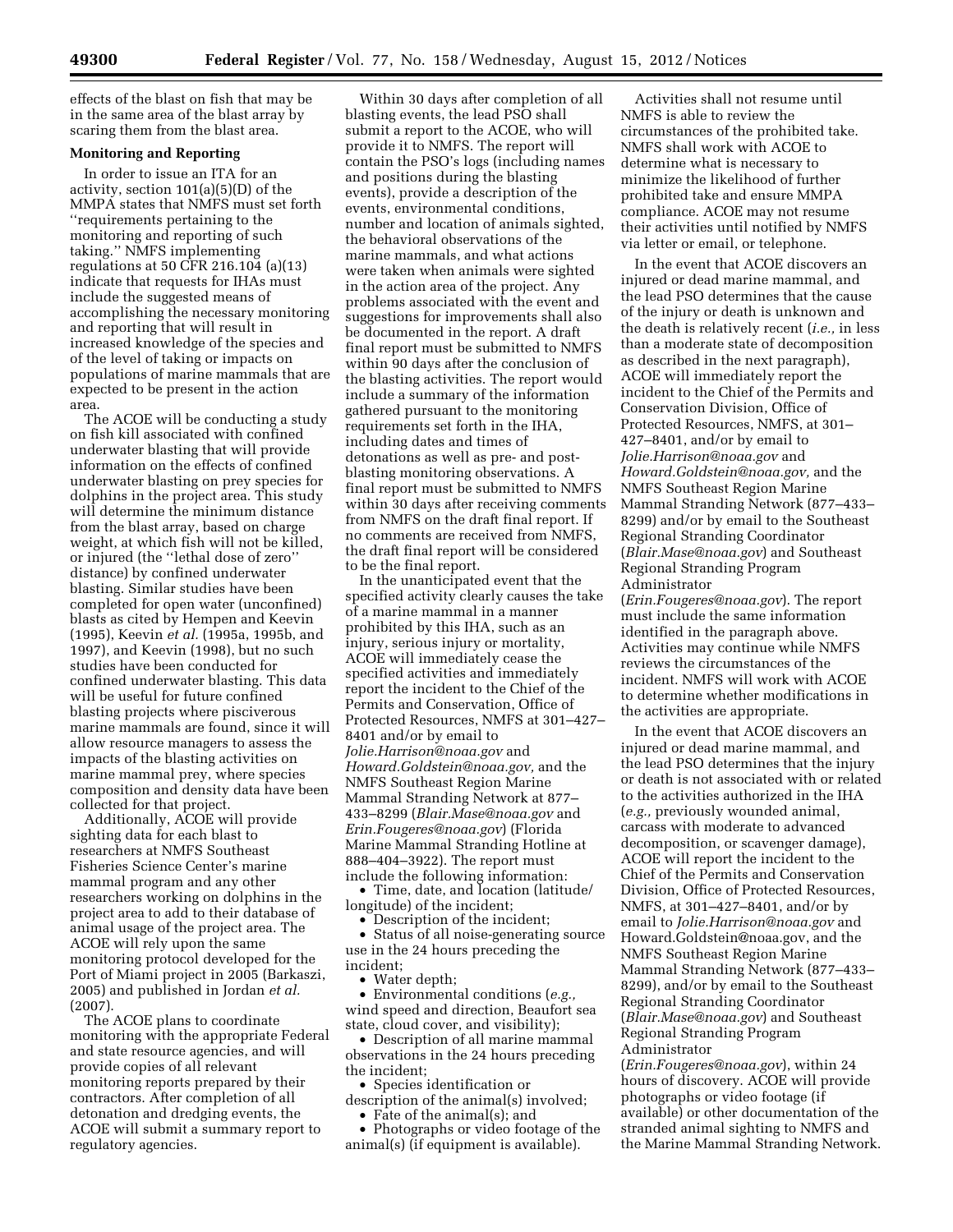# **Estimated Take by Incidental Harassment**

Except with respect to certain activities not pertinent here, the MMPA defines ''harassment'' as:

Any act of pursuit, torment, or annoyance which (i) has the potential to injure a marine mammal or marine mammal stock in the wild [Level A harassment]; or (ii) has the potential to disturb a marine mammal or marine mammal stock in the wild by causing disruption of behavioral patterns, including, but not limited to, migration, breathing, nursing, breeding, feeding, or sheltering [Level B harassment].

The ACOE is requesting the take of Atlantic bottlenose dolphins, by Level B harassment only, incidental to blasting activities at Miami Harbor. The ACOE notes that multiple IHAs (up to three) will likely be needed and requested for the project due to the duration of the planned blasting activities. See Table 2 (above) for NMFS' threshold criteria and metrics utilized for impact analyses from the use of explosives.

#### *Biscayne Bay Stock*

The Biscayne Bay stock of Atlantic bottlenose dolphins is bounded by Haulover Inlet to the north and Card Sound Bridge to the south. Biscayne Bay is 428 square mi (mi2) (1,108.5 square km [km2]) in area. The Port of Miami channel, within the boundaries of Biscayne Bay, is approximately 7,200 ft (2,194.6 m) long by 500 ft (152.4 m)

wide, with the 3,425 ft (1,044 m) long by 1,400 ft (426.7 m) wide Dodge-Lummus Island turning basin (total area  $0.3 \text{ mi}^2$  [0.8 km<sup>2</sup>]) at the western terminus of Fisherman's Channel. The Port of Miami's channels consist of approximately 0.1% of the entire area of Biscayne Bay.

To determine the maximum area of Biscayne Bay in which bottlenose dolphins may experience pressure levels greater than or equal to the 23 psi threshold for explosives less than 2,000 lb (907.2 kg), which has the potential to result in Level B harassment due to temporary threshold shift (TTS) and associated behavioral disruption, the ACOE may utilize a maximum charge weight of 450 lb (204.1 kg) with a calculated danger zone of 1,995 ft (608.1 m). Using this radius, the total area of this zone is approximately 0.1% of Biscayne Bay (12,503,617 ft2 [1,161,624 m2]).

Utilizing the pressure data collected the Miami Harbor Phase II project in 2005, for a maximum charge weight of 450 lbs in a fully confined blast, the pressure is expected to be 22 psi approximately 700 ft (213.4 m) from the blast, which is below the threshold for Level B harassment (*i.e.,* 23 psi criteria for explosives less than 2,000 lb). However to ensure the protection of marine mammals, and in case of an incident where a detonation is not fully confined, the ACOE assumes that any

animal within the boundaries of the danger zone would be taken by Level B harassment.

Litz (2007) identified 69 individuals of the Biscayne Bay stock that she classified as the ''northern dolphins'' meaning animals with a mean sighting history from 1994 to 2004 north of 25.61° North. The photo-ID study that Litz's data is based on encompassed an area of approximately 200 mi2 (518 km2), approximately 50% of Biscayne Bay. The estimated maximum population of animals that may be in the project area is equal to the total number of uniquely identified animals for the entire photo-ID study of Biscayne Bay is 229 individuals (Waring *et al.,* 2010). The best population estimate for Biscayne Bay is 157 individuals, which is based on SEFSC's most consistent survey effort conducted during the 2003 to 2007 photo-ID survey seasons (Waring *et al.,* 2010).

Table 4 (below) presents the estimated incidental take, by Level B harassment, for varying charge weight delays likely to be used during the blasting activities and the estimated impacts based on the population estimates used in this analysis. In all cases, less than one bottlenose dolphin is expected to be taken incidental to each blasting event (0.049 minimum to 0.162 maximum). This assumes that the distribution of bottlenose dolphins is equal throughout all of Biscayne Bay.

TABLE 4—THE ESTIMATED INCIDENTAL TAKE OF BOTTLENOSE DOLPHINS FROM THE BISCAYNE BAY STOCK, PER EACH BLASTING EVENT, BASED ON THE MAXIMUM CHARGE WEIGHT/DELAY AND POPULATION DENSITY

| Maximum (lbs/delay) | Danger zone<br>(f <sup>t</sup> ) | Estimated take<br>based on<br>minimum<br>population<br>estimate<br>(69 animals) | <b>Estimated take</b><br>based on best<br>population<br>estimate<br>(157 animals) | Estimated take<br>based on<br>maximum<br>population<br>estimate<br>(229 animals) |
|---------------------|----------------------------------|---------------------------------------------------------------------------------|-----------------------------------------------------------------------------------|----------------------------------------------------------------------------------|
| 450                 | .992                             | 0.072                                                                           | 0.164                                                                             | 0.239                                                                            |
| 200                 | 1.518                            | 0.042                                                                           | 0.095                                                                             | 0.139                                                                            |
| 119                 | 277.،                            | 0.030                                                                           | 0.067                                                                             | 0.098                                                                            |
|                     | 957                              | 0.017                                                                           | 0.038                                                                             | 0.055                                                                            |
|                     | 668                              | 0.008                                                                           | 0.018                                                                             | 0.027                                                                            |

The ACOE accessed the NMFS SEFSC photo-ID survey data from 1990 to 2004 in Biscayne Bay via the OBIS–Seamap database (*<http://seamap.env.duke.edu/>*) and downloaded the Google Earth overlay of the data. Figure 12 of the ACOE's IHA application shows the general area of the Port of Miami and hot spots of bottlenose dolphin sightings both north and south of Miami Harbor. The data were used to see if sightings across all parts of the Biscayne Bay were equal. This sighting frequency data was not used to calculate the potential take

numbers of marine mammals incidental to the blasting activities.

Reviewing the data from the Miami Harbor Phase II project in 2005, the ACOE noted that for the 40 detonations, 28% of all animals sighted within the action area (Fisherman's Channel) were bottlenose dolphins (the other animals sighted were manatees and sea turtles). Bottlenose dolphins were sighted inside the exclusion zone 12 times with a total of 30 individuals, with an average of 2.5 animals per sighting out of the total 58 bottlenose dolphins recorded during the project; therefore, groups of dolphins entered the exclusion zone multiple times. Also, dolphins entered the exclusion zone during 30% of the blasting events. Not all of the incidents where dolphins entered the exclusion zone resulted in a project delay, it is dependent upon when during the countdown the animals cross the line demarcating the exclusion zone, and how long they stay in the exclusion zone.

During the Miami Harbor Phase II project in 2005, bottlenose dolphins in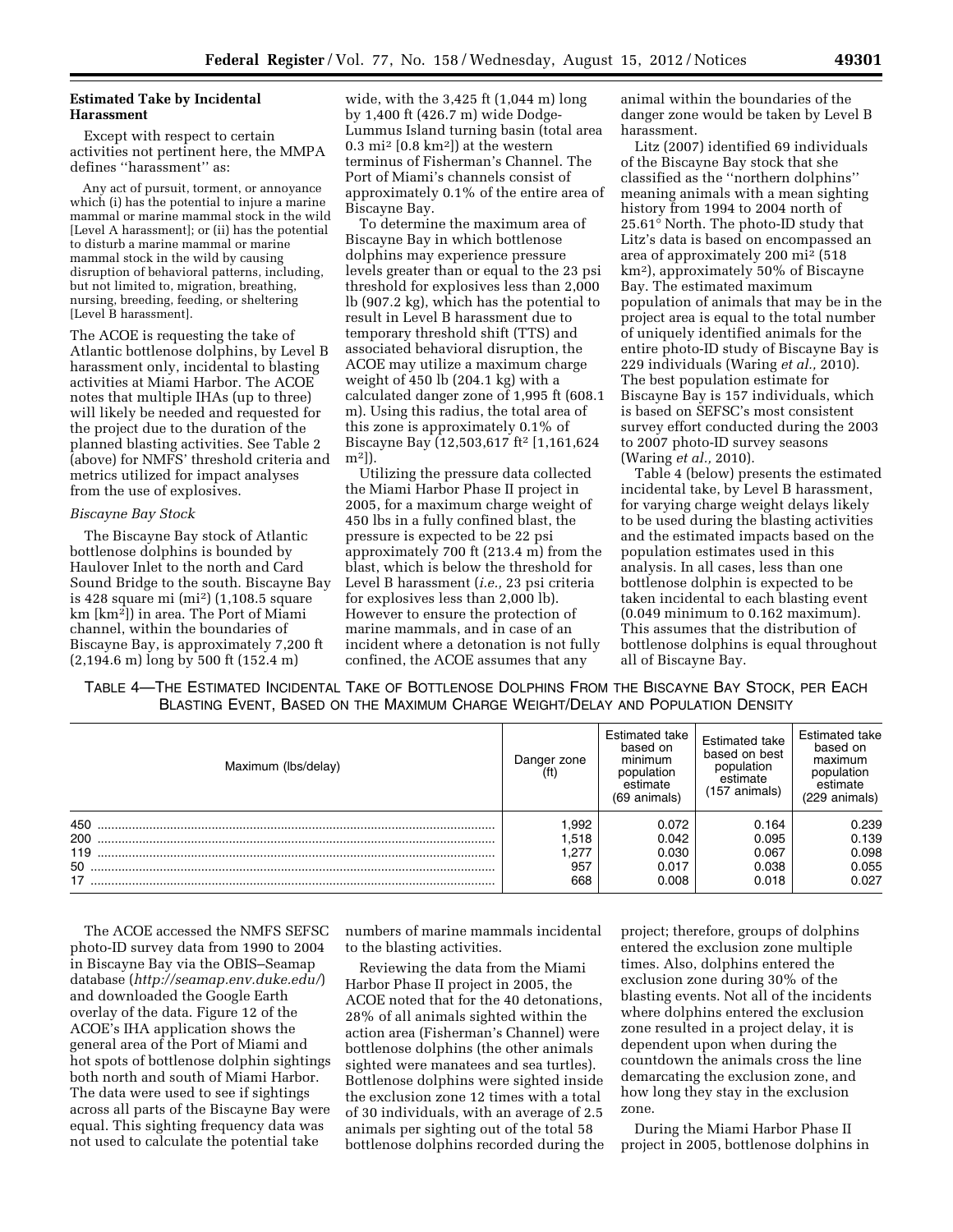the exclusion zone triggered delays on four occasions during the 13 blasting events (31%). If the maximum 313 (365 calendar days/year minus 52 Sundays/ year [no confined blasting will occur on Sundays]) potential detonations for the duration of the one year IHA have an equal percentage of delays as the 2005 project (assuming construction starts in June with blasting June, 2012 to June, 2013 timeframe, with no blasting on Sundays), 94 of the detonations would be delayed for some period of time due to the presence of protected species and 29 of those delays would specifically be for bottlenose dolphins.

As a worst case, using the area of the danger zone, and recognizing that the Port of Miami is within the boundaries of the northern area described in Litz (2007), and that the danger zone of any blasting event using equal to or less than 450 lbs/delay will be approximately 0.1% of Biscayne Bay, the ACOE assumes that because animals are not evenly distributed throughout Biscayne Bay, that they travel as single individuals or in groups (as documented in the OBIS–Seamap data and the monitoring data from the Miami Harbor Phase II project in 2005), and that without any monitoring and mitigation measures to minimize potential impacts, up to three bottlenose dolphins from the Biscayne Bay stock may be taken, by Level B harassment, incidental to each blasting event.

Assuming that the delays will be spread equally across the action area and using the calculation of 29 delays and that three bottlenose dolphins would be inside the danger zone, 15 of the delayed blasting events would take place in Biscayne Bay since it

compromises 52% of the action area. Three bottlenose dolphins times 15 detonations is equal to 45 bottlenose dolphins potentially exposed to an underwater sound and pressure over a 1-year period for an IHA incidental to the blasting activities at the Port of Miami.

# *Western North Atlantic Central Florida Coastal Stock*

The Western North Atlantic Central Florida Coastal stock of bottlenose dolphins is present in the coastal Atlantic waters shallower than 65.6 ft (20 m) in depth between latitude 29.4° North to the western end of Vaca Key (approximately 29.69° North to 81.11° West) where the stock boundary for the Florida Key stock begins, with an area of 3,007 mi2 (7,789 km2). The outer entrance channel of the Port of Miami is approximately 15,500 ft long (4,724.4 m) by 500 ft wide, which is approximately 0.28 mi2 (0.73 km2). The Port of Miami's channels consist of approximately 0.009% of the stocks boundaries.

The same calculations for assessing the potential impacts to bottlenose dolphins from the blasting activities that were used for the Biscayne Bay stock were also applied to this stock. To determine the maximum area of the coastal Atlantic in which bottlenose dolphins may experience pressure levels greater than or equal to the 23 psi threshold for explosives less than 2,000 lb (907.2 kg), which has the potential to result in Level B harassment due to TTS and associated behavioral disruption, the ACOE may utilize a maximum charge weight of 450 lb (204.1 kg) with a calculated danger zone of 1,995 ft

(608.1 m). Using this radius, the total area of this zone is approximately 0.015% of coastal Atlantic where this stock is expected to occur).

For an open-water, unconfined blast, the pressure edge of the danger zone is expected to be 23 psi. For a fully confined blast, the pressure at the edge of the danger zone is expected to be 6 psi. Utilizing the pressure data collected the Miami Harbor Phase II project in 2005, for a maximum charge weight of 450 lbs in a fully confined blast, the pressure is expected to be 22 psi approximately 700 ft (213.4 m) from the blast, which is below the threshold for Level B harassment (*i.e.,* 23 psi criteria for explosives less than 2,000 lb). However to ensure the protection of marine mammals, and in case of an incident where a detonation is not fully confined, the ACOE assumes that any animal within the boundaries of the danger zone would be taken by Level B harassment.

Waring *et al.* (2010) estimates the minimum population for the Western North Atlantic Central Florida stock to be 5,094 animals, and estimates the best population to be 6,318 animals.

Table 5 (below) presents the estimated incidental take, by Level B harassment, for varying charge weight delays likely to be used during the blasting activities and the estimated impacts based on the population estimates used in this analysis. In all cases, less than one bottlenose dolphin is expected to be taken incidental to each blasting event (0.102 minimum to 0.948 maximum). This assumes that the distribution of bottlenose dolphins is equal throughout all of the stock's range.

TABLE 5—THE ESTIMATED INCIDENTAL TAKE OF BOTTLENOSE DOLPHINS FROM THE WESTERN NORTH ATLANTIC CENTRAL FLORIDA COASTAL STOCK, PER EACH BLASTING EVENT, BASED ON THE MAXIMUM CHARGE WEIGHT/DELAY AND POP-ULATION DENSITY

| Maximum (Ibs/delay) | Danger zone | Estimated take<br>based on<br>minimum<br>population<br>estimate<br>(5,094) | Estimated take<br>based on best<br>population<br>estimate<br>(6,318) |
|---------------------|-------------|----------------------------------------------------------------------------|----------------------------------------------------------------------|
| 450                 | .992        | 0.758                                                                      | 0.940                                                                |
| 200                 | .520        | 0.441                                                                      | 0.547                                                                |
| 119                 | .279        | 0.312                                                                      | 0.387                                                                |
| 50                  | 958         | 0.175                                                                      | 0.217                                                                |
| 17                  | 668         | 0.085                                                                      | 0.106                                                                |

Other than the aerial surveys conducted by NMFS used to develop the stock assessment report, the ACOE has not been able to locate any additional photo-ID or habitat usage analysis. As a result, the ACOE is unable to determine if animals are

evenly distributed throughout the stock's range, particularly in the southernmost portion of the stock's range where the action area is located.

To be conservative, the ACOE will use the same assumptions for the Western North Atlantic Central Florida Coastal

stock as was used for the Biscayne Bay stock. Reviewing the data from the Miami Harbor Phase II project in 2005, the ACOE noted that for the 40 detonations, 28% of all animals sighted within the action area (Fisherman's Channel) were bottlenose dolphins (the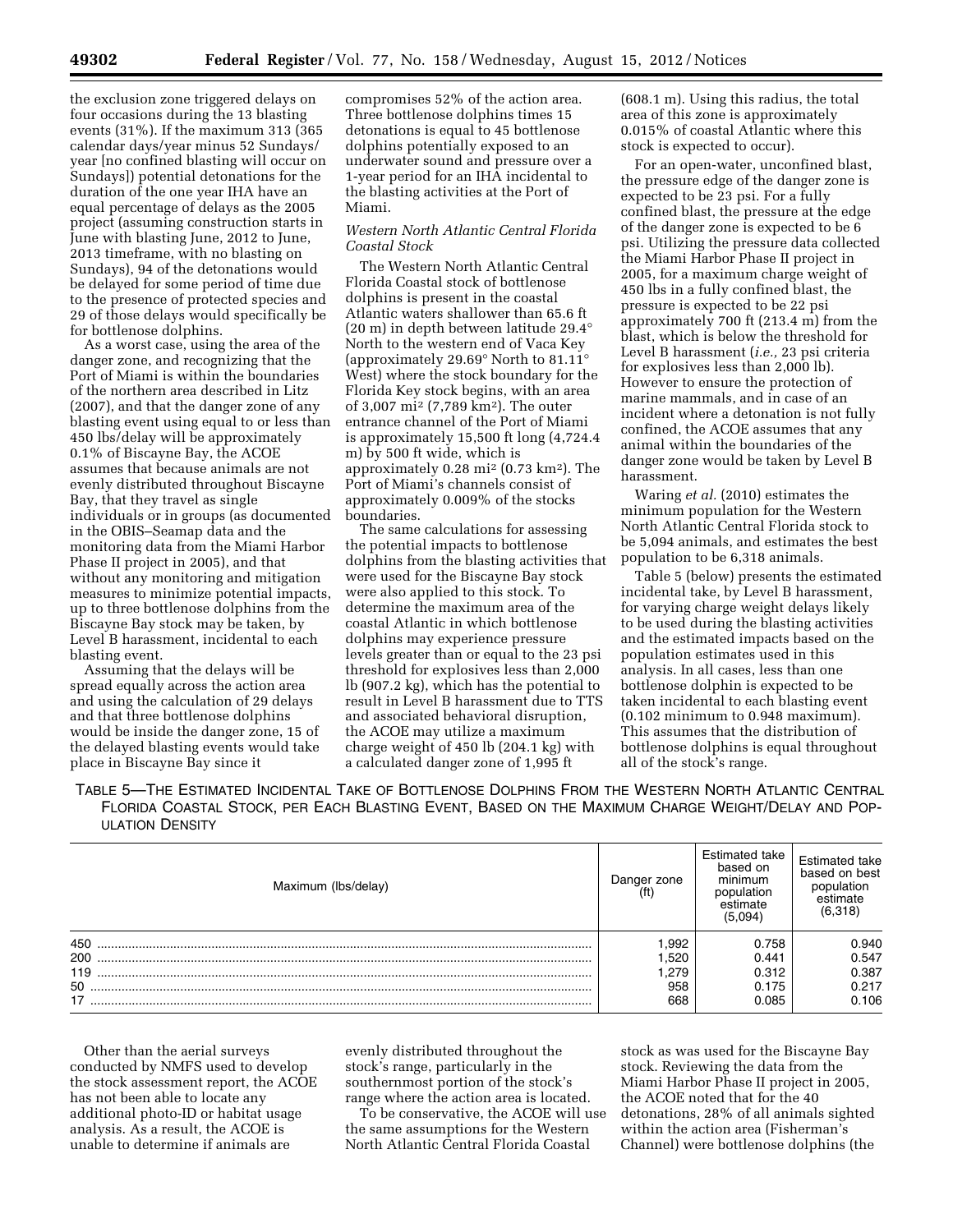other animals sighted were manatees and sea turtles). Bottlenose dolphins were sighted inside the exclusion zone 12 times with a total of 30 individuals, with an average of 2.5 animals per sighting out of the total 58 bottlenose dolphins recorded during the project; therefore, groups of dolphins entered the exclusion zone multiple times. Also, dolphins entered the exclusion zone during 30% of the blasting events. Not all of the incidents where dolphins entered the exclusion zone resulted in a project delay, it is dependent upon when during the countdown the animals cross the line demarcating the exclusion zone, and how long they stay in the exclusion zone.

During the Miami Harbor Phase II project in 2005, bottlenose dolphins in the exclusion zone triggered delays on four occasions during the 13 blasting events (31%). If the maximum 313 planned detonations for the duration of the one year IHA (equal to 365 calendar days/year minus 52 Sundays/year [no confined blasting will occur on Sundays) have an equal percentage of delays as the 2005 project (assuming construction starts in June with blasting June, 2012 to June, 2013 timeframe, with no blasting on Sundays), 94 of the detonations would be delayed for some period of time due to the presence of protected species and 29 of those delays would specifically be for bottlenose dolphins.

As a worst case, using the area of the danger zone, and that the danger zone of any blasting event using equal to or less than 450 lbs/delay will be approximately 0.009% of the stock's range. The ACOE assumes that because animals are not evenly distributed throughout the stock's range, that they travel as single individuals or in groups (as documented in the monitoring data from the Miami Harbor Phase II project in 2005), and that without any monitoring and mitigation measures to minimize potential impacts, up to three bottlenose dolphins from the Western North Atlantic Central Florida Coastal stock may be taken, by Level B harassment, incidental to each blasting event.

Assuming that delays will be spread equally across the action area and using the calculation of 29 delays and that three bottlenose dolphins would be inside the danger zone, 14 of the delayed blasting events would take place in Biscayne Bay since it compromises 48% of the action area. Three bottlenose dolphins times 14 detonations is equal to 42 bottlenose dolphins potentially exposed to underwater sound and pressure over a one year period for an IHA incidental to the blasting activities at the Port of Miami.

# *Summary of Requested Estimated Take*

Without the implementation of the monitoring and mitigation measures, the ACOE has calculated up to 87 bottlenose dolphins (45 from the Biscayne Bay stock, 42 of the Western North Atlantic Central Florida stock) may be potentially taken, by Level B harassment, incidental to the blasting operations over the course of the one year IHA. Due to the protective measures of confined blasts, the implementation of the monitoring and mitigation measures (*i.e.,* danger, exclusion, safety, and watch zones, use of the confined blasting techniques, as well as PSOs), the ACOE is requesting the take, by Level B harassment only, of a total of 22 bottlenose dolphins (12 bottlenose dolphins from the Biscayne Bay stock and 10 bottlenose dolphins from the Western North Atlantic Central Florida Coastal stock). The ACOE believes that the implementation of the protective measures of confined blasts reduces the potential for take to approximately 25% of the calculated take without any monitoring and mitigation measures. Based on the previous project by the ACOE at Miami Harbor, with 40 blast events and no documented take, this estimated take is likely high.

# **Encouraging and Coordination Research**

The ACOE will coordinate monitoring with the appropriate Federal and state resource agencies, including NMFS Office of Protected Resources and NMFS SERO Protected Resources Division, and will provide copies of any monitoring reports prepared by the contractors.

#### **Negligible Impact and Small Numbers Analysis and Determination**

NMFS has defined ''negligible impact" in 50 CFR 216.103 as "\* \* \* an impact resulting from the specified activity that cannot be reasonably expected to, and is not reasonably likely to, adversely affect the species or stock through effects on annual rates of recruitment or survival.'' In making a negligible impact determination, NMFS evaluated factors such as:

(1) The number of anticipated injuries, serious injuries, or mortalities;

(2) The number, nature, and intensity, and duration of Level B harassment (all relatively limited);

(3) The context in which the takes occur (*i.e.,* impacts to areas of significance, impacts to local populations, and cumulative impacts when taking into account successive/

contemporaneous actions when added to the baseline data);

(4) The status of stock or species of marine mammals (*i.e.,* depleted, not depleted, decreasing, increasing, stable, and impact relative to the size of the population);

(5) Impacts on habitat affecting rates of recruitment or survival; and

(6) The effectiveness of monitoring and mitigation measures (*i.e.,* the manner and degree in which the measure is likely to reduce adverse impacts to marine mammals, the likely effectiveness of the measures, and the practicability of implementation).

Tables 1, 4, and 5 in this document discloses the habitat, regional abundance, conservation status, density, and the number of individuals potentially exposed to sounds and pressure levels considered the threshold for Level B harassment. There are no known important reproductive or feeding areas in the action area.

For reasons stated previously in this document, and in the notice of the proposed IHA (76 FR 71517), the specified activities associated with the ACOE's blasting operations are not likely to cause PTS, or other nonauditory injury, serious injury, or death to affected marine mammals. As a result, no take by injury, serious injury, or death is anticipated or authorized, and the potential for temporary or permanent hearing impairment is very low and will be minimized through the incorporation of the monitoring and mitigation measures.

No injuries or mortalities are anticipated to occur as a result of the ACOE's blasting operations, and none are to be authorized by NMFS. Approximately 22 Atlantic bottlenose dolphins (12 from the Biscayne Bay stock, 10 from the Western North Atlantic Central Florida Coastal stock) are anticipated to incur short-term, minor, hearing impairment (TTS) and associated behavioral disruption due to the instantaneous duration of the blasting events. While some other species of marine mammals may occur in the project area, only Atlantic bottlenose dolphins are anticipated to be potentially impacted by the ACOE's blasting operations.

Many animals perform vital functions, such as feeding, resting, traveling, and socializing, on a diel cycle (24-hr cycle). Behavioral reactions to noise exposure (such as disruption of critical life functions, displacement, or avoidance of important habitat) are more likely to be significant if they last more than one diel cycle or recur on subsequent days (Southall *et al.,* 2007). Consequently, a behavioral response lasting less than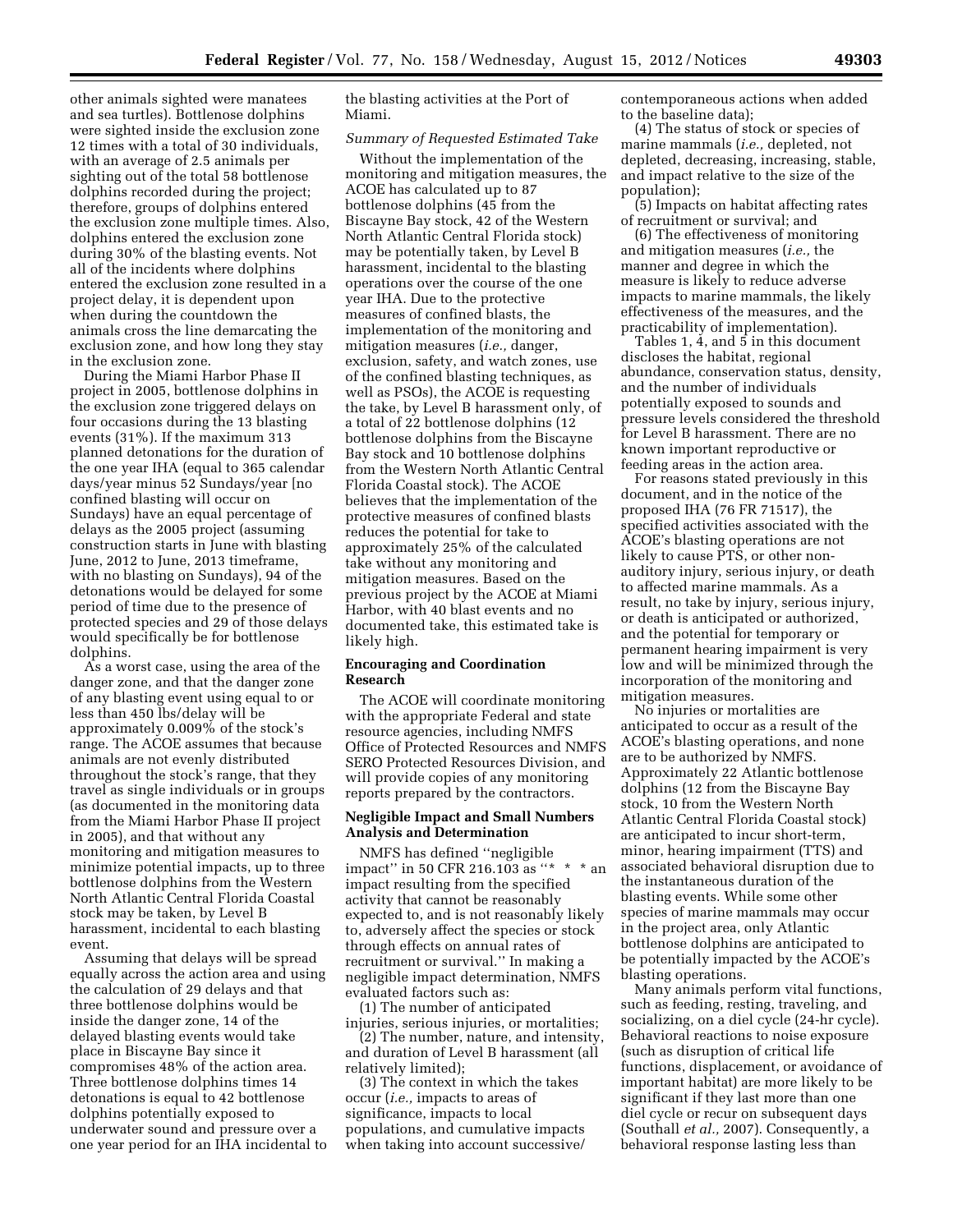one day and not recurring on subsequent days is not considered particularly severe unless it could directly affect reproduction or survival (Southall *et al.,* 2007). The ACOE's action at Miami Harbor includes up to two planned blasting events per day over multiple days, however, they are very short in duration, and are only expected to potentially result in momentary reactions by marine mammals in the action area, which would not be expected to accumulate in a manner that would impact reproduction or survival.

Atlantic bottlenose dolphins are the only species of marine mammals under NMFS jurisdiction that are likely to occur in the action area, they are not listed as threatened or endangered under the ESA, however both stocks are listed as depleted and considered strategic under the MMPA. To protect these marine mammals (and other protected species in the action area), the ACOE must delay operations if animals enter designated zones. Due to the nature, degree, and context of the Level B harassment anticipated and described in this notice (see Potential Effects on Marine Mammals section above), the activity is not expected to impact rates of recruitment or survival for any affected species or stock. Also, the confined blasting activities are very short in duration and there are no known important areas in the ACOE's action area.

As mentioned previously, NMFS estimates that one species of marine mammals under its jurisdiction could be potentially affected by Level B harassment over the course of the IHA. For each species, these numbers are estimated to be small (*i.e.,* 22 Atlantic bottlenose dolphins, 12 from the Biscayne Bay stock [17% of the estimated minimum population, 7.6% of the estimated best population, and 5.2% of the estimated maximum population], and 10 from the Western North Atlantic Central Florida Coastal stock [0.19% of the estimated minimum population and 0.15% of the estimated best population] and has been mitigated to the lowest level practicable through the incorporation of the monitoring and mitigation measures mentioned previously in this document.

NMFS has determined, provided that the aforementioned monitoring and mitigation measures are implemented, that the impact of conducting the blasting activities in the Port of Miami from June, 2012 through May, 2012, may result, at worst in a temporary modification in behavior and/or low level physiological effects (Level B

harassment) of small numbers of Atlantic bottlenose dolphins.

While behavioral modifications, including temporarily vacating the area immediately after blasting operations, may be made by these species to avoid the resultant underwater acoustic disturbance, the availability of alternate areas within these area and the instantaneous and sporadic duration of the blasting activities, have led NMFS to determine that this action will have a negligible impact on the specified geographic region.

Based on the analysis contained herein of the likely effects of the specified activity on marine mammals and their habitat, and taking into consideration the implementation of the mitigation and monitoring measures, NMFS has determined that the ACOE's planned blasting activities will result in the incidental take of small numbers of marine mammals, by Level B harassment only, and that the total taking from the blasting activities will have a negligible impact on the affected species or stocks of marine mammals; and the impacts to affected species or stocks of marine mammals have been mitigated to the lowest level practicable.

#### **Impact on Availability of Affected Species for Taking for Subsistence Uses**

Section 101(a)(5)(D) also requires NMFS to determine that the authorization will not have an unmitigable adverse effect on the availability of marine mammal species or stocks for subsistence use. There is no subsistence hunting for marine mammals in the action area (waters off of the coast of southeast Florida) that implicates MMPA section 101(a)(5)(D).

#### **Endangered Species Act**

Under section 7 of the ESA, the ACOE requested formal consultation with the NMFS SERO, on the project to improve the Port of Miami on September 5, 2002, and reinitiated consultation on January 6, 2011. NMFS determined that the action is likely to adversely affect one ESA-listed species and prepared a Biological Opinion (BiOp) issued on September 8, 2011, that analyzes the project's effects on staghorn coral (*Acropora cervicornis*). It is NMFS' biological opinion that the action, is likely to adversely affect staghorn coral, but is not likely to jeopardize its continued existence or destroy or adversely modify its designated critical habitat. Based upon NMFS SERO's updated analysis, NMFS no longer expects the project is likely to adversely affect Johnson's seagrass (*Halophila johnsonii*) or its designated critical habitat. NMFS SERO has determined

that the ESA-listed marine mammals (blue, fin, sei, humpback, North Atlantic right, and sperm whales), smalltooth sawfish (*Pristis pectinata*), and leatherback sea turtles (*Dermochelys coriacea*) are not likely to be adversely affected by the action. Previous NMFS BiOps have determined that hopper dredges may affect hawksbill (*Eretmochelys imbricata*), Kemp's ridley (*Lepidochelys kempii*), green (*Chelonia mydas*), and loggerhead (*Caretta caretta*) sea turtles through entrainment by the draghead. Any incidental take of loggerhead, green, Kemp's ridley, or hawksbill sea turtles due to hopper dredging has been previously authorized in NMFS' 1997 South Atlantic Regional BiOp on hopper dredging along the South Atlantic coast. The ACOE is currently in re-initiation of consultation with NMFS on the South Atlantic Regional BiOp. When a new BiOp is issued by NMFS, the Terms and Conditions of that South Atlantic Regional BiOp will be incorporated into the project.

#### **National Environmental Policy Act**

The ACOE has prepared a ''Final General Reevaluation Report and Environmental Impact Statement on the Navigation Study for Miami Harbor, Miami-Dade County, Florida,'' and a ''Record of Decision on the Navigation Study for Miami Harbor, Miami-Dade County, Florida'' for the project was signed on May 22, 2006; however, this document does not analyze NMFS' action, the issuance of the IHA for the ACOE's activity. NMFS, after independently reviewing and evaluating the document for sufficiency and compliance with the Council of Environmental Quality (CEQ) regulations and NOAA Administrative Order (NAO) 216–6 § 5.09(d), has conducted a separate National Environmental Policy Act (NEPA) analysis and prepared a ''Environmental Assessment for Issuance of an Incidental Harassment Authorization for U.S. Army Corps of Engineers Confined Blasting Operations During the Port of Miami Construction Project in Miami, Florida,'' which analyzes the project's purpose and need, alternatives, affected environment, and environmental effects for the action prior to making a determination on the issuance of the IHA. Based on the analysis in the EA and the underlying information in the record, including the application, proposed IHA, public comments, and formal ESA section 7 consultation, NMFS has prepared and issued a Finding of No Significant Impact determining that preparation of an